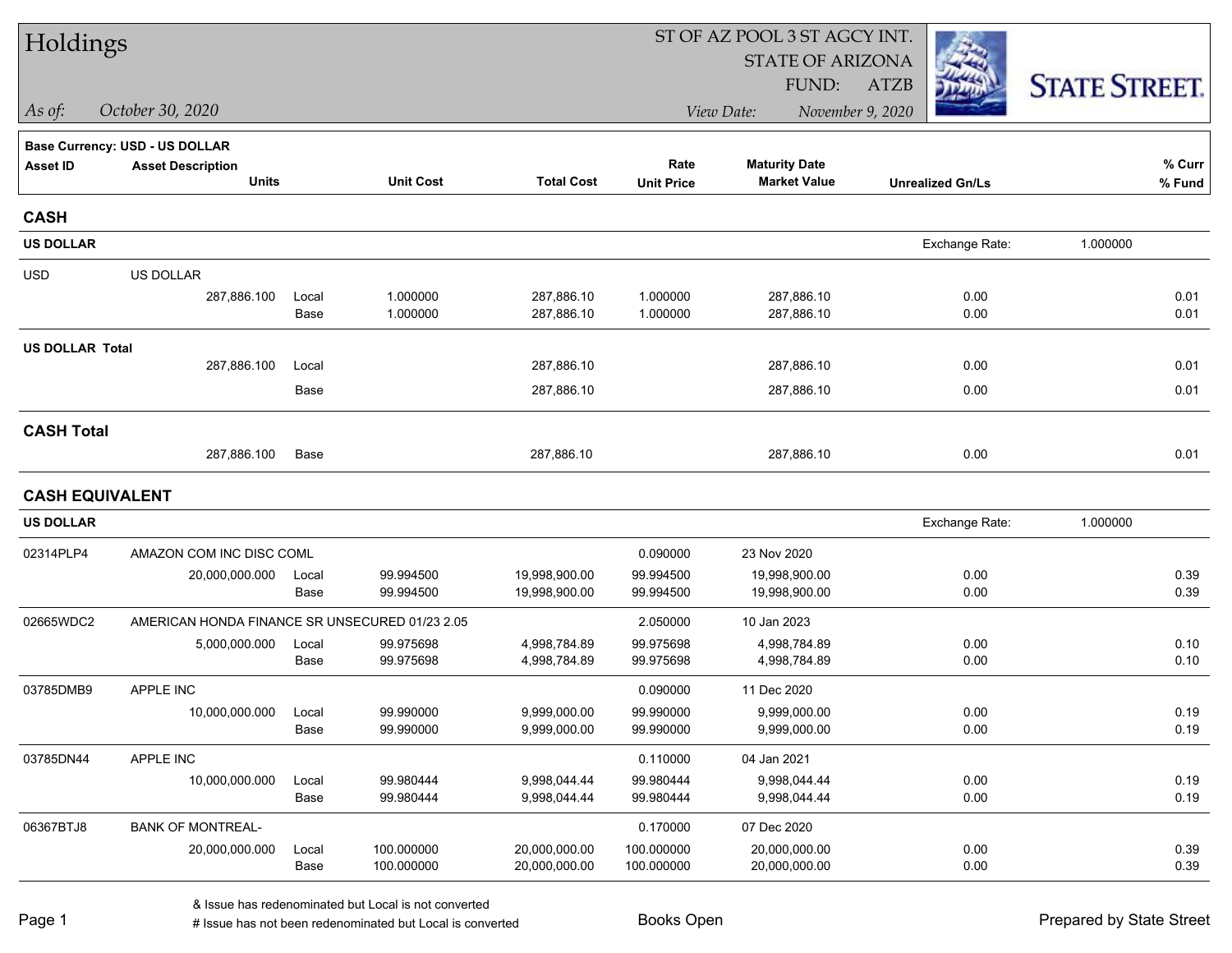| Holdings |
|----------|
|          |

STATE OF ARIZONA

ATZB



**Base Currency: USD - US DOLLAR**

*October 30, 2020 As of: View Date: November 9, 2020* FUND:

| <b>Asset ID</b> | <b>Asset Description</b><br><b>Units</b> |       | <b>Unit Cost</b> | <b>Total Cost</b> | Rate<br><b>Unit Price</b> | <b>Maturity Date</b><br><b>Market Value</b> |                         | % Curr<br>% Fund |
|-----------------|------------------------------------------|-------|------------------|-------------------|---------------------------|---------------------------------------------|-------------------------|------------------|
|                 |                                          |       |                  |                   |                           |                                             | <b>Unrealized Gn/Ls</b> |                  |
| 091995001       | <b>BLACKROCK INVT QUALITY</b>            |       |                  |                   | 0.000000                  | 02 Nov 2020                                 |                         |                  |
|                 | 10,005,348.270                           | Local | 100.000000       | 10,005,348.27     | 100.000000                | 10,005,348.27                               | 0.00                    | 0.19             |
|                 |                                          | Base  | 100.000000       | 10,005,348.27     | 100.000000                | 10,005,348.27                               | 0.00                    | 0.19             |
| 11563VNE3       | BROWN-FORMAN CORP.                       |       |                  |                   | 0.160000                  | 14 Jan 2021                                 |                         |                  |
|                 | 2,000,000.000                            | Local | 99.967112        | 1,999,342.23      | 99.967112                 | 1,999,342.23                                | 0.00                    | 0.04             |
|                 |                                          | Base  | 99.967112        | 1,999,342.23      | 99.967112                 | 1,999,342.23                                | 0.00                    | 0.04             |
| 138994009       | CANTOR FITZGERALD REPO REPO              |       |                  |                   | 0.090000                  | 02 Nov 2020                                 |                         |                  |
|                 | 650,000,000.000                          | Local | 100.000000       | 650,000,000.00    | 100.000000                | 650,000,000.00                              | 0.00                    | 12.52            |
|                 |                                          | Base  | 100.000000       | 650,000,000.00    | 100.000000                | 650,000,000.00                              | 0.00                    | 12.52            |
| 138994009       | CANTOR FITZGERALD REPO REPO              |       |                  |                   | 0.300000                  | 02 Nov 2020                                 |                         |                  |
|                 | 65,000,000.000                           | Local | 100.000000       | 65,000,000.00     | 100.000000                | 65,000,000.00                               | 0.00                    | 1.25             |
|                 |                                          | Base  | 100.000000       | 65,000,000.00     | 100.000000                | 65,000,000.00                               | 0.00                    | 1.25             |
| 138994009       | CANTOR FITZGERALD REPO REPO              |       |                  |                   | 0.300000                  | 09 Nov 2020                                 |                         |                  |
|                 | 80,000,000.000                           | Local | 100.000000       | 80,000,000.00     | 100.000000                | 80,000,000.00                               | 0.00                    | 1.54             |
|                 |                                          | Base  | 100.000000       | 80,000,000.00     | 100.000000                | 80,000,000.00                               | 0.00                    | 1.54             |
| 138994009       | CANTOR FITZGERALD REPO REPO              |       |                  |                   | 0.400000                  | 19 Jan 2021                                 |                         |                  |
|                 | 15,000,000.000                           | Local | 100.000000       | 15,000,000.00     | 100.000000                | 15,000,000.00                               | 0.00                    | 0.29             |
|                 |                                          | Base  | 100.000000       | 15,000,000.00     | 100.000000                | 15,000,000.00                               | 0.00                    | 0.29             |
| 138994009       | CANTOR FITZGERALD REPO REPO              |       |                  |                   | 0.400000                  | 01 Feb 2021                                 |                         |                  |
|                 | 5,000,000.000                            | Local | 100.000000       | 5,000,000.00      | 100.000000                | 5,000,000.00                                | 0.00                    | 0.10             |
|                 |                                          | Base  | 100.000000       | 5,000,000.00      | 100.000000                | 5,000,000.00                                | 0.00                    | 0.10             |
| 16677JL38       | <b>CHEVRON CORP</b>                      |       |                  |                   | 0.190000                  | 03 Nov 2020                                 |                         |                  |
|                 | 25,000,000.000                           | Local | 99.998944        | 24,999,736.11     | 99.998944                 | 24,999,736.11                               | 0.00                    | 0.48             |
|                 |                                          | Base  | 99.998944        | 24,999,736.11     | 99.998944                 | 24,999,736.11                               | 0.00                    | 0.48             |
| 16677JLC8       | <b>CHEVRON CORP</b>                      |       |                  |                   | 0.230000                  | 12 Nov 2020                                 |                         |                  |
|                 | 20,000,000.000                           | Local | 99.992972        | 19,998,594.44     | 99.992972                 | 19,998,594.44                               | 0.00                    | 0.39             |
|                 |                                          | Base  | 99.992972        | 19,998,594.44     | 99.992972                 | 19,998,594.44                               | 0.00                    | 0.39             |
| 19121ALJ8       | COCA-COLA COMPANY                        |       |                  |                   | 0.800000                  | 18 Nov 2020                                 |                         |                  |
|                 | 27,775,000.000                           | Local | 99.962222        | 27,764,507.22     | 99.962222                 | 27,764,507.22                               | 0.00                    | 0.53             |
|                 |                                          | Base  | 99.962222        | 27,764,507.22     | 99.962222                 | 27,764,507.22                               | 0.00                    | 0.53             |

A ISSUE ISSUE ISSUE ISSUE ISSUE ISSUE ISSUE ISSUE ISSUE ISSUE ISSUE ISSUE ISSUE ISSUE ISSUE ISSUE ISSUE ISSUE I<br>
# Issue has not been redenominated but Local is converted **BOOKS** Open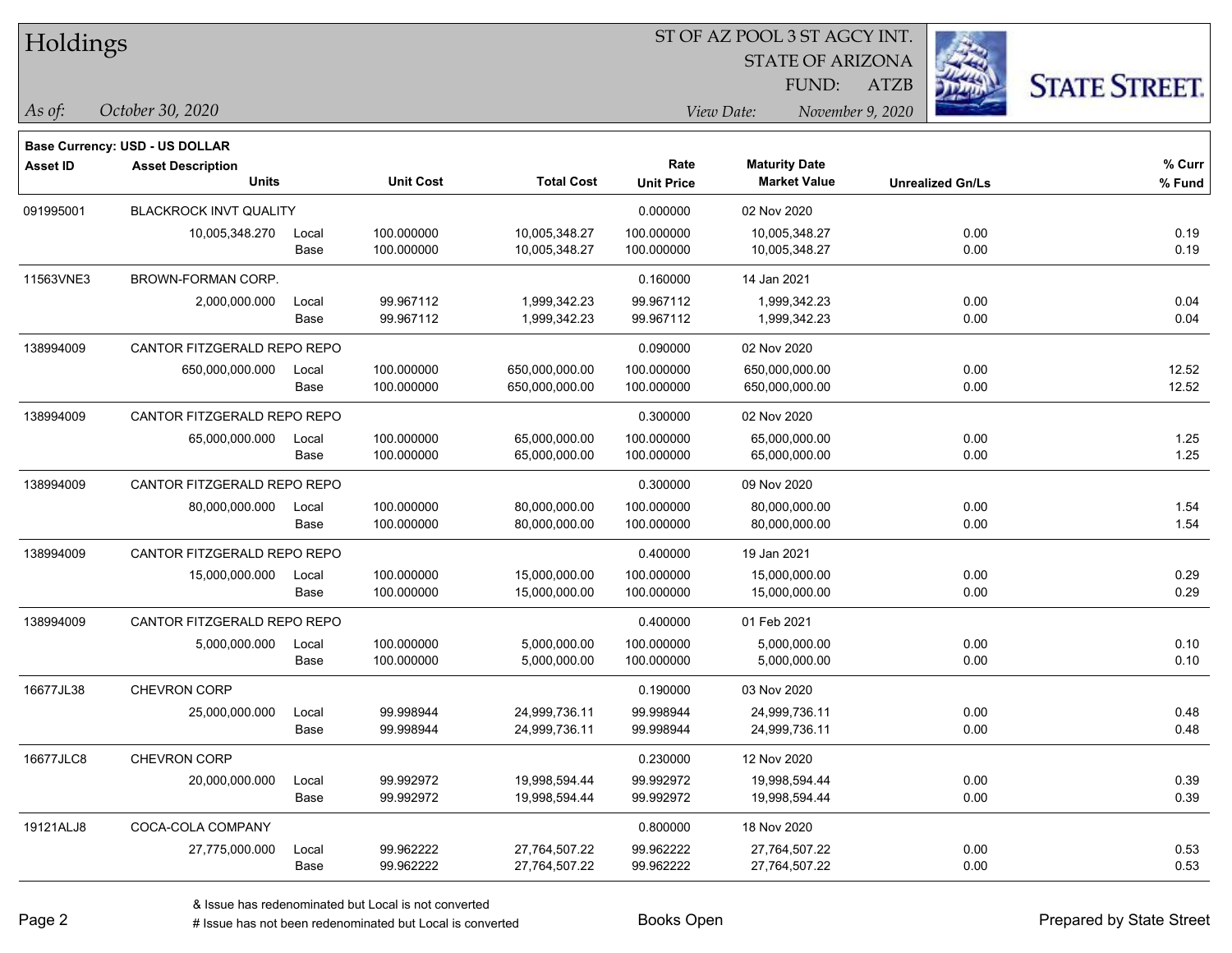|  | <b>Holdings</b> |
|--|-----------------|
|  |                 |

STATE OF ARIZONA FUND:

ATZB



*As of: View Date: November 9, 2020*

|  | As of: | October 30, 2020 |  |  |
|--|--------|------------------|--|--|
|--|--------|------------------|--|--|

|                 | <b>Base Currency: USD - US DOLLAR</b> |       |                  |                   |                           |                                             |                         |                  |
|-----------------|---------------------------------------|-------|------------------|-------------------|---------------------------|---------------------------------------------|-------------------------|------------------|
| <b>Asset ID</b> | <b>Asset Description</b><br>Units     |       | <b>Unit Cost</b> | <b>Total Cost</b> | Rate<br><b>Unit Price</b> | <b>Maturity Date</b><br><b>Market Value</b> | <b>Unrealized Gn/Ls</b> | % Curr<br>% Fund |
| 19121AMJ7       | COCA-COLA COMPANY                     |       |                  |                   | 0.090000                  | 18 Dec 2020                                 |                         |                  |
|                 | 10,000,000.000                        | Local | 99.988250        | 9,998,825.00      | 99.988250                 | 9,998,825.00                                | 0.00                    | 0.19             |
|                 |                                       | Base  | 99.988250        | 9,998,825.00      | 99.988250                 | 9,998,825.00                                | 0.00                    | 0.19             |
| 19121ANK3       | COCA-COLA COMPANY                     |       |                  |                   | 0.100000                  | 19 Jan 2021                                 |                         |                  |
|                 | 11,790,000.000                        | Local | 99.978056        | 11,787,412.75     | 99.978056                 | 11,787,412.75                               | 0.00                    | 0.23             |
|                 |                                       | Base  | 99.978056        | 11,787,412.75     | 99.978056                 | 11,787,412.75                               | 0.00                    | 0.23             |
| 22599G006       | <b>CREDIT AGRICOLE REPO REPO</b>      |       |                  |                   | 0.060000                  | 02 Nov 2020                                 |                         |                  |
|                 | 23,667,403.220                        | Local | 100.000000       | 23,667,403.22     | 100.000000                | 23,667,403.22                               | 0.00                    | 0.46             |
|                 |                                       | Base  | 100.000000       | 23,667,403.22     | 100.000000                | 23,667,403.22                               | 0.00                    | 0.46             |
| 2546R2NF9       | WALT DISNEY CO                        |       |                  |                   | 0.550000                  | 15 Jan 2021                                 |                         |                  |
|                 | 10,000,000.000                        | Local | 99.885417        | 9,988,541.66      | 99.885417                 | 9,988,541.66                                | 0.00                    | 0.19             |
|                 |                                       | Base  | 99.885417        | 9,988,541.66      | 99.885417                 | 9,988,541.66                                | 0.00                    | 0.19             |
| 2546R2TF3       | WALT DISNEY CO                        |       |                  |                   | 0.500000                  | 15 Jun 2021                                 |                         |                  |
|                 | 10,000,000.000                        | Local | 99.686111        | 9,968,611.11      | 99.686111                 | 9,968,611.11                                | 0.00                    | 0.19             |
|                 |                                       | Base  | 99.686111        | 9,968,611.11      | 99.686111                 | 9,968,611.11                                | 0.00                    | 0.19             |
| 2546R2UP9       | WALT DISNEY CO                        |       |                  |                   | 0.320000                  | 23 Jul 2021                                 |                         |                  |
|                 | 1,774,000.000                         | Local | 99.765333        | 1,769,837.01      | 99.765333                 | 1,769,837.01                                | 0.00                    | 0.03             |
|                 |                                       | Base  | 99.765333        | 1,769,837.01      | 99.765333                 | 1,769,837.01                                | 0.00                    | 0.03             |
| 2546R2UP9       | <b>WALT DISNEY CO</b>                 |       |                  |                   | 0.350000                  | 23 Jul 2021                                 |                         |                  |
|                 | 540,000.000                           | Local | 99.743333        | 538,614.00        | 99.743333                 | 538,614.00                                  | 0.00                    | 0.01             |
|                 |                                       | Base  | 99.743333        | 538,614.00        | 99.743333                 | 538,614.00                                  | 0.00                    | 0.01             |
| 26055AL20       | DOW CHEMICAL COMPANY                  |       |                  |                   | 0.200000                  | 02 Nov 2020                                 |                         |                  |
|                 | 25,000,000.000                        | Local | 99.999444        | 24,999,861.11     | 99.999444                 | 24,999,861.11                               | 0.00                    | 0.48             |
|                 |                                       | Base  | 99.999444        | 24,999,861.11     | 99.999444                 | 24,999,861.11                               | 0.00                    | 0.48             |
| 26055AMX1       | DOW CHEMICAL COMPANY                  |       |                  |                   | 0.320000                  | 31 Dec 2020                                 |                         |                  |
|                 | 10,000,000.000                        | Local | 99.946667        | 9,994,666.67      | 99.946667                 | 9,994,666.67                                | 0.00                    | 0.19             |
|                 |                                       | Base  | 99.946667        | 9,994,666.67      | 99.946667                 | 9,994,666.67                                | 0.00                    | 0.19             |
| 29101ANF7       | <b>EMERSON ELECTRIC CO</b>            |       |                  |                   | 0.100000                  | 15 Jan 2021                                 |                         |                  |
|                 | 10,000,000.000                        | Local | 99.979167        | 9,997,916.67      | 99.979167                 | 9,997,916.67                                | 0.00                    | 0.19             |
|                 |                                       | Base  | 99.979167        | 9,997,916.67      | 99.979167                 | 9,997,916.67                                | 0.00                    | 0.19             |
|                 |                                       |       |                  |                   |                           |                                             |                         |                  |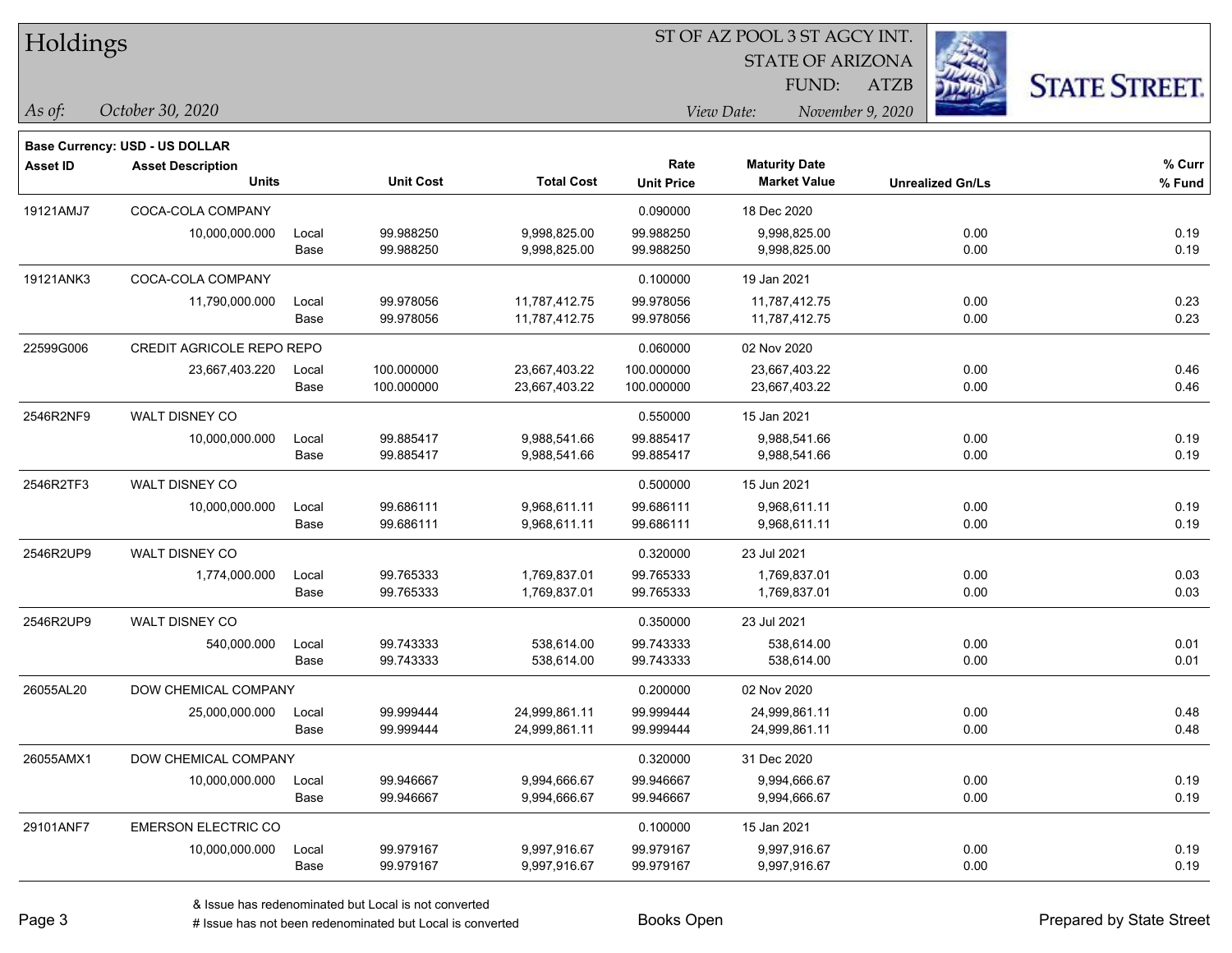| Holdings |
|----------|
|----------|

STATE OF ARIZONA FUND:

ATZB



*As of: View Date: November 9, 2020*

| As of: | October 30, 2020 |  |
|--------|------------------|--|
|        |                  |  |

|                 | <b>Base Currency: USD - US DOLLAR</b> |       |                  |                   |                   |                      |                         |          |  |
|-----------------|---------------------------------------|-------|------------------|-------------------|-------------------|----------------------|-------------------------|----------|--|
| <b>Asset ID</b> | <b>Asset Description</b>              |       |                  |                   | Rate              | <b>Maturity Date</b> |                         | $%$ Curr |  |
|                 | <b>Units</b>                          |       | <b>Unit Cost</b> | <b>Total Cost</b> | <b>Unit Price</b> | <b>Market Value</b>  | <b>Unrealized Gn/Ls</b> | % Fund   |  |
| 30229APS2       | <b>EXXON MOBIL CORP</b>               |       |                  |                   | 0.210000          | 26 Feb 2021          |                         |          |  |
|                 | 15,000,000.000                        | Local | 99.931750        | 14,989,762.50     | 99.931750         | 14,989,762.50        | 0.00                    | 0.29     |  |
|                 |                                       | Base  | 99.931750        | 14,989,762.50     | 99.931750         | 14,989,762.50        | 0.00                    | 0.29     |  |
| 30229AQR3       | <b>EXXON MOBIL CORP</b>               |       |                  |                   | 0.190000          | 25 Mar 2021          |                         |          |  |
|                 | 25,000,000.000                        | Local | 99.924000        | 24,981,000.00     | 99.924000         | 24,981,000.00        | 0.00                    | 0.48     |  |
|                 |                                       | Base  | 99.924000        | 24,981,000.00     | 99.924000         | 24,981,000.00        | 0.00                    | 0.48     |  |
| 41282JN80       | HARLEY-DAVIDSON FND CP                |       |                  |                   | 0.600000          | 08 Jan 2021          |                         |          |  |
|                 | 20,000,000.000                        | Local | 99.886667        | 19,977,333.33     | 99.886667         | 19,977,333.33        | 0.00                    | 0.38     |  |
|                 |                                       | Base  | 99.886667        | 19,977,333.33     | 99.886667         | 19,977,333.33        | 0.00                    | 0.38     |  |
| 43851TT89       | HONEYWELL INTERNATN'                  |       |                  |                   | 0.180000          | 08 Jun 2021          |                         |          |  |
|                 | 1,850,000.000                         | Local | 99.890500        | 1,847,974.25      | 99.890500         | 1,847,974.25         | 0.00                    | 0.04     |  |
|                 |                                       | Base  | 99.890500        | 1,847,974.25      | 99.890500         | 1,847,974.25         | 0.00                    | 0.04     |  |
| 43851TW28       | HONEYWELL INTERNATN'                  |       |                  |                   | 0.200000          | 02 Sep 2021          |                         |          |  |
|                 | 10,000,000.000                        | Local | 99.830556        | 9,983,055.56      | 99.830556         | 9,983,055.56         | 0.00                    | 0.19     |  |
|                 |                                       | Base  | 99.830556        | 9,983,055.56      | 99.830556         | 9,983,055.56         | 0.00                    | 0.19     |  |
| 43851TWF9       | HONEYWELL INTERNATN'                  |       |                  |                   | 0.190000          | 15 Sep 2021          |                         |          |  |
|                 | 15,000,000.000                        | Local | 99.832167        | 14,974,825.00     | 99.832167         | 14,974,825.00        | 0.00                    | 0.29     |  |
|                 |                                       | Base  | 99.832167        | 14,974,825.00     | 99.832167         | 14,974,825.00        | 0.00                    | 0.29     |  |
| 43851TXE1       | HONEYWELL INTERNATN'                  |       |                  |                   | 0.200000          | 14 Oct 2021          |                         |          |  |
|                 | 30,000,000.000                        | Local | 99.807222        | 29,942,166.66     | 99.807222         | 29,942,166.66        | 0.00                    | 0.58     |  |
|                 |                                       | Base  | 99.807222        | 29,942,166.66     | 99.807222         | 29,942,166.66        | 0.00                    | 0.58     |  |
| 47816FM16       | JOHNSON & JOHNSON                     |       |                  |                   | 0.170000          | 01 Dec 2020          |                         |          |  |
|                 | 25,000,000.000                        | Local | 99.985833        | 24,996,458.33     | 99.985833         | 24,996,458.33        | 0.00                    | 0.48     |  |
|                 |                                       | Base  | 99.985833        | 24,996,458.33     | 99.985833         | 24,996,458.33        | 0.00                    | 0.48     |  |
| 47816FN56       | <b>JOHNSON &amp; JOHNSON</b>          |       |                  |                   | 0.170000          | 05 Jan 2021          |                         |          |  |
|                 | 20,000,000.000                        | Local | 99.969306        | 19,993,861.11     | 99.969306         | 19,993,861.11        | 0.00                    | 0.39     |  |
|                 |                                       | Base  | 99.969306        | 19,993,861.11     | 99.969306         | 19,993,861.11        | 0.00                    | 0.39     |  |
| 49436TLD7       | KIMBERLY CLARK CORP.                  |       |                  |                   | 0.100000          | 13 Nov 2020          |                         |          |  |
|                 | 25,000,000.000                        | Local | 99.996667        | 24,999,166.66     | 99.996667         | 24,999,166.66        | 0.00                    | 0.48     |  |
|                 |                                       | Base  | 99.996667        | 24,999,166.66     | 99.996667         | 24,999,166.66        | 0.00                    | 0.48     |  |
|                 |                                       |       |                  |                   |                   |                      |                         |          |  |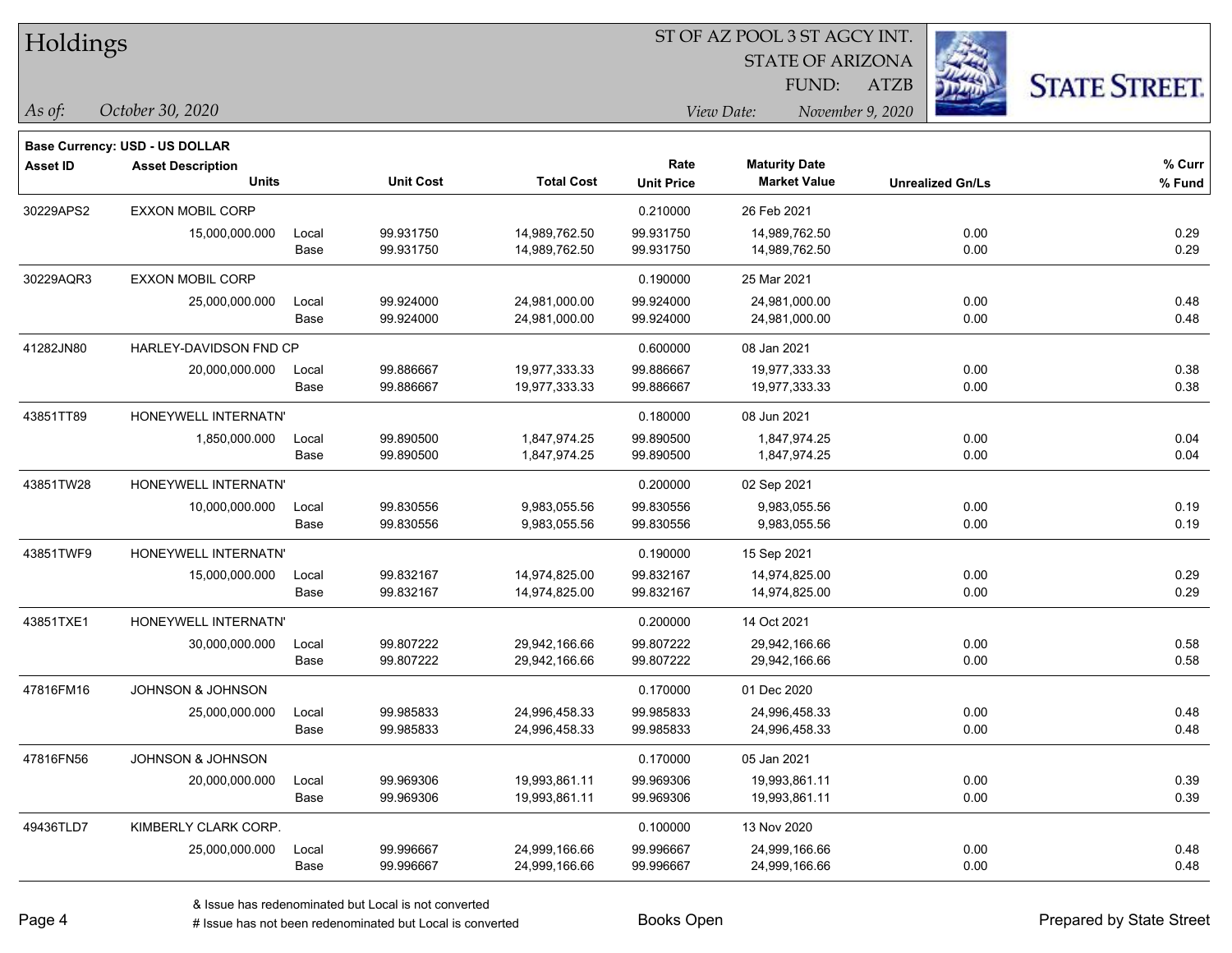| Holdings |
|----------|
|          |

STATE OF ARIZONA

ATZB



**Base Currency: USD - US DOLLAR**

*October 30, 2020 As of: View Date: November 9, 2020* FUND:

| Asset ID  | <b>Asset Description</b>      |       |                  |                   | Rate              | <b>Maturity Date</b> |                         | % Curr |
|-----------|-------------------------------|-------|------------------|-------------------|-------------------|----------------------|-------------------------|--------|
|           | <b>Units</b>                  |       | <b>Unit Cost</b> | <b>Total Cost</b> | <b>Unit Price</b> | <b>Market Value</b>  | <b>Unrealized Gn/Ls</b> | % Fund |
| 57576JLC4 | MASSACHUSETTS MUT LIFE INS CO |       |                  |                   | 0.100000          | 12 Nov 2020          |                         |        |
|           | 25,000,000.000                | Local | 99.996944        | 24,999,236.11     | 99.996944         | 24,999,236.11        | 0.00                    | 0.48   |
|           |                               | Base  | 99.996944        | 24,999,236.11     | 99.996944         | 24,999,236.11        | 0.00                    | 0.48   |
| 58934ANM4 | MERCK & CO. INC               |       |                  |                   | 0.100000          | 21 Jan 2021          |                         |        |
|           | 25,000,000.000                | Local | 99.977500        | 24,994,375.00     | 99.977500         | 24,994,375.00        | 0.00                    | 0.48   |
|           |                               | Base  | 99.977500        | 24,994,375.00     | 99.977500         | 24,994,375.00        | 0.00                    | 0.48   |
| 59157TMM2 | METLIFE SHORT TERM FDG        |       |                  |                   | 0.130000          | 21 Dec 2020          |                         |        |
|           | 15,000,000.000                | Local | 99.981944        | 14,997,291.67     | 99.981944         | 14,997,291.67        | 0.00                    | 0.29   |
|           |                               | Base  | 99.981944        | 14,997,291.67     | 99.981944         | 14,997,291.67        | 0.00                    | 0.29   |
| 59157TQF3 | METLIFE SHORT TERM FDG        |       |                  |                   | 0.180000          | 15 Mar 2021          |                         |        |
|           | 15,000,000.000                | Local | 99.933000        | 14,989,950.00     | 99.933000         | 14,989,950.00        | 0.00                    | 0.29   |
|           |                               | Base  | 99.933000        | 14,989,950.00     | 99.933000         | 14,989,950.00        | 0.00                    | 0.29   |
| 60689FMU9 | <b>MIZUHO BANK LTD</b>        |       |                  |                   | 0.140000          | 28 Dec 2020          |                         |        |
|           | 20,000,000.000                | Local | 99.977833        | 19,995,566.67     | 99.977833         | 19,995,566.67        | 0.00                    | 0.39   |
|           |                               | Base  | 99.977833        | 19,995,566.67     | 99.977833         | 19,995,566.67        | 0.00                    | 0.39   |
| 64105GLP7 | NESTLE CAP CORP               |       |                  |                   | 0.070000          | 23 Nov 2020          |                         |        |
|           | 10,000,000.000                | Local | 99.995722        | 9,999,572.22      | 99.995722         | 9,999,572.22         | 0.00                    | 0.19   |
|           |                               | Base  | 99.995722        | 9,999,572.22      | 99.995722         | 9,999,572.22         | 0.00                    | 0.19   |
| 64105GNR1 | NESTLE CAP CORP               |       |                  |                   | 0.170000          | 25 Jan 2021          |                         |        |
|           | 20,000,000.000                | Local | 99.959861        | 19,991,972.22     | 99.959861         | 19,991,972.22        | 0.00                    | 0.38   |
|           |                               | Base  | 99.959861        | 19,991,972.22     | 99.959861         | 19,991,972.22        | 0.00                    | 0.38   |
| 64106GLW1 | NESTLE FIN FRANCE S.          |       |                  |                   | 0.060000          | 30 Nov 2020          |                         |        |
|           | 20,000,000.000                | Local | 99.995167        | 19,999,033.33     | 99.995167         | 19,999,033.33        | 0.00                    | 0.39   |
|           |                               | Base  | 99.995167        | 19,999,033.33     | 99.995167         | 19,999,033.33        | 0.00                    | 0.39   |
| 71344TPS5 | PEPSICO INC                   |       |                  |                   | 0.180000          | 26 Feb 2021          |                         |        |
|           | 25,000,000.000                | Local | 99.941500        | 24,985,375.00     | 99.941500         | 24,985,375.00        | 0.00                    | 0.48   |
|           |                               | Base  | 99.941500        | 24,985,375.00     | 99.941500         | 24,985,375.00        | 0.00                    | 0.48   |
| 71344TQ13 | PEPSICO INC                   |       |                  |                   | 0.200000          | 01 Mar 2021          |                         |        |
|           | 25,000,000.000                | Local | 99.933333        | 24,983,333.33     | 99.933333         | 24,983,333.33        | 0.00                    | 0.48   |
|           |                               | Base  | 99.933333        | 24,983,333.33     | 99.933333         | 24,983,333.33        | 0.00                    | 0.48   |

A ISSUE ISSUE ISSUE ISSUE ISSUE ISSUE ISSUE ISSUE ISSUE ISSUE ISSUE ISSUE ISSUE ISSUE ISSUE ISSUE ISSUE ISSUE I<br>
# Issue has not been redenominated but Local is converted **BOOKS** Open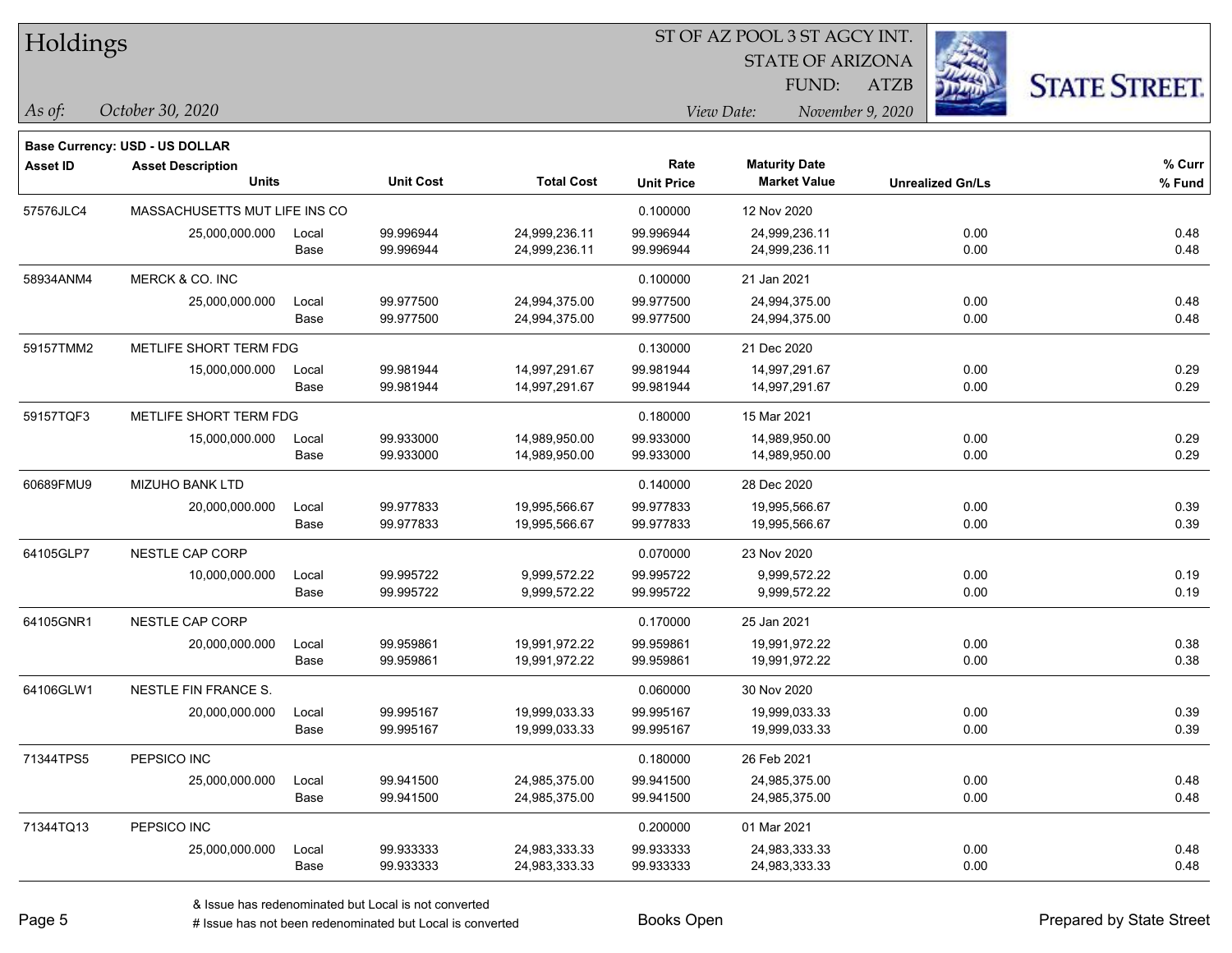|  | <b>Holdings</b> |
|--|-----------------|
|  |                 |

STATE OF ARIZONA FUND:

ATZB



*As of: View Date: November 9, 2020*

| <b>Asset Description</b> |                |                                                                                                                                    |                                     | Rate                                               | <b>Maturity Date</b>   |                               | % Curr               |  |  |
|--------------------------|----------------|------------------------------------------------------------------------------------------------------------------------------------|-------------------------------------|----------------------------------------------------|------------------------|-------------------------------|----------------------|--|--|
| <b>Units</b>             |                | <b>Unit Cost</b>                                                                                                                   |                                     | <b>Unit Price</b>                                  | <b>Market Value</b>    | <b>Unrealized Gn/Ls</b>       | % Fund               |  |  |
| PFIZER INC               |                |                                                                                                                                    |                                     | 0.110000                                           | 09 Nov 2020            |                               |                      |  |  |
|                          |                |                                                                                                                                    |                                     |                                                    |                        |                               | 0.39                 |  |  |
|                          | Base           | 99.997556                                                                                                                          | 19,999,511.11                       | 99.997556                                          | 19,999,511.11          | 0.00                          | 0.39                 |  |  |
| PFIZER INC               |                |                                                                                                                                    |                                     | 0.100000                                           | 16 Nov 2020            |                               |                      |  |  |
| 20,000,000.000           | Local          | 99.995833                                                                                                                          | 19,999,166.67                       | 99.995833                                          | 19,999,166.67          | 0.00                          | 0.39                 |  |  |
|                          | Base           | 99.995833                                                                                                                          | 19,999,166.67                       | 99.995833                                          | 19,999,166.67          | 0.00                          | 0.39                 |  |  |
|                          |                |                                                                                                                                    |                                     | 0.100000                                           | 08 Dec 2020            |                               |                      |  |  |
| 25,000,000.000           | Local          | 99.989722                                                                                                                          | 24,997,430.56                       | 99.989722                                          | 24,997,430.56          | 0.00                          | 0.48                 |  |  |
|                          | Base           | 99.989722                                                                                                                          | 24,997,430.56                       | 99.989722                                          | 24,997,430.56          | 0.00                          | 0.48                 |  |  |
|                          |                |                                                                                                                                    |                                     | 0.100000                                           | 05 Jan 2021            |                               |                      |  |  |
| 15,000,000.000           | Local          | 99.981944                                                                                                                          | 14,997,291.67                       | 99.981944                                          | 14,997,291.67          | 0.00                          | 0.29                 |  |  |
|                          | Base           | 99.981944                                                                                                                          | 14,997,291.67                       | 99.981944                                          | 14,997,291.67          | 0.00                          | 0.29                 |  |  |
|                          |                |                                                                                                                                    |                                     | 0.100000                                           | 15 Jan 2021            |                               |                      |  |  |
| 10,000,000.000           | Local          | 99.979167                                                                                                                          | 9,997,916.67                        | 99.979167                                          | 9,997,916.67           | 0.00                          | 0.19                 |  |  |
|                          | Base           | 99.979167                                                                                                                          | 9,997,916.67                        | 99.979167                                          | 9,997,916.67           | 0.00                          | 0.19                 |  |  |
|                          |                |                                                                                                                                    |                                     | 0.130000                                           | 15 Apr 2021            |                               |                      |  |  |
| 25,000,000.000           | Local          | 99.940417                                                                                                                          | 24,985,104.17                       | 99.940417                                          | 24,985,104.17          | 0.00                          | 0.48                 |  |  |
|                          | Base           | 99.940417                                                                                                                          | 24,985,104.17                       | 99.940417                                          | 24,985,104.17          | 0.00                          | 0.48                 |  |  |
| SHELL INTNL FNC B.V      |                |                                                                                                                                    |                                     | 0.400000                                           | 07 Jul 2021            |                               |                      |  |  |
| 15,000,000.000           | Local          | 99.724444                                                                                                                          | 14,958,666.67                       | 99.724444                                          | 14,958,666.67          | 0.00                          | 0.29                 |  |  |
|                          | Base           | 99.724444                                                                                                                          | 14,958,666.67                       | 99.724444                                          | 14,958,666.67          | 0.00                          | 0.29                 |  |  |
| SHELL INTNL FNC B.V      |                |                                                                                                                                    |                                     | 0.400000                                           | 08 Jul 2021            |                               |                      |  |  |
| 6,000,000.000            | Local          | 99.723333                                                                                                                          | 5,983,400.00                        | 99.723333                                          | 5,983,400.00           | 0.00                          | 0.12                 |  |  |
|                          | Base           |                                                                                                                                    |                                     |                                                    |                        |                               | 0.12                 |  |  |
| SHELL INTNL FNC B.V      |                |                                                                                                                                    |                                     | 0.400000                                           | 12 Jul 2021            |                               |                      |  |  |
| 25,000,000.000           | Local          | 99.718889                                                                                                                          | 24,929,722.22                       | 99.718889                                          | 24,929,722.22          | 0.00                          | 0.48                 |  |  |
|                          | Base           | 99.718889                                                                                                                          | 24,929,722.22                       | 99.718889                                          | 24,929,722.22          | 0.00                          | 0.48                 |  |  |
|                          |                |                                                                                                                                    |                                     | 0.110000                                           | 17 Nov 2020            |                               |                      |  |  |
| 15,000,000.000           | Local          | 99.995111                                                                                                                          | 14,999,266.67                       | 99.995111                                          | 14,999,266.67          | 0.00                          | 0.29                 |  |  |
|                          | Base           |                                                                                                                                    | 14,999,266.67                       | 99.995111                                          | 14,999,266.67          |                               | 0.29                 |  |  |
|                          | 20,000,000.000 | Local<br>PROCTOR GAMBLE AND CO<br>PROCTOR GAMBLE AND CO<br>PROCTOR GAMBLE AND CO<br>PROCTOR GAMBLE AND CO<br>THUNDER BAY FNDNG LLC | 99.997556<br>99.723333<br>99.995111 | <b>Total Cost</b><br>19,999,511.11<br>5,983,400.00 | 99.997556<br>99.723333 | 19,999,511.11<br>5,983,400.00 | 0.00<br>0.00<br>0.00 |  |  |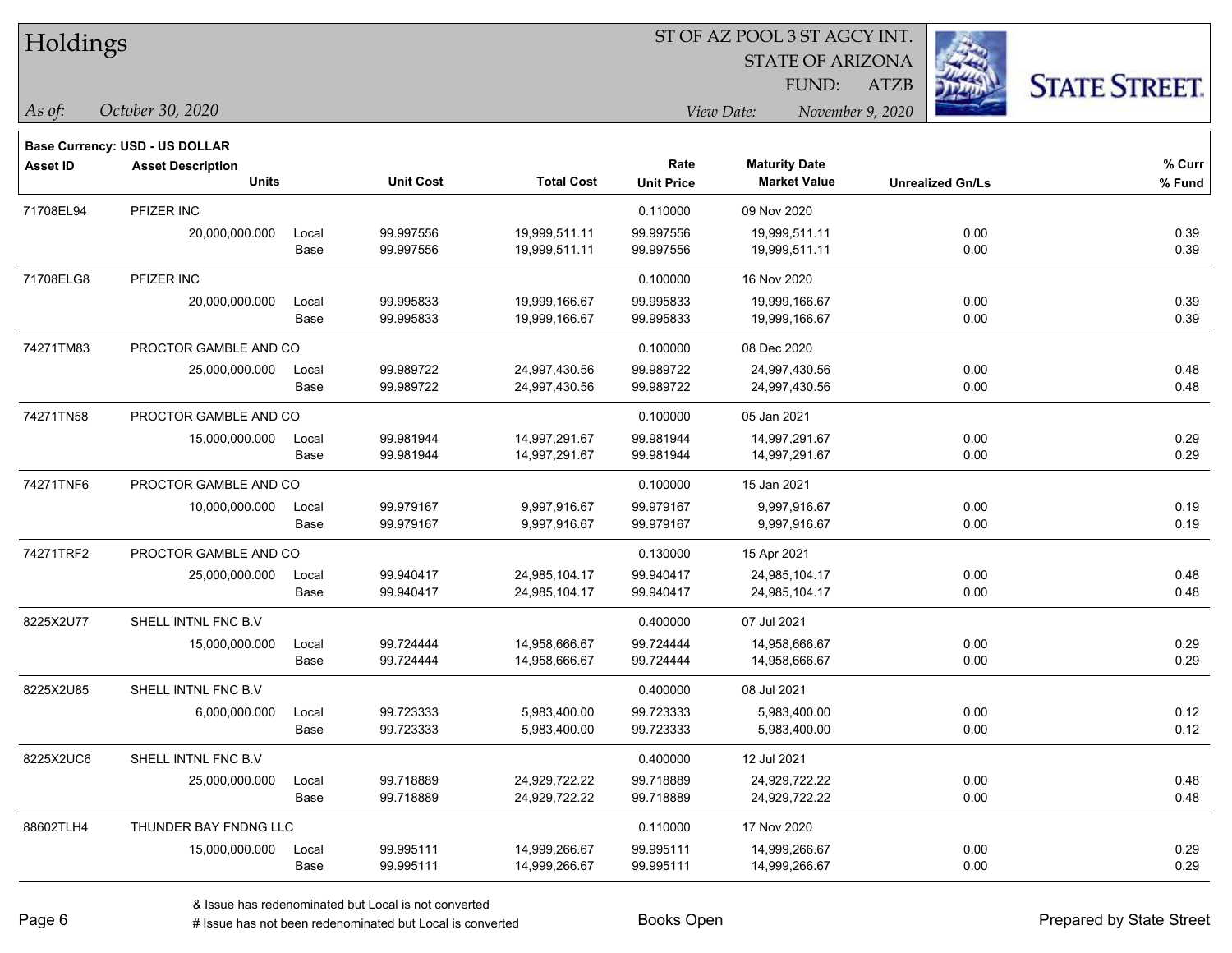|  | <b>Holdings</b> |
|--|-----------------|
|  |                 |

STATE OF ARIZONA

ATZB



**Base Currency: USD - US DOLLAR**

| <b>Asset ID</b> | <b>Asset Description</b><br><b>Units</b> |       | <b>Unit Cost</b> | <b>Total Cost</b> | Rate<br><b>Unit Price</b> | <b>Maturity Date</b><br><b>Market Value</b> | <b>Unrealized Gn/Ls</b> | % Curr<br>% Fund |
|-----------------|------------------------------------------|-------|------------------|-------------------|---------------------------|---------------------------------------------|-------------------------|------------------|
| 89114NRN7       | TORONTO-DOMINION                         |       |                  |                   | 0.200000                  | 02 Apr 2021                                 |                         |                  |
|                 | 25,000,000.000                           | Local | 100.000000       | 25,000,000.00     | 100.000000                | 25,000,000.00                               | 0.00                    | 0.48             |
|                 |                                          | Base  | 100.000000       | 25,000,000.00     | 100.000000                | 25,000,000.00                               | 0.00                    | 0.48             |
| 89119ALG1       | <b>TORONTO DOMINION BANK</b>             |       |                  |                   | 0.140000                  | 16 Nov 2020                                 |                         |                  |
|                 | 15,000,000.000                           | Local | 99.994167        | 14,999,125.00     | 99.994167                 | 14,999,125.00                               | 0.00                    | 0.29             |
|                 |                                          | Base  | 99.994167        | 14,999,125.00     | 99.994167                 | 14,999,125.00                               | 0.00                    | 0.29             |
| 89119ALL0       | TORONTO DOMINION BANK                    |       |                  |                   | 0.110000                  | 20 Nov 2020                                 |                         |                  |
|                 | 20,000,000.000                           | Local | 99.994194        | 19,998,838.89     | 99.994194                 | 19,998,838.89                               | 0.00                    | 0.39             |
|                 |                                          | Base  | 99.994194        | 19,998,838.89     | 99.994194                 | 19,998,838.89                               | 0.00                    | 0.39             |
| 90328AN66       | <b>USAA CAPITAL CORP</b>                 |       |                  |                   | 0.130000                  | 06 Jan 2021                                 |                         |                  |
|                 | 25,000,000.000                           | Local | 99.976167        | 24,994,041.67     | 99.976167                 | 24,994,041.67                               | 0.00                    | 0.48             |
|                 |                                          | Base  | 99.976167        | 24,994,041.67     | 99.976167                 | 24,994,041.67                               | 0.00                    | 0.48             |
| 91058TLD6       | UNITED HEALTHCARE CO                     |       |                  |                   | 0.150000                  | 13 Nov 2020                                 |                         |                  |
|                 | 25,000,000.000                           | Local | 99.995000        | 24,998,750.00     | 99.995000                 | 24,998,750.00                               | 0.00                    | 0.48             |
|                 |                                          | Base  | 99.995000        | 24,998,750.00     | 99.995000                 | 24,998,750.00                               | 0.00                    | 0.48             |
| 9113A2LW4       | UNITED PARCEL SERVIC                     |       |                  |                   | 0.150000                  | 30 Nov 2020                                 |                         |                  |
|                 | 15,000,000.000                           | Local | 99.987917        | 14,998,187.50     | 99.987917                 | 14,998,187.50                               | 0.00                    | 0.29             |
|                 |                                          | Base  | 99.987917        | 14,998,187.50     | 99.987917                 | 14,998,187.50                               | 0.00                    | 0.29             |
| 9113A2NS1       | UNITED PARCEL SERVIC                     |       |                  |                   | 0.180000                  | 26 Jan 2021                                 |                         |                  |
|                 | 15,000,000.000                           | Local | 99.957000        | 14,993,550.00     | 99.957000                 | 14.993.550.00                               | 0.00                    | 0.29             |
|                 |                                          | Base  | 99.957000        | 14,993,550.00     | 99.957000                 | 14,993,550.00                               | 0.00                    | 0.29             |
| 9127962Q1       | TREASURY BILL 04/21 0.00000              |       |                  |                   | 0.112000                  | 22 Apr 2021                                 |                         |                  |
|                 | 20,000,000.000                           | Local | 99.946489        | 19,989,297.77     | 99.946489                 | 19,989,297.77                               | 0.00                    | 0.38             |
|                 |                                          | Base  | 99.946489        | 19,989,297.77     | 99.946489                 | 19,989,297.77                               | 0.00                    | 0.38             |
| 9127963H0       | TREASURY BILL 06/21 0.00000              |       |                  |                   | 0.103500                  | 17 Jun 2021                                 |                         |                  |
|                 | 100,000,000.000                          | Local | 99.936160        | 99,936,160.01     | 99.936160                 | 99,936,160.01                               | 0.00                    | 1.92             |
|                 |                                          | Base  | 99.936160        | 99,936,160.01     | 99.936160                 | 99,936,160.01                               | 0.00                    | 1.92             |
| 9127963S6       | TREASURY BILL 07/21 0.00000              |       |                  |                   | 0.101000                  | 15 Jul 2021                                 |                         |                  |
|                 | 40,000,000.000                           | Local | 99.928178        | 39,971,271.11     | 99.928178                 | 39,971,271.11                               | 0.00                    | 0.77             |
|                 |                                          | Base  | 99.928178        | 39,971,271.11     | 99.928178                 | 39,971,271.11                               | 0.00                    | 0.77             |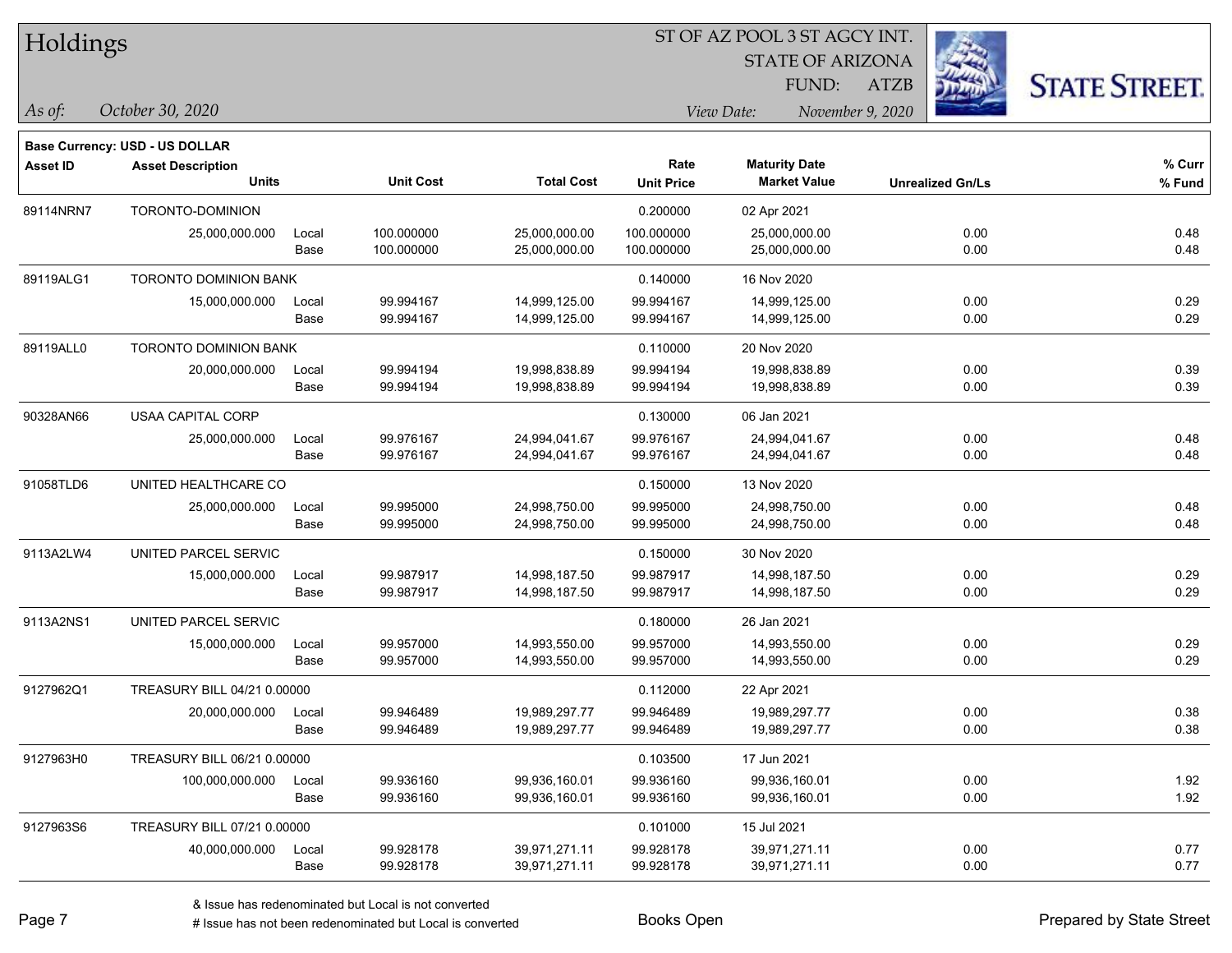| Holdings        |                                                 |       |                  |                   |                   | ST OF AZ POOL 3 ST AGCY INT.   |                         |                      |
|-----------------|-------------------------------------------------|-------|------------------|-------------------|-------------------|--------------------------------|-------------------------|----------------------|
|                 |                                                 |       |                  |                   |                   | <b>STATE OF ARIZONA</b>        |                         |                      |
|                 |                                                 |       |                  |                   |                   | FUND:                          | <b>ATZB</b>             | <b>STATE STREET.</b> |
| As of:          | October 30, 2020                                |       |                  |                   |                   | View Date:<br>November 9, 2020 |                         |                      |
|                 | Base Currency: USD - US DOLLAR                  |       |                  |                   |                   |                                |                         |                      |
| <b>Asset ID</b> | <b>Asset Description</b>                        |       |                  |                   | Rate              | <b>Maturity Date</b>           |                         | % Curr               |
|                 | <b>Units</b>                                    |       | <b>Unit Cost</b> | <b>Total Cost</b> | <b>Unit Price</b> | <b>Market Value</b>            | <b>Unrealized Gn/Ls</b> | % Fund               |
| 9127963W7       | TREASURY BILL 02/21 0.00000                     |       |                  |                   | 0.100000          | 04 Feb 2021                    |                         |                      |
|                 | 40,000,000.000                                  | Local | 99.973611        | 39,989,444.44     | 99.973611         | 39,989,444.44                  | 0.00                    | 0.77                 |
|                 |                                                 | Base  | 99.973611        | 39,989,444.44     | 99.973611         | 39,989,444.44                  | 0.00                    | 0.77                 |
| 9127964U0       | TREASURY BILL 12/20 0.00000                     |       |                  |                   | 0.085000          | 01 Dec 2020                    |                         |                      |
|                 | 40,000,000.000                                  | Local | 99.992917        | 39,997,166.67     | 99.992917         | 39,997,166.67                  | 0.00                    | 0.77                 |
|                 |                                                 | Base  | 99.992917        | 39,997,166.67     | 99.992917         | 39,997,166.67                  | 0.00                    | 0.77                 |
| 9127964X4       | TREASURY BILL 04/21 0.00000                     |       |                  |                   | 0.105000          | 08 Apr 2021                    |                         |                      |
|                 | 20,000,000.000                                  | Local | 99.953917        | 19,990,783.34     | 99.953917         | 19,990,783.34                  | 0.00                    | 0.38                 |
|                 |                                                 | Base  | 99.953917        | 19,990,783.34     | 99.953917         | 19,990,783.34                  | 0.00                    | 0.38                 |
| 9127964Y2       | TREASURY BILL 04/21 0.00000                     |       |                  |                   | 0.105500          | 15 Apr 2021                    |                         |                      |
|                 | 40,000,000.000                                  | Local | 99.951646        | 39,980,658.33     | 99.951646         | 39,980,658.33                  | 0.00                    | 0.77                 |
|                 |                                                 | Base  | 99.951646        | 39,980,658.33     | 99.951646         | 39,980,658.33                  | 0.00                    | 0.77                 |
| 9127965D7       | TREASURY BILL 12/20 0.00000                     |       |                  |                   | 0.087500          | 22 Dec 2020                    |                         |                      |
|                 | 40,000,000.000                                  | Local | 99.987604        | 39,995,041.67     | 99.987604         | 39,995,041.67                  | 0.00                    | 0.77                 |
|                 |                                                 | Base  | 99.987604        | 39,995,041.67     | 99.987604         | 39,995,041.67                  | 0.00                    | 0.77                 |
| 912796TU3       | TREASURY BILL 12/20 0.00000                     |       |                  |                   | 0.082000          | 03 Dec 2020                    |                         |                      |
|                 | 60,000,000.000                                  | Local | 99.992145        | 59,995,287.12     | 99.992145         | 59,995,287.12                  | 0.00                    | 1.16                 |
|                 |                                                 | Base  | 99.992145        | 59,995,287.12     | 99.992145         | 59,995,287.12                  | 0.00                    | 1.16                 |
| 912796TY5       | TREASURY BILL 12/20 0.00000                     |       |                  |                   | 0.115000          | 31 Dec 2020                    |                         |                      |
|                 | 40,000,000.000                                  | Local | 99.976406        | 39,990,562.50     | 99.976406         | 39,990,562.50                  | 0.00                    | 0.77                 |
|                 |                                                 | Base  | 99.976406        | 39,990,562.50     | 99.976406         | 39,990,562.50                  | 0.00                    | 0.77                 |
| 912796UC1       | TREASURY BILL 01/21 0.00000                     |       |                  |                   | 0.090000          | 28 Jan 2021                    |                         |                      |
|                 | 40,000,000.000                                  | Local | 99.978000        | 39,991,200.00     | 99.978000         | 39,991,200.00                  | 0.00                    | 0.77                 |
|                 |                                                 | Base  | 99.978000        | 39,991,200.00     | 99.978000         | 39,991,200.00                  | 0.00                    | 0.77                 |
| 912796XE4       | TREASURY BILL 02/21 0.00000                     |       |                  |                   | 0.110000          | 25 Feb 2021                    |                         |                      |
|                 | 65,000,000.000                                  | Local | 99.956426        | 64,971,676.67     | 99.956426         | 64,971,676.67                  | 0.00                    | 1.25                 |
|                 |                                                 | Base  | 99.956426        | 64,971,676.67     | 99.956426         | 64,971,676.67                  | 0.00                    | 1.25                 |
| 921FRK000       | BMO TRIPARTY MTGE CLAS/ISIT/RTRP MATU//20121224 |       |                  |                   | 0.090000          | 19 Nov 2020                    |                         |                      |
|                 | 20,000,000.000                                  | Local | 100.000000       | 20,000,000.00     | 100.000000        | 20,000,000.00                  | 0.00                    | 0.39                 |
|                 |                                                 | Base  | 100.000000       | 20,000,000.00     | 100.000000        | 20,000,000.00                  | 0.00                    | 0.39                 |

 $\overline{\phantom{0}}$ 

 $\overline{\phantom{a}}$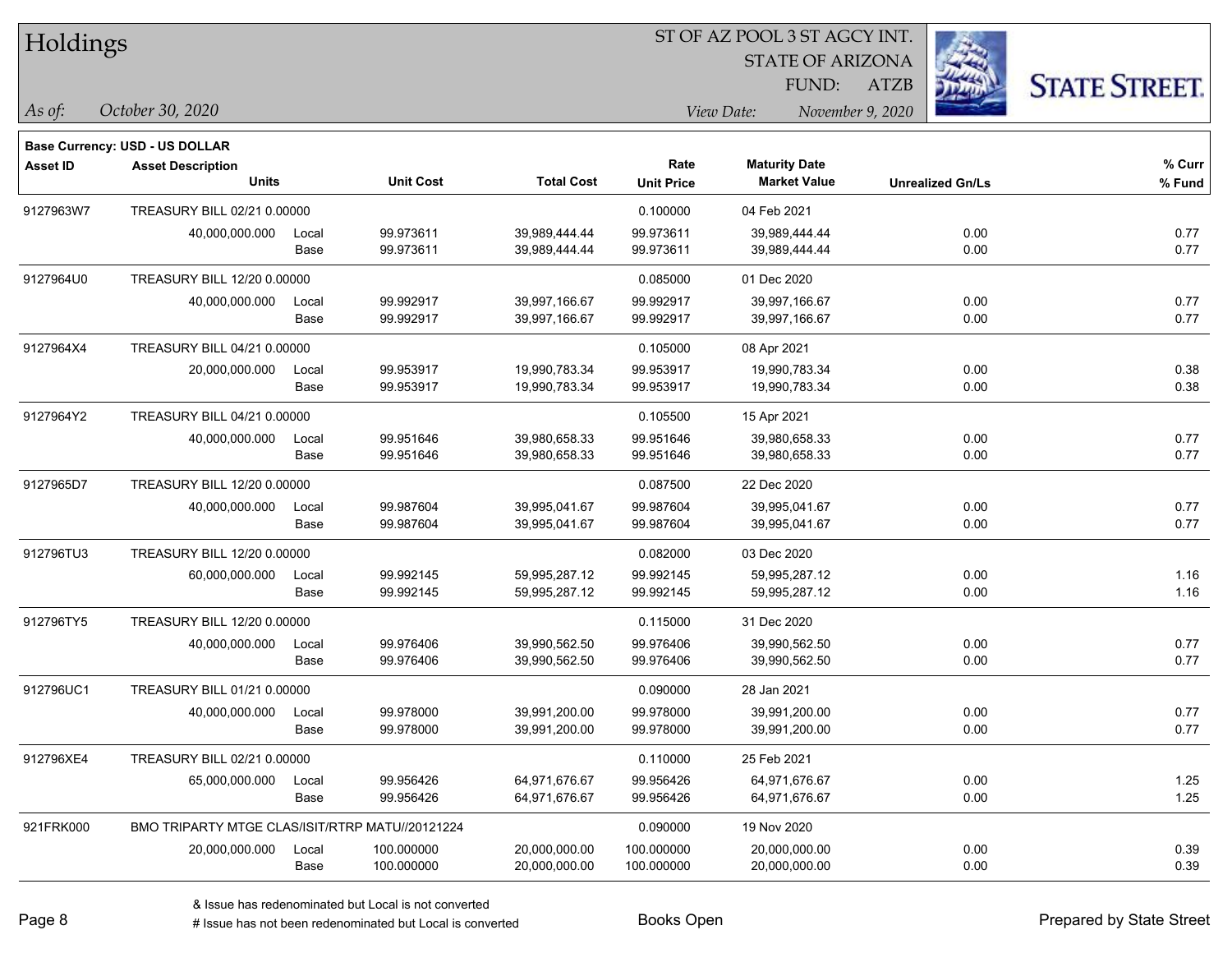|  |  | Holdings |
|--|--|----------|
|--|--|----------|

STATE OF ARIZONA

ATZB



**Base Currency: USD - US DOLLAR**

*October 30, 2020 As of: View Date: November 9, 2020* FUND:

| <b>Asset ID</b>        | <b>Asset Description</b>     |       |                  |                   | Rate              | <b>Maturity Date</b> |                         | % Curr   |
|------------------------|------------------------------|-------|------------------|-------------------|-------------------|----------------------|-------------------------|----------|
|                        | <b>Units</b>                 |       | <b>Unit Cost</b> | <b>Total Cost</b> | <b>Unit Price</b> | <b>Market Value</b>  | <b>Unrealized Gn/Ls</b> | % Fund   |
| 926NKW009              | AMHERST PIERPONT 04/15 VAR   |       |                  |                   | 0.080000          | 02 Nov 2020          |                         |          |
|                        | 300,000,000.000              | Local | 100.000000       | 300,000,000.00    | 100.000000        | 300,000,000.00       | 0.00                    | 5.78     |
|                        |                              | Base  | 100.000000       | 300,000,000.00    | 100.000000        | 300,000,000.00       | 0.00                    | 5.78     |
| 926NKW009              | AMHERST PIERPONT 04/15 VAR   |       |                  |                   | 0.090000          | 09 Nov 2020          |                         |          |
|                        | 50,000,000.000               | Local | 100.000000       | 50,000,000.00     | 100.000000        | 50,000,000.00        | 0.00                    | 0.96     |
|                        |                              | Base  | 100.000000       | 50,000,000.00     | 100.000000        | 50,000,000.00        | 0.00                    | 0.96     |
| 930ABD003              | FIDELITY INVESTMENTS MONEY   |       |                  |                   | 0.000000          | 02 Nov 2020          |                         |          |
|                        | 15,054,821.760               | Local | 100.000000       | 15,054,821.76     | 100.000000        | 15,054,821.76        | 0.00                    | 0.29     |
|                        |                              | Base  | 100.000000       | 15,054,821.76     | 100.000000        | 15,054,821.76        | 0.00                    | 0.29     |
| 94107MUS3              | <b>WASTE MANAGEMENT INC</b>  |       |                  |                   | 0.350000          | 26 Jul 2021          |                         |          |
|                        | 30,000,000.000               | Local | 99.740417        | 29,922,125.00     | 99.740417         | 29,922,125.00        | 0.00                    | 0.58     |
|                        |                              | Base  | 99.740417        | 29,922,125.00     | 99.740417         | 29,922,125.00        | 0.00                    | 0.58     |
| 966VMM002              | JP MORGAN MONEY MARKET       |       |                  |                   | 0.000000          | 02 Nov 2020          |                         |          |
|                        | 10,045,642.260               | Local | 100.000000       | 10,045,642.26     | 100.000000        | 10,045,642.26        | 0.00                    | 0.19     |
|                        |                              | Base  | 100.000000       | 10,045,642.26     | 100.000000        | 10,045,642.26        | 0.00                    | 0.19     |
| 979QHR003              | SOUTH STREET REPO            |       |                  |                   | 0.050000          | 02 Nov 2020          |                         |          |
|                        | 335,000,000.000              | Local | 100.000000       | 335,000,000.00    | 100.000000        | 335,000,000.00       | 0.00                    | 6.45     |
|                        |                              | Base  | 100.000000       | 335,000,000.00    | 100.000000        | 335,000,000.00       | 0.00                    | 6.45     |
| 979QHR003              | SOUTH STREET REPO            |       |                  |                   | 0.120000          | 02 Nov 2020          |                         |          |
|                        | 573,085,549.690              | Local | 100.000000       | 573,085,549.69    | 100.000000        | 573,085,549.69       | 0.00                    | 11.04    |
|                        |                              | Base  | 100.000000       | 573,085,549.69    | 100.000000        | 573,085,549.69       | 0.00                    | 11.04    |
| <b>US DOLLAR Total</b> |                              |       |                  |                   |                   |                      |                         |          |
|                        | 3,658,587,765.200            | Local |                  | 3,657,831,913.56  |                   | 3,657,831,913.56     | 0.00                    | 70.44    |
|                        |                              | Base  |                  | 3,657,831,913.56  |                   | 3,657,831,913.56     | 0.00                    | 70.44    |
|                        | <b>CASH EQUIVALENT Total</b> |       |                  |                   |                   |                      |                         |          |
|                        | 3,658,587,765.200            | Base  |                  | 3,657,831,913.56  |                   | 3,657,831,913.56     | 0.00                    | 70.44    |
| <b>FIXED INCOME</b>    |                              |       |                  |                   |                   |                      |                         |          |
| <b>US DOLLAR</b>       |                              |       |                  |                   |                   |                      | Exchange Rate:          | 1.000000 |
|                        |                              |       |                  |                   |                   |                      |                         |          |

A ISSUE ISSUE ISSUE ISSUE ISSUE ISSUE ISSUE ISSUE ISSUE ISSUE ISSUE ISSUE ISSUE ISSUE ISSUE ISSUE ISSUE ISSUE I<br>
A ISSUE has not been redenominated but Local is converted **Books Open Books ISSUE ISSUE ISSUE ISSUE ISSUE I** & Issue has redenominated but Local is not converted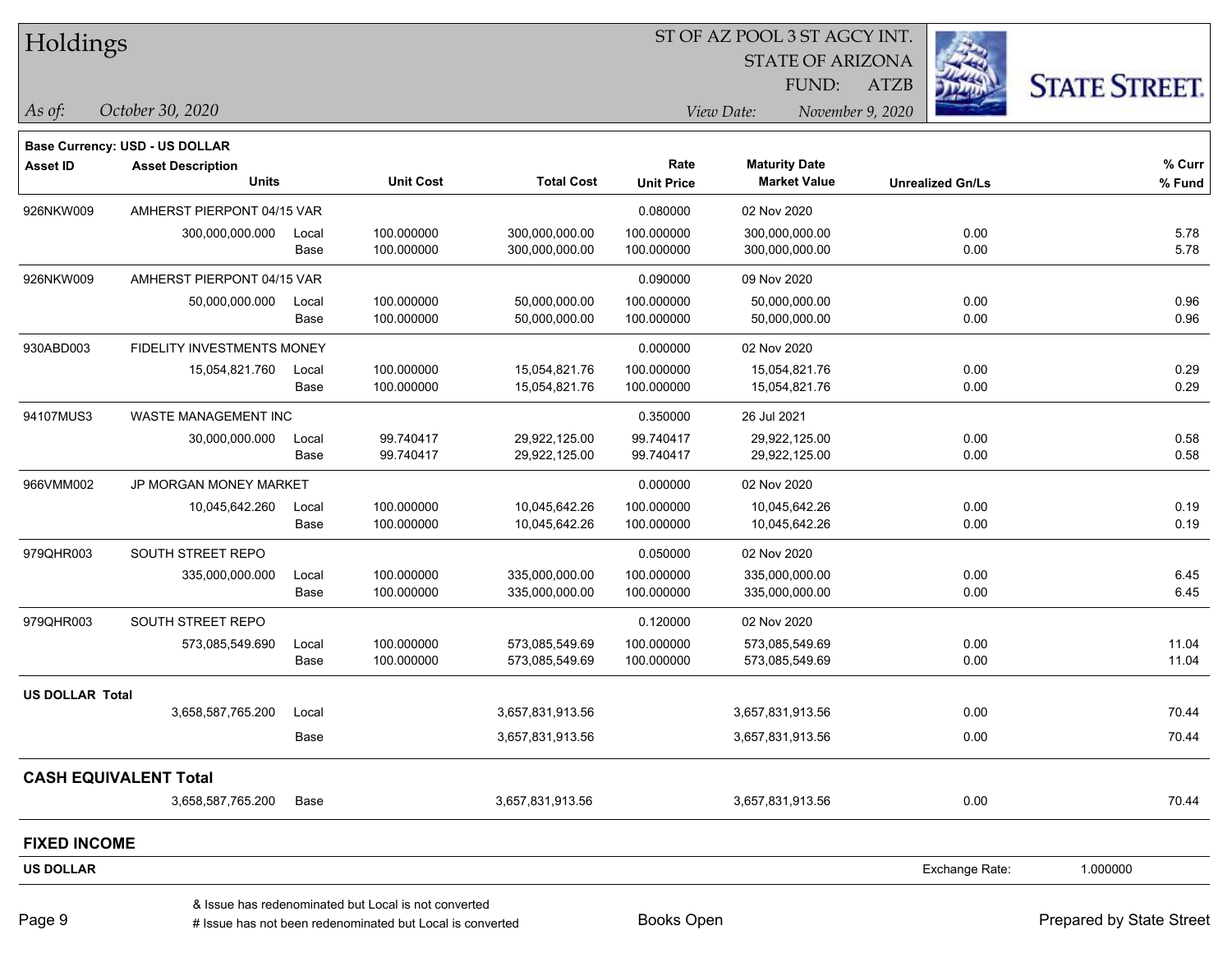| Holdings |
|----------|
|----------|

STATE OF ARIZONA

ATZB



**Base Currency: USD - US DOLLAR**

| <b>Asset ID</b> | <b>Asset Description</b>                       |       |                  |                   | Rate              | <b>Maturity Date</b> |                         | % Curr |
|-----------------|------------------------------------------------|-------|------------------|-------------------|-------------------|----------------------|-------------------------|--------|
|                 | <b>Units</b>                                   |       | <b>Unit Cost</b> | <b>Total Cost</b> | <b>Unit Price</b> | <b>Market Value</b>  | <b>Unrealized Gn/Ls</b> | % Fund |
| 00287YBG3       | ABBVIE INC SR UNSECURED 144A 11/21 2.15        |       |                  |                   | 2.150000          | 19 Nov 2021          |                         |        |
|                 | 7.000.000.000                                  | Local | 99.992119        | 6,999,448.35      | 101.797577        | 7,125,830.39         | 126,382.04              | 0.14   |
|                 |                                                | Base  | 99.992119        | 6,999,448.35      | 101.797577        | 7,125,830.39         | 126,382.04              | 0.14   |
| 023135AW6       | AMAZON.COM INC SR UNSECURED 02/23 2.4          |       |                  |                   | 2.400000          | 22 Feb 2023          |                         |        |
|                 | 5,000,000.000                                  | Local | 99.238542        | 4,961,927.10      | 104.532000        | 5,226,600.00         | 264,672.90              | 0.10   |
|                 |                                                | Base  | 99.238542        | 4,961,927.10      | 104.532000        | 5,226,600.00         | 264,672.90              | 0.10   |
| 025816BY4       | AMERICAN EXPRESS CO SR UNSECURED 11/21 3.7     |       |                  |                   | 3.700000          | 05 Nov 2021          |                         |        |
|                 | 5,000,000.000                                  | Local | 99.992586        | 4,999,629.31      | 103.091479        | 5, 154, 573. 95      | 154,944.64              | 0.10   |
|                 |                                                | Base  | 99.992586        | 4,999,629.31      | 103.091479        | 5, 154, 573. 95      | 154,944.64              | 0.10   |
| 025816BZ1       | AMERICAN EXPRESS CO SR UNSECURED 11/21 VAR     |       |                  |                   | 0.849000          | 05 Nov 2021          |                         |        |
|                 | 2,000,000.000                                  | Local | 100.000000       | 2,000,000.00      | 100.467000        | 2,009,340.00         | 9,340.00                | 0.04   |
|                 |                                                | Base  | 100.000000       | 2,000,000.00      | 100.467000        | 2,009,340.00         | 9,340.00                | 0.04   |
| 025816CD9       | AMERICAN EXPRESS CO SR UNSECURED 05/22 2.75    |       |                  |                   | 2.750000          | 20 May 2022          |                         |        |
|                 | 8,000,000.000                                  | Local | 99.938139        | 7,995,051.09      | 103.552117        | 8,284,169.36         | 289,118.27              | 0.16   |
|                 |                                                | Base  | 99.938139        | 7,995,051.09      | 103.552117        | 8,284,169.36         | 289,118.27              | 0.16   |
| 025816CG2       | AMERICAN EXPRESS CO SR UNSECURED 07/24 2.5     |       |                  |                   | 2.500000          | 30 Jul 2024          |                         |        |
|                 | 10,000,000.000                                 | Local | 99.759073        | 9,975,907.28      | 106.074738        | 10,607,473.80        | 631,566.52              | 0.20   |
|                 |                                                | Base  | 99.759073        | 9,975,907.28      | 106.074738        | 10,607,473.80        | 631,566.52              | 0.20   |
| 02587AAN4       | AMERICAN EXPRESS CREDIT ACCOUN AMXCA 2019 2 A  |       |                  |                   | 2.670000          | 15 Nov 2024          |                         |        |
|                 | 4,500,000.000                                  | Local | 99.995736        | 4,499,808.11      | 103.583090        | 4,661,239.05         | 161,430.94              | 0.09   |
| Original Face:  | 4,500,000.000                                  | Base  | 99.995736        | 4,499,808.11      | 103.583090        | 4,661,239.05         | 161,430.94              | 0.09   |
| 02588QAB4       | AMERICAN EXPRESS CREDIT ACCOUN AMXCA 2019 1 A  |       |                  |                   | 2.870000          | 15 Oct 2024          |                         |        |
|                 | 3,000,000.000                                  | Local | 99.988232        | 2,999,646.95      | 103.627530        | 3,108,825.90         | 109,178.95              | 0.06   |
| Original Face:  | 3,000,000.000                                  | Base  | 99.988232        | 2,999,646.95      | 103.627530        | 3,108,825.90         | 109,178.95              | 0.06   |
| 026609AC1       | WYETH LLC COMPANY GUAR 03/23 7.25              |       |                  |                   | 7.250000          | 01 Mar 2023          |                         |        |
|                 | 1,410,000.000                                  | Local | 115.871066       | 1,633,782.03      | 115.507256        | 1,628,652.31         | $-5,129.72$             | 0.03   |
|                 |                                                | Base  | 115.871066       | 1,633,782.03      | 115.507256        | 1,628,652.31         | $-5,129.72$             | 0.03   |
| 02665WCS8       | AMERICAN HONDA FINANCE SR UNSECURED 01/21 3.15 |       |                  |                   | 3.150000          | 08 Jan 2021          |                         |        |
|                 | 5,000,000.000                                  | Local | 99.994458        | 4,999,722.92      | 100.500796        | 5,025,039.80         | 25,316.88               | 0.10   |
|                 |                                                | Base  | 99.994458        | 4,999,722.92      | 100.500796        | 5,025,039.80         | 25,316.88               | 0.10   |
|                 |                                                |       |                  |                   |                   |                      |                         |        |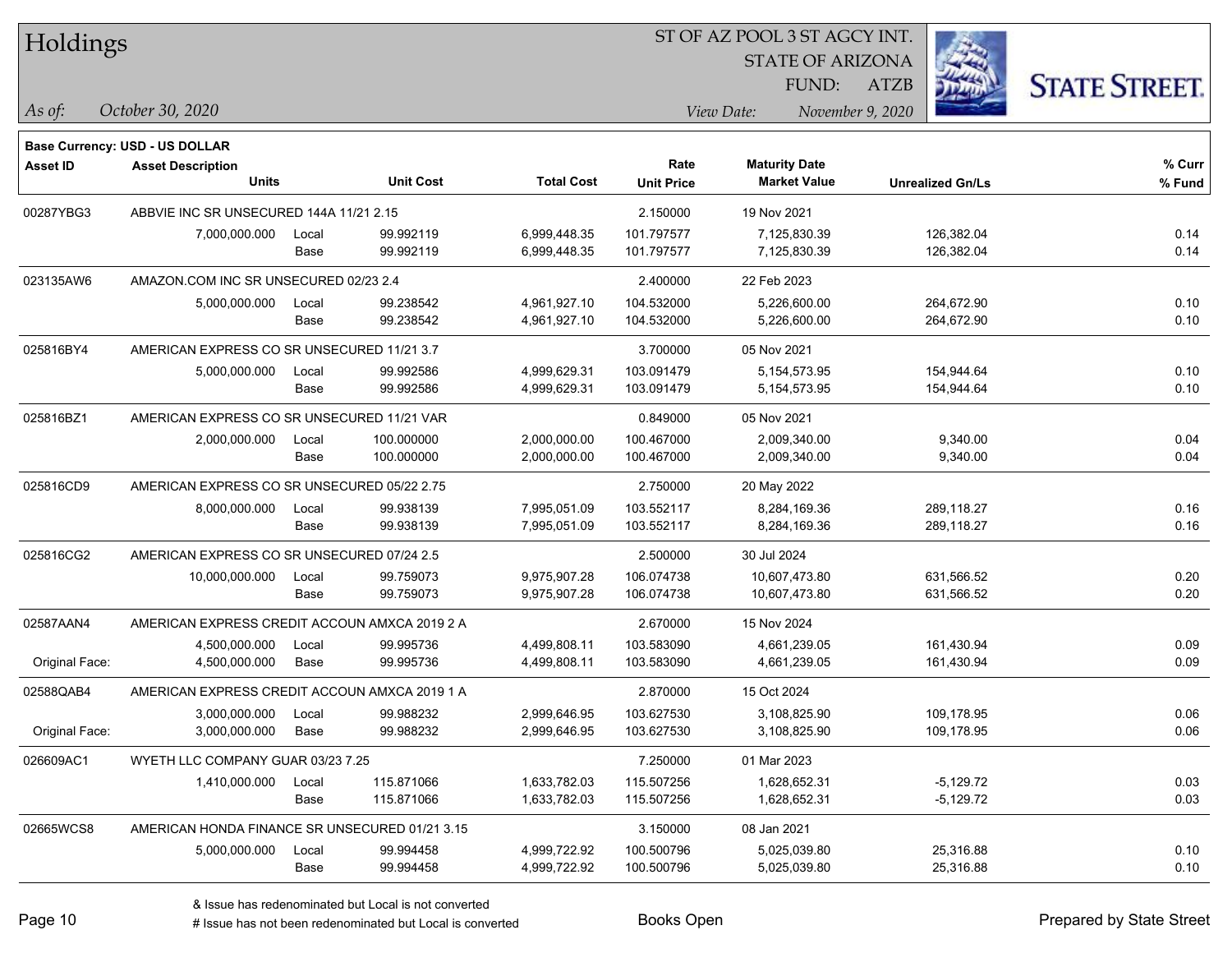| Holdings |
|----------|
|----------|

STATE OF ARIZONA

ATZB



**Base Currency: USD - US DOLLAR**

| <b>Asset ID</b> | <b>Asset Description</b>                       |       |                  |                   | Rate              | <b>Maturity Date</b> |                         | % Curr |
|-----------------|------------------------------------------------|-------|------------------|-------------------|-------------------|----------------------|-------------------------|--------|
|                 | Units                                          |       | <b>Unit Cost</b> | <b>Total Cost</b> | <b>Unit Price</b> | <b>Market Value</b>  | <b>Unrealized Gn/Ls</b> | % Fund |
| 02665WDQ1       | AMERICAN HONDA FINANCE SR UNSECURED 01/22 VAR  |       |                  |                   | 0.328630          | 21 Jan 2022          |                         |        |
|                 | 15,000,000.000                                 | Local | 100.000000       | 15,000,000.00     | 99.985394         | 14,997,809.10        | $-2,190.90$             | 0.29   |
|                 |                                                | Base  | 100.000000       | 15,000,000.00     | 99.985394         | 14,997,809.10        | $-2,190.90$             | 0.29   |
| 037833CC2       | APPLE INC SR UNSECURED 08/21 1.55              |       |                  |                   | 1.550000          | 04 Aug 2021          |                         |        |
|                 | 10,000,000.000                                 | Local | 99.828571        | 9,982,857.10      | 100.852548        | 10,085,254.80        | 102,397.70              | 0.19   |
|                 |                                                | Base  | 99.828571        | 9,982,857.10      | 100.852548        | 10,085,254.80        | 102,397.70              | 0.19   |
| 037833DC1       | APPLE INC SR UNSECURED 09/22 2.1               |       |                  |                   | 2.100000          | 12 Sep 2022          |                         |        |
|                 | 10,000,000.000                                 | Local | 100.590000       | 10,059,000.00     | 103.226179        | 10,322,617.90        | 263,617.90              | 0.20   |
|                 |                                                | Base  | 100.590000       | 10,059,000.00     | 103.226179        | 10,322,617.90        | 263,617.90              | 0.20   |
| 037833DV9       | APPLE INC SR UNSECURED 05/23 0.75              |       |                  |                   | 0.750000          | 11 May 2023          |                         |        |
|                 | 15,500,000.000                                 | Local | 99.771222        | 15,464,539.40     | 100.977739        | 15,651,549.55        | 187,010.15              | 0.30   |
|                 |                                                | Base  | 99.771222        | 15,464,539.40     | 100.977739        | 15,651,549.55        | 187,010.15              | 0.30   |
| 037833DX5       | APPLE INC SR UNSECURED 08/25 0.55              |       |                  |                   | 0.550000          | 20 Aug 2025          |                         |        |
|                 | 10,000,000.000                                 | Local | 99.773598        | 9,977,359.78      | 99.590925         | 9,959,092.50         | $-18,267.28$            | 0.19   |
|                 |                                                | Base  | 99.773598        | 9,977,359.78      | 99.590925         | 9,959,092.50         | $-18,267.28$            | 0.19   |
| 040555CS1       | ARIZONA PUBLIC SERVICE SR UNSECURED 05/25 3.15 |       |                  |                   | 3.150000          | 15 May 2025          |                         |        |
|                 | 5,000,000.000                                  | Local | 110.018982       | 5,500,949.11      | 109.204242        | 5,460,212.10         | $-40,737.01$            | 0.11   |
|                 |                                                | Base  | 110.018982       | 5,500,949.11      | 109.204242        | 5,460,212.10         | $-40,737.01$            | 0.11   |
| 05531FBJ1       | TRUIST FINANCIAL CORP SR UNSECURED 03/23 2.2   |       |                  |                   | 2.200000          | 16 Mar 2023          |                         |        |
|                 | 10,000,000.000                                 | Local | 99.950469        | 9,995,046.87      | 103.737000        | 10,373,700.00        | 378,653.13              | 0.20   |
|                 |                                                | Base  | 99.950469        | 9,995,046.87      | 103.737000        | 10,373,700.00        | 378,653.13              | 0.20   |
| 06048WG79       | BANK OF AMERICA CORP SR UNSECURED 01/25 VAR    |       |                  |                   | 2.250000          | 23 Jan 2025          |                         |        |
|                 | 10,000,000.000                                 | Local | 100.000000       | 10,000,000.00     | 98.948572         | 9,894,857.20         | $-105, 142.80$          | 0.19   |
|                 |                                                | Base  | 100.000000       | 10,000,000.00     | 98.948572         | 9,894,857.20         | $-105, 142.80$          | 0.19   |
| 06048WXT2       | BANK OF AMERICA CORP SR UNSECURED 09/21 VAR    |       |                  |                   | 2.000000          | 26 Sep 2021          |                         |        |
|                 | 10,000,000.000                                 | Local | 100.000000       | 10,000,000.00     | 100.788167        | 10,078,816.70        | 78,816.70               | 0.19   |
|                 |                                                | Base  | 100.000000       | 10,000,000.00     | 100.788167        | 10,078,816.70        | 78,816.70               | 0.19   |
| 06367WF99       | BANK OF MONTREAL SR UNSECURED 05/23 VAR        |       |                  |                   | 1.100000          | 12 May 2023          |                         |        |
|                 | 10,000,000.000                                 | Local | 100.000000       | 10,000,000.00     | 100.567000        | 10,056,700.00        | 56,700.00               | 0.19   |
|                 |                                                | Base  | 100.000000       | 10,000,000.00     | 100.567000        | 10,056,700.00        | 56,700.00               | 0.19   |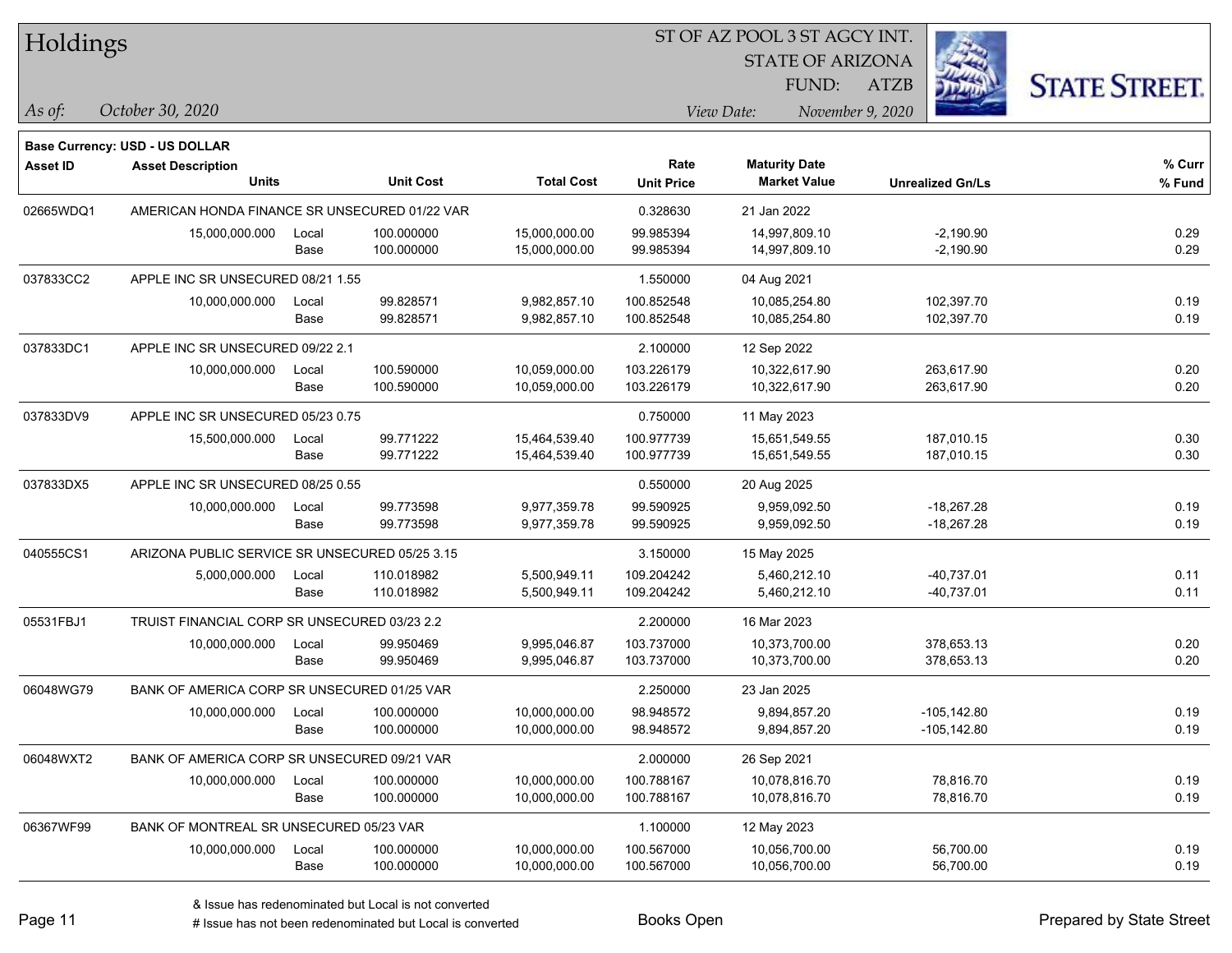| Holdings        |                                                |               |                          |                                |                           | ST OF AZ POOL 3 ST AGCY INT.                |                              |                      |
|-----------------|------------------------------------------------|---------------|--------------------------|--------------------------------|---------------------------|---------------------------------------------|------------------------------|----------------------|
|                 |                                                |               |                          |                                |                           | <b>STATE OF ARIZONA</b>                     |                              |                      |
|                 |                                                |               |                          |                                |                           | FUND:                                       | <b>ATZB</b>                  | <b>STATE STREET.</b> |
| As of:          | October 30, 2020                               |               |                          |                                |                           | View Date:                                  | November 9, 2020             |                      |
|                 |                                                |               |                          |                                |                           |                                             |                              |                      |
|                 | <b>Base Currency: USD - US DOLLAR</b>          |               |                          |                                |                           |                                             |                              |                      |
| <b>Asset ID</b> | <b>Asset Description</b><br><b>Units</b>       |               | <b>Unit Cost</b>         | <b>Total Cost</b>              | Rate<br><b>Unit Price</b> | <b>Maturity Date</b><br><b>Market Value</b> | <b>Unrealized Gn/Ls</b>      | % Curr<br>% Fund     |
|                 |                                                |               |                          |                                |                           |                                             |                              |                      |
| 06367WWB5       | BANK OF MONTREAL SR UNSECURED 02/25 2.25       |               |                          |                                | 2.250000                  | 19 Feb 2025                                 |                              |                      |
|                 | 10,000,000.000                                 | Local<br>Base | 100.000000<br>100.000000 | 10,000,000.00<br>10,000,000.00 | 99.708833<br>99.708833    | 9,970,883.30<br>9,970,883.30                | $-29,116.70$<br>$-29,116.70$ | 0.19<br>0.19         |
|                 |                                                |               |                          |                                |                           |                                             |                              |                      |
| 06367WX81       | BANK OF MONTREAL SR UNSECURED 07/25 VAR        |               |                          |                                | 1.000000                  | 30 Jul 2025                                 |                              |                      |
|                 | 10,000,000.000                                 | Local         | 100.000000               | 10,000,000.00                  | 99.308651                 | 9,930,865.10                                | $-69,134.90$                 | 0.19                 |
|                 |                                                | Base          | 100.000000               | 10,000,000.00                  | 99.308651                 | 9,930,865.10                                | -69,134.90                   | 0.19                 |
| 06406RAG2       | BANK OF NY MELLON CORP SR UNSECURED 04/23 3.5  |               |                          |                                | 3.500000                  | 28 Apr 2023                                 |                              |                      |
|                 | 7,000,000.000                                  | Local         | 99.945739                | 6,996,201.73                   | 107.735040                | 7,541,452.80                                | 545,251.07                   | 0.15                 |
|                 |                                                | Base          | 99.945739                | 6,996,201.73                   | 107.735040                | 7,541,452.80                                | 545,251.07                   | 0.15                 |
| 06406RAL1       | BANK OF NY MELLON CORP SR UNSECURED 10/24 2.1  |               |                          |                                | 2.100000                  | 24 Oct 2024                                 |                              |                      |
|                 | 7,000,000.000                                  | Local         | 99.860824                | 6,990,257.66                   | 105.256655                | 7,367,965.85                                | 377,708.19                   | 0.14                 |
|                 |                                                | Base          | 99.860824                | 6,990,257.66                   | 105.256655                | 7,367,965.85                                | 377,708.19                   | 0.14                 |
| 06406RAM9       | BANK OF NY MELLON CORP SR UNSECURED 01/23 1.85 |               |                          |                                | 1.850000                  | 27 Jan 2023                                 |                              |                      |
|                 | 5,000,000.000                                  | Local         | 99.948187                | 4,997,409.34                   | 103.149118                | 5,157,455.90                                | 160,046.56                   | 0.10                 |
|                 |                                                | Base          | 99.948187                | 4,997,409.34                   | 103.149118                | 5, 157, 455.90                              | 160,046.56                   | 0.10                 |
| 064159KD7       | BANK OF NOVA SCOTIA SR UNSECURED 09/22 2.45    |               |                          |                                | 2.450000                  | 19 Sep 2022                                 |                              |                      |
|                 | 17,000,000.000                                 | Local         | 101.202888               | 17,204,491.04                  | 103.911840                | 17,665,012.80                               | 460,521.76                   | 0.34                 |
|                 |                                                | Base          | 101.202888               | 17,204,491.04                  | 103.911840                | 17,665,012.80                               | 460,521.76                   | 0.34                 |
| 064159SH0       | BANK OF NOVA SCOTIA SR UNSECURED 11/22 2       |               |                          |                                | 2.000000                  | 15 Nov 2022                                 |                              |                      |
|                 | 15,000,000.000                                 | Local         | 99.979535                | 14,996,930.25                  | 103.348117                | 15,502,217.55                               | 505,287.30                   | 0.30                 |
|                 |                                                | Base          | 99.979535                | 14,996,930.25                  | 103.348117                | 15,502,217.55                               | 505,287.30                   | 0.30                 |
| 07330NAT2       | TRUIST BANK SR UNSECURED 12/24 2.15            |               |                          |                                | 2.150000                  | 06 Dec 2024                                 |                              |                      |
|                 | 2,000,000.000                                  | Local         | 99.861331                | 1,997,226.61                   | 105.687863                | 2,113,757.26                                | 116,530.65                   | 0.04                 |
|                 |                                                | Base          | 99.861331                | 1,997,226.61                   | 105.687863                | 2,113,757.26                                | 116,530.65                   | 0.04                 |
| 09661RAA9       | BMW VEHICLE OWNER TRUST BMWOT 2020 A A1        |               |                          |                                | 0.204120                  | 26 Jul 2021                                 |                              |                      |
|                 | 2,039,073.660                                  | Local         | 100.000000               | 2,039,073.66                   | 99.999490                 | 2,039,063.26                                | $-10.40$                     | 0.04                 |
| Original Face:  | 9,500,000.000                                  | Base          | 100.000000               | 2,039,073.66                   | 99.999490                 | 2,039,063.26                                | $-10.40$                     | 0.04                 |
| 097023CG8       | BOEING CO SR UNSECURED 05/22 2.7               |               |                          |                                | 2.700000                  | 01 May 2022                                 |                              |                      |
|                 | 5,000,000.000                                  | Local         | 99.911742                | 4,995,587.12                   | 101.726377                | 5,086,318.85                                | 90,731.73                    | 0.10                 |
|                 |                                                | Base          | 99.911742                | 4,995,587.12                   | 101.726377                | 5,086,318.85                                | 90,731.73                    | 0.10                 |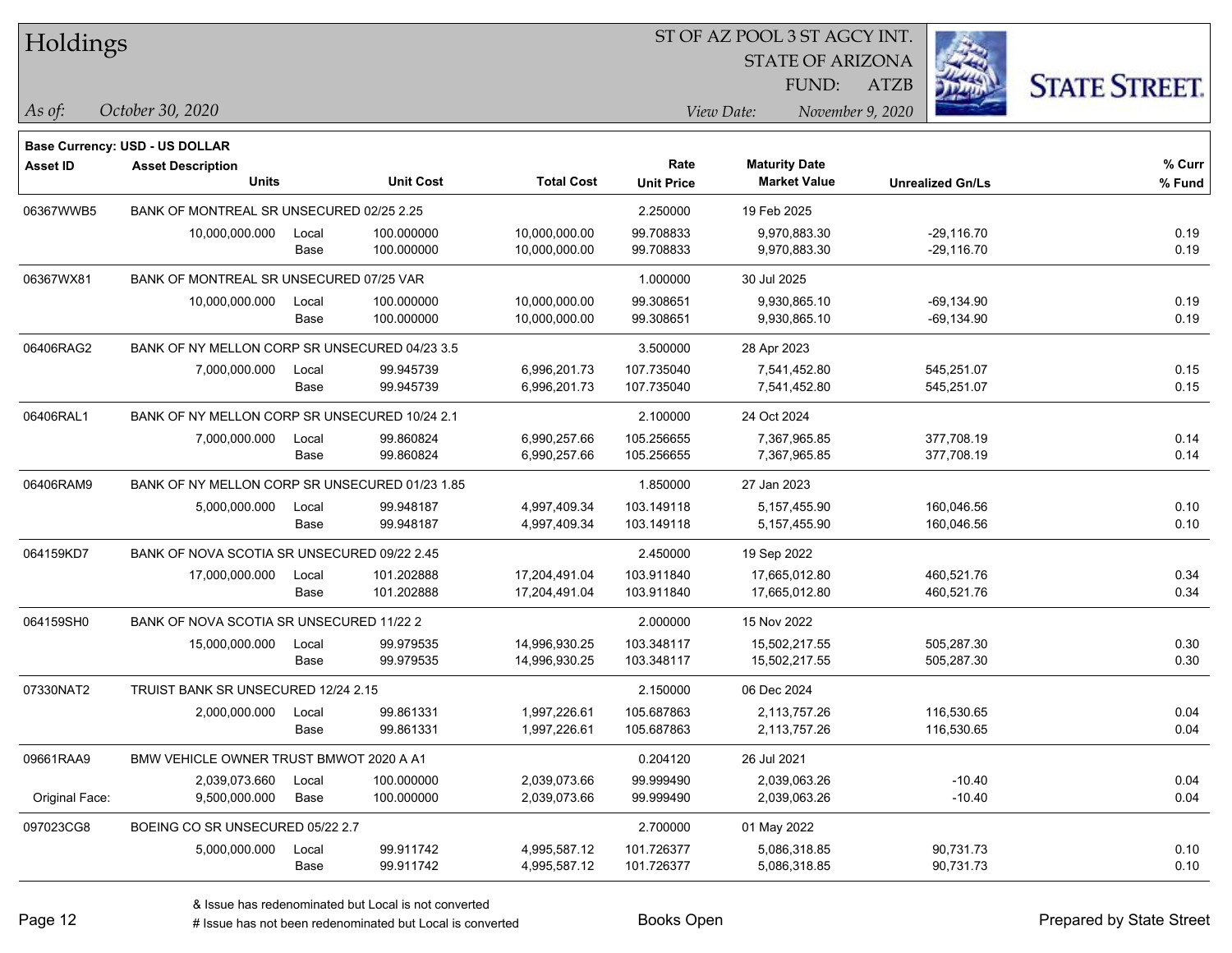| <b>Holdings</b> |  |
|-----------------|--|
|-----------------|--|

STATE OF ARIZONA FUND:

ATZB



*As of: View Date: November 9, 2020*

| As of: | October 30, 2020 |  |
|--------|------------------|--|
|        |                  |  |

|                | <b>Base Currency: USD - US DOLLAR</b>            |       |                                                     |                   |                   |                      |                         |        |
|----------------|--------------------------------------------------|-------|-----------------------------------------------------|-------------------|-------------------|----------------------|-------------------------|--------|
| Asset ID       | <b>Asset Description</b>                         |       |                                                     |                   | Rate              | <b>Maturity Date</b> |                         | % Curr |
|                | <b>Units</b>                                     |       | <b>Unit Cost</b>                                    | <b>Total Cost</b> | <b>Unit Price</b> | <b>Market Value</b>  | <b>Unrealized Gn/Ls</b> | % Fund |
| 097023CZ6      | BOEING CO SR UNSECURED 02/24 1.95                |       |                                                     |                   | 1.950000          | 01 Feb 2024          |                         |        |
|                | 17,000,000.000                                   | Local | 99.864000                                           | 16,976,880.00     | 99.617976         | 16,935,055.92        | -41,824.08              | 0.33   |
|                |                                                  | Base  | 99.864000                                           | 16,976,880.00     | 99.617976         | 16,935,055.92        | -41,824.08              | 0.33   |
| 110122CL0      | BRISTOL MYERS SQUIBB CO SR UNSECURED 05/22 2.6   |       |                                                     |                   | 2.600000          | 16 May 2022          |                         |        |
|                | 5,000,000.000                                    | Local | 99.862309                                           | 4,993,115.46      | 103.454293        | 5,172,714.65         | 179,599.19              | 0.10   |
|                |                                                  | Base  | 99.862309                                           | 4,993,115.46      | 103.454293        | 5,172,714.65         | 179,599.19              | 0.10   |
| 126650DE7      | CVS HEALTH CORP SR UNSECURED 08/24 2.625         |       |                                                     |                   | 2.625000          | 15 Aug 2024          |                         |        |
|                | 2.000.000.000                                    | Local | 99.612316                                           | 1,992,246.32      | 106.662574        | 2,133,251.48         | 141,005.16              | 0.04   |
|                |                                                  | Base  | 99.612316                                           | 1,992,246.32      | 106.662574        | 2,133,251.48         | 141,005.16              | 0.04   |
| 126802CL9      |                                                  |       | CABELA S MASTER CREDIT CARD TR CABMT 2013 1A A 144A |                   | 2.710000          | 17 Feb 2026          |                         |        |
|                | 10,000,000.000                                   | Local | 102.106073                                          | 10,210,607.30     | 104.855670        | 10,485,567.00        | 274,959.70              | 0.20   |
| Original Face: | 10,000,000.000                                   | Base  | 102.106073                                          | 10,210,607.30     | 104.855670        | 10,485,567.00        | 274,959.70              | 0.20   |
| 13605WD32      | CANADIAN IMPERIAL BANK SR UNSECURED 09/25 0.9    |       |                                                     | 0.900000          | 08 Sep 2025       |                      |                         |        |
|                | 15,000,000.000                                   | Local | 100.000000                                          | 15,000,000.00     | 99.049829         | 14,857,474.35        | $-142,525.65$           | 0.29   |
|                |                                                  | Base  | 100.000000                                          | 15,000,000.00     | 99.049829         | 14,857,474.35        | $-142,525.65$           | 0.29   |
| 13605WF71      | CANADIAN IMPERIAL BANK SR UNSECURED 04/24 0.55   |       |                                                     |                   | 0.550000          | 06 Apr 2024          |                         |        |
|                | 15,000,000.000                                   | Local | 100.000000                                          | 15,000,000.00     | 99.332740         | 14,899,911.00        | $-100,089.00$           | 0.29   |
|                |                                                  | Base  | 100.000000                                          | 15,000,000.00     | 99.332740         | 14,899,911.00        | $-100,089.00$           | 0.29   |
| 13605WWG2      | CANADIAN IMPERIAL BANK SR UNSECURED 03/25 VAR    |       |                                                     |                   | 1.750000          | 06 Mar 2025          |                         |        |
|                | 10,000,000.000                                   | Local | 100.000000                                          | 10,000,000.00     | 99.912079         | 9,991,207.90         | $-8,792.10$             | 0.19   |
|                |                                                  | Base  | 100.000000                                          | 10,000,000.00     | 99.912079         | 9,991,207.90         | $-8,792.10$             | 0.19   |
| 14040HBY0      | CAPITAL ONE FINANCIAL CO SR UNSECURED 04/21 3.45 |       |                                                     |                   | 3.450000          | 30 Apr 2021          |                         |        |
|                | 15,000,000.000                                   | Local | 99.988406                                           | 14,998,260.85     | 101.287355        | 15, 193, 103. 25     | 194,842.40              | 0.29   |
|                |                                                  | Base  | 99.988406                                           | 14,998,260.85     | 101.287355        | 15, 193, 103. 25     | 194,842.40              | 0.29   |
| 14042RHB0      | CAPITAL ONE NA SR UNSECURED 08/22 VAR            |       |                                                     |                   | 1.063250          | 08 Aug 2022          |                         |        |
|                | 10,000,000.000                                   | Local | 100.000000                                          | 10,000,000.00     | 100.730991        | 10,073,099.10        | 73,099.10               | 0.19   |
|                |                                                  | Base  | 100.000000                                          | 10,000,000.00     | 100.730991        | 10,073,099.10        | 73,099.10               | 0.19   |
| 14316HAA0      | CARMAX AUTO OWNER TRUST CARMX 2020 4 A1          |       |                                                     |                   | 0.241980          | 15 Oct 2021          |                         |        |
|                | 15,000,000.000                                   | Local | 100.000000                                          | 15,000,000.00     | 100.000000        | 15,000,000.00        | 0.00                    | 0.29   |
| Original Face: | 15,000,000.000                                   | Base  | 100.000000                                          | 15,000,000.00     | 100.000000        | 15,000,000.00        | 0.00                    | 0.29   |
|                |                                                  |       |                                                     |                   |                   |                      |                         |        |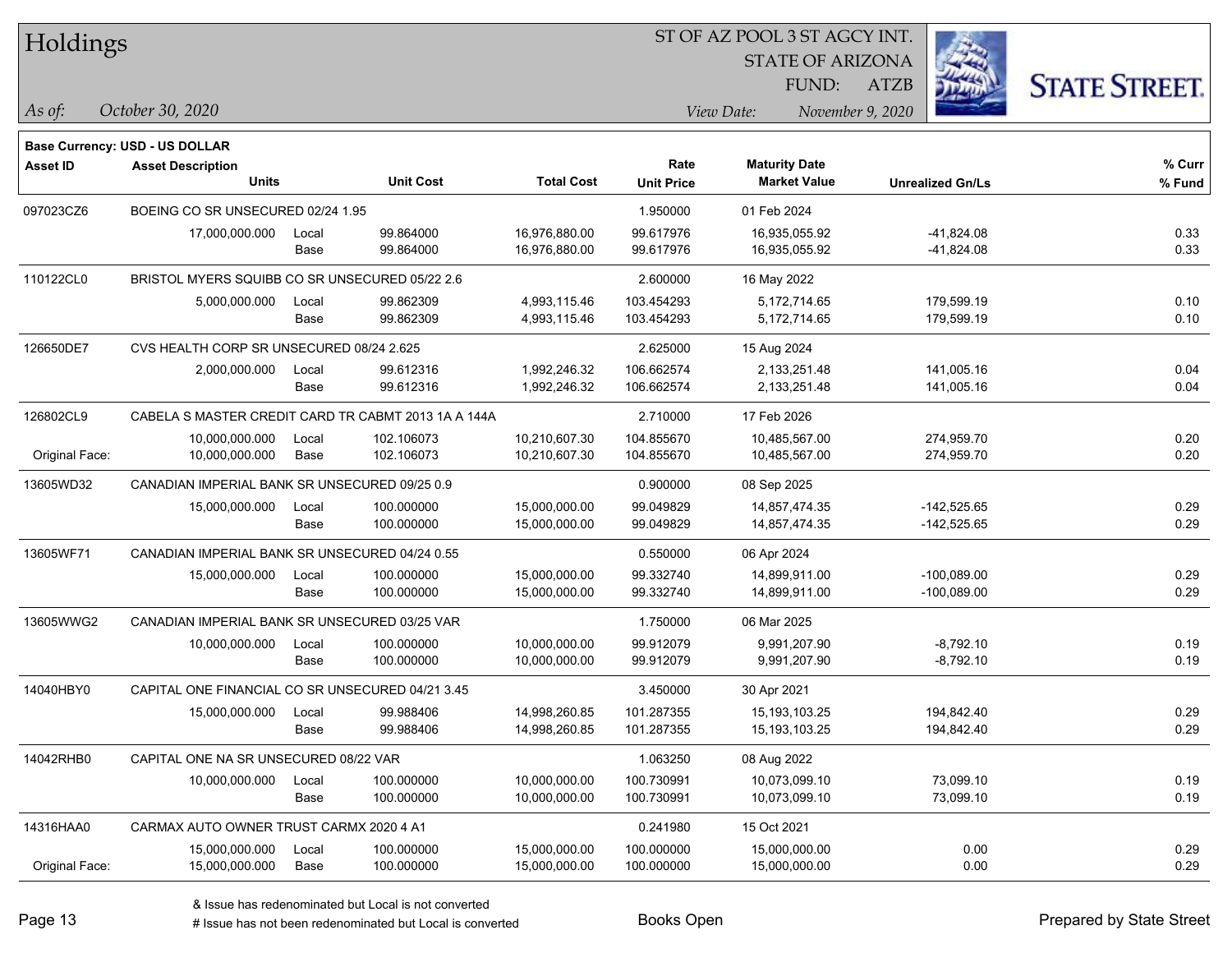| Holdings |
|----------|
|----------|

STATE OF ARIZONA

ATZB



**Base Currency: USD - US DOLLAR**

| <b>Asset ID</b> | <b>Asset Description</b><br><b>Units</b>        |               | <b>Unit Cost</b>         | <b>Total Cost</b>              | Rate<br><b>Unit Price</b> | <b>Maturity Date</b><br><b>Market Value</b> | <b>Unrealized Gn/Ls</b>        | % Curr<br>% Fund |
|-----------------|-------------------------------------------------|---------------|--------------------------|--------------------------------|---------------------------|---------------------------------------------|--------------------------------|------------------|
| 14913R2E6       | CATERPILLAR FINL SERVICE SR UNSECURED 01/22 VAR |               |                          |                                | 0.453500                  | 06 Jan 2022                                 |                                |                  |
|                 | 10,000,000.000                                  | Local<br>Base | 100.000000<br>100.000000 | 10,000,000.00<br>10,000,000.00 | 100.114234<br>100.114234  | 10,011,423.40<br>10,011,423.40              | 11,423.40<br>11,423.40         | 0.19<br>0.19     |
| 161571HN7       | CHASE ISSUANCE TRUST CHAIT 2018 A1 A1           |               |                          |                                | 0.348380                  | 17 Apr 2023                                 |                                |                  |
|                 | 10,000,000.000                                  | Local         | 100.000000               | 10,000,000.00                  | 100.079050                | 10,007,905.00                               | 7,905.00                       | 0.19             |
| Original Face:  | 10,000,000.000                                  | Base          | 100.000000               | 10,000,000.00                  | 100.079050                | 10,007,905.00                               | 7,905.00                       | 0.19             |
| 166756AJ5       | CHEVRON USA INC COMPANY GUAR 08/23 0.426        |               |                          |                                | 0.426000                  | 11 Aug 2023                                 |                                |                  |
|                 | 5,000,000.000                                   | Local<br>Base | 100.148625<br>100.148625 | 5,007,431.27<br>5,007,431.27   | 99.998240<br>99.998240    | 4,999,912.00<br>4,999,912.00                | $-7,519.27$<br>$-7,519.27$     | 0.10<br>0.10     |
| 17298CGH5       | CITIGROUP INC SR UNSECURED 11/21 VAR            |               |                          |                                | 3.200000                  | 15 Nov 2021                                 |                                |                  |
|                 | 10,000,000.000                                  | Local<br>Base | 100.000000<br>100.000000 | 10,000,000.00<br>10,000,000.00 | 102.321485<br>102.321485  | 10,232,148.50<br>10,232,148.50              | 232,148.50<br>232,148.50       | 0.20<br>0.20     |
| 17298CHQ4       | CITIGROUP INC SR UNSECURED 12/24 VAR            |               |                          | 2.350000                       | 30 Dec 2024               |                                             |                                |                  |
|                 | 10,000,000.000                                  | Local<br>Base | 100.000000<br>100.000000 | 10,000,000.00<br>10,000,000.00 | 102.567547<br>102.567547  | 10,256,754.70<br>10,256,754.70              | 256,754.70<br>256,754.70       | 0.20<br>0.20     |
| 17298CJN9       | CITIGROUP INC SR UNSECURED 06/25 1.4            |               |                          |                                | 1.400000                  | 19 Jun 2025                                 |                                |                  |
|                 | 5,000,000.000                                   | Local         | 100.000000               | 5,000,000.00                   | 99.377600                 | 4,968,880.00                                | $-31,120.00$                   | 0.10             |
|                 |                                                 | Base          | 100.000000               | 5,000,000.00                   | 99.377600                 | 4,968,880.00                                | $-31,120.00$                   | 0.10             |
| 17298CJP4       | CITIGROUP INC SR UNSECURED 06/25 VAR            |               |                          |                                | 1.250000                  | 30 Jun 2025                                 |                                |                  |
|                 | 10,000,000.000                                  | Local<br>Base | 100.000000<br>100.000000 | 10,000,000.00<br>10,000,000.00 | 98.920455<br>98.920455    | 9,892,045.50<br>9,892,045.50                | $-107,954.50$<br>$-107,954.50$ | 0.19<br>0.19     |
| 17327TGZ3       | CITIGROUP GLOBAL MARKETS COMPANY GUAR 11/22 VAR |               |                          |                                | 2.000000                  | 25 Nov 2022                                 |                                |                  |
|                 | 15,000,000.000                                  | Local<br>Base | 100.000000<br>100.000000 | 15,000,000.00<br>15,000,000.00 | 100.031295<br>100.031295  | 15,004,694.25<br>15,004,694.25              | 4,694.25<br>4,694.25           | 0.29<br>0.29     |
| 17328W4G0       | CITIGROUP GLOBAL MARKETS COMPANY GUAR 07/25 VAR |               |                          |                                | 1.100000                  | 31 Jul 2025                                 |                                |                  |
|                 | 15,000,000.000                                  | Local<br>Base | 100.000000<br>100.000000 | 15,000,000.00<br>15,000,000.00 | 99.051202<br>99.051202    | 14,857,680.30<br>14,857,680.30              | $-142,319.70$<br>$-142,319.70$ | 0.29<br>0.29     |
| 191216AR1       | COCA COLA CO/THE SR UNSECURED 11/20 3.15        |               |                          |                                | 3.150000                  | 15 Nov 2020                                 |                                |                  |
|                 | 2,000,000.000                                   | Local<br>Base | 100.008617<br>100.008617 | 2,000,172.34<br>2,000,172.34   | 100.095275<br>100.095275  | 2,001,905.50<br>2,001,905.50                | 1,733.16<br>1,733.16           | 0.04<br>0.04     |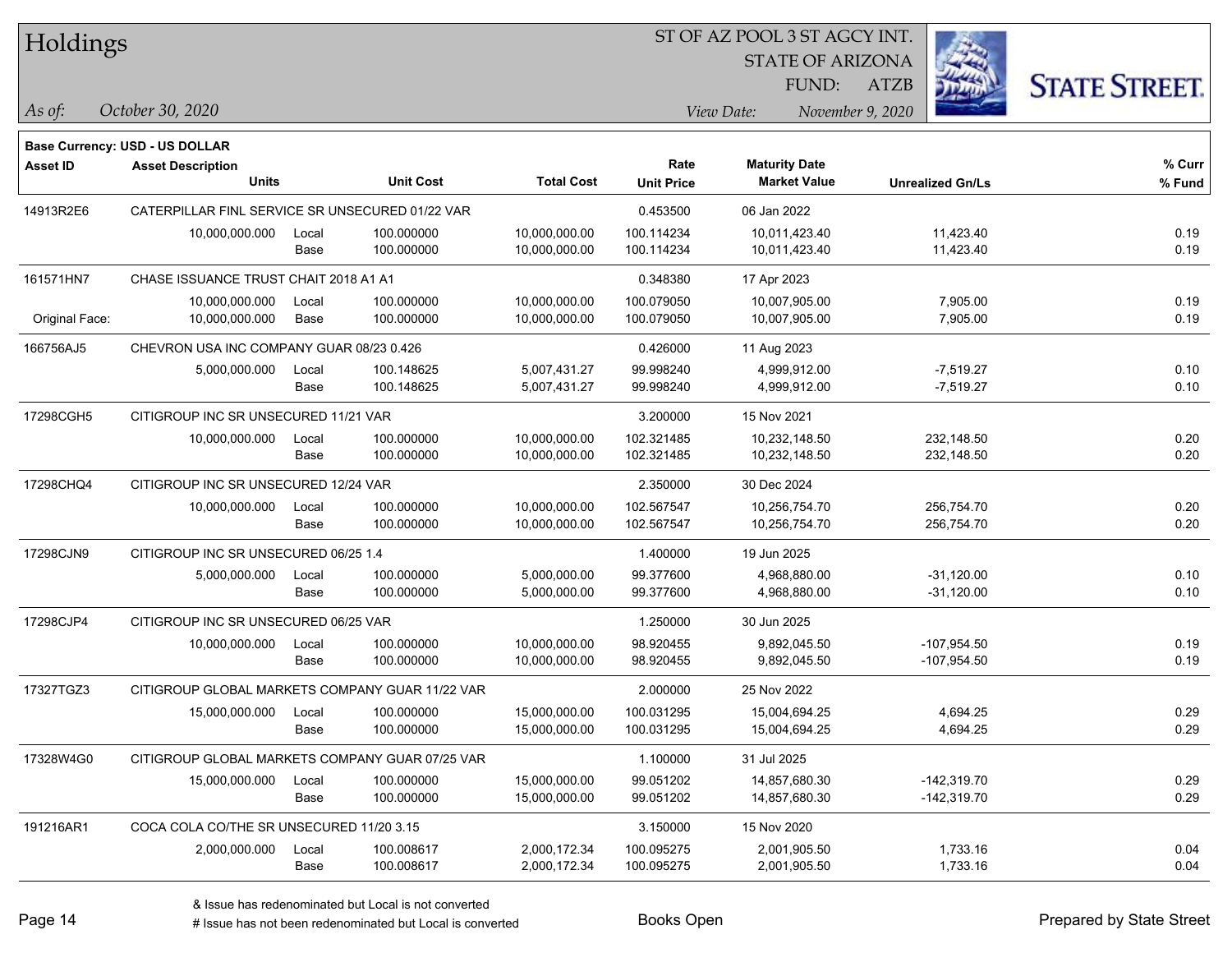| Holdings        |                                                                   |       |                  |                   |                   | ST OF AZ POOL 3 ST AGCY INT. |                  |                         |                      |
|-----------------|-------------------------------------------------------------------|-------|------------------|-------------------|-------------------|------------------------------|------------------|-------------------------|----------------------|
|                 |                                                                   |       |                  |                   |                   | <b>STATE OF ARIZONA</b>      |                  |                         |                      |
|                 |                                                                   |       |                  |                   |                   | FUND:                        | <b>ATZB</b>      |                         | <b>STATE STREET.</b> |
| $\vert$ As of:  | October 30, 2020                                                  |       |                  |                   |                   | View Date:                   | November 9, 2020 |                         |                      |
|                 |                                                                   |       |                  |                   |                   |                              |                  |                         |                      |
| <b>Asset ID</b> | <b>Base Currency: USD - US DOLLAR</b><br><b>Asset Description</b> |       |                  |                   | Rate              | <b>Maturity Date</b>         |                  |                         | $%$ Curr             |
|                 | <b>Units</b>                                                      |       | <b>Unit Cost</b> | <b>Total Cost</b> | <b>Unit Price</b> | <b>Market Value</b>          |                  | <b>Unrealized Gn/Ls</b> | % Fund               |
| 191216CL2       | COCA COLA CO/THE SR UNSECURED 09/24 1.75                          |       |                  |                   | 1.750000          | 06 Sep 2024                  |                  |                         |                      |
|                 | 10,000,000.000                                                    | Local | 102.353661       | 10,235,366.14     | 104.722484        | 10,472,248.40                |                  | 236,882.26              | 0.20                 |
|                 |                                                                   | Base  | 102.353661       | 10,235,366.14     | 104.722484        | 10,472,248.40                |                  | 236,882.26              | 0.20                 |
| 205887CA8       | CONAGRA BRANDS INC SR UNSECURED 05/24 4.3                         |       |                  |                   | 4.300000          | 01 May 2024                  |                  |                         |                      |
|                 | 7,000,000.000                                                     | Local | 111.379282       | 7,796,549.76      | 111.327280        | 7,792,909.60                 |                  | $-3,640.16$             | 0.15                 |
|                 |                                                                   | Base  | 111.379282       | 7,796,549.76      | 111.327280        | 7,792,909.60                 |                  | $-3,640.16$             | 0.15                 |
| 24422ETV1       | JOHN DEERE CAPITAL CORP SR UNSECURED 09/22 2.15                   |       |                  |                   | 2.150000          | 08 Sep 2022                  |                  |                         |                      |
|                 | 2,000,000.000                                                     | Local | 103.440679       | 2,068,813.58      | 103.423465        | 2,068,469.30                 |                  | $-344.28$               | 0.04                 |
|                 |                                                                   | Base  | 103.440679       | 2,068,813.58      | 103.423465        | 2,068,469.30                 |                  | $-344.28$               | 0.04                 |
| 24422EVA4       | JOHN DEERE CAPITAL CORP SR UNSECURED 06/22 1.95                   |       |                  |                   | 1.950000          | 13 Jun 2022                  |                  |                         |                      |
|                 | 3,000,000.000                                                     | Local | 102.680609       | 3,080,418.26      | 102.632878        | 3,078,986.34                 |                  | $-1,431.92$             | 0.06                 |
|                 |                                                                   | Base  | 102.680609       | 3,080,418.26      | 102.632878        | 3,078,986.34                 |                  | $-1,431.92$             | 0.06                 |
| 254683CG8       | DISCOVER CARD EXECUTION NOTE T DCENT 2018 A4 A4                   |       |                  |                   | 3.110000          | 16 Jan 2024                  |                  |                         |                      |
|                 | 18,000,000.000                                                    | Local | 99.984058        | 17,997,130.43     | 102.040800        | 18,367,344.00                |                  | 370,213.57              | 0.35                 |
| Original Face:  | 18,000,000.000                                                    | Base  | 99.984058        | 17,997,130.43     | 102.040800        | 18,367,344.00                |                  | 370,213.57              | 0.35                 |
| 254683CK9       | DISCOVER CARD EXECUTION NOTE T DCENT 2019 A1 A1                   |       |                  |                   | 3.040000          | 15 Jul 2024                  |                  |                         |                      |
|                 | 4,000,000.000                                                     | Local | 99.998561        | 3,999,942.42      | 103.373010        | 4,134,920.40                 |                  | 134,977.98              | 0.08                 |
| Original Face:  | 4,000,000.000                                                     | Base  | 99.998561        | 3,999,942.42      | 103.373010        | 4,134,920.40                 |                  | 134,977.98              | 0.08                 |
| 278642AV5       | EBAY INC SR UNSECURED 03/25 1.9                                   |       |                  |                   | 1.900000          | 11 Mar 2025                  |                  |                         |                      |
|                 | 2,000,000.000                                                     | Local | 103.151714       | 2,063,034.27      | 103.787618        | 2,075,752.36                 |                  | 12,718.09               | 0.04                 |
|                 |                                                                   | Base  | 103.151714       | 2,063,034.27      | 103.787618        | 2,075,752.36                 |                  | 12,718.09               | 0.04                 |
| 29736RAE0       | ESTEE LAUDER CO INC SR UNSECURED 08/22 2.35                       |       |                  |                   | 2.350000          | 15 Aug 2022                  |                  |                         |                      |
|                 | 17,838,000.000                                                    | Local | 103.355207       | 18,436,501.88     | 103.488399        | 18,460,260.61                |                  | 23,758.73               | 0.36                 |
|                 |                                                                   | Base  | 103.355207       | 18,436,501.88     | 103.488399        | 18,460,260.61                |                  | 23,758.73               | 0.36                 |
| 30231GAV4       | EXXON MOBIL CORPORATION SR UNSECURED 03/21 2.222                  |       |                  |                   | 2.222000          | 01 Mar 2021                  |                  |                         |                      |
|                 | 5,250,000.000                                                     | Local | 100.162367       | 5,258,524.29      | 100.491732        | 5,275,815.93                 |                  | 17,291.64               | 0.10                 |
|                 |                                                                   | Base  | 100.162367       | 5,258,524.29      | 100.491732        | 5,275,815.93                 |                  | 17,291.64               | 0.10                 |
| 3130AJ5F2       | FEDERAL HOME LOAN BANK BONDS 02/25 1.75                           |       |                  |                   | 1.750000          | 12 Feb 2025                  |                  |                         |                      |
|                 | 5,000,000.000                                                     | Local | 100.000000       | 5,000,000.00      | 100.267407        | 5,013,370.35                 |                  | 13,370.35               | 0.10                 |
|                 |                                                                   | Base  | 100.000000       | 5,000,000.00      | 100.267407        | 5,013,370.35                 |                  | 13,370.35               | 0.10                 |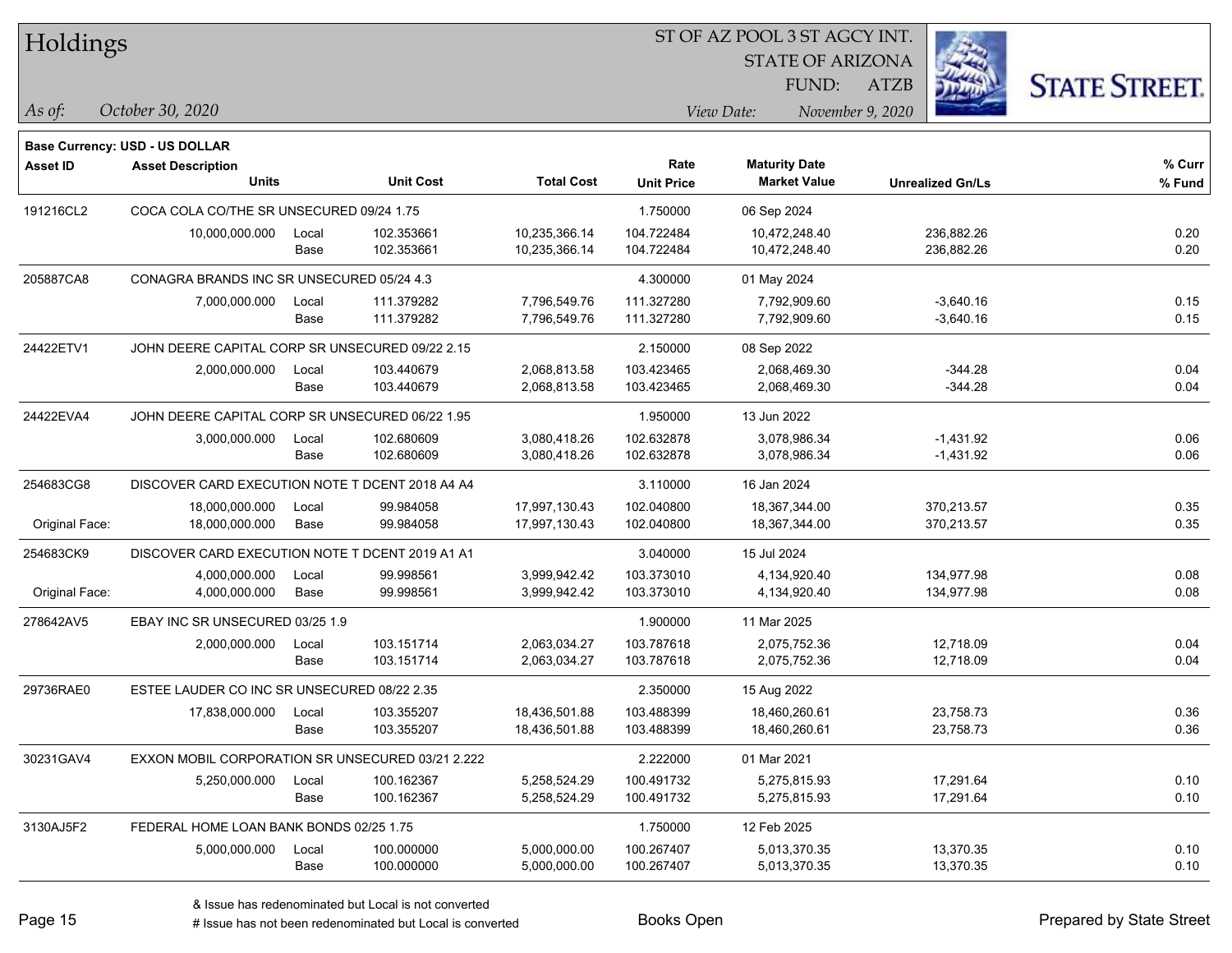| Holdings        |                                                    |       |                  |                   |                   | ST OF AZ POOL 3 ST AGCY INT. |                         |                         |                      |
|-----------------|----------------------------------------------------|-------|------------------|-------------------|-------------------|------------------------------|-------------------------|-------------------------|----------------------|
|                 |                                                    |       |                  |                   |                   |                              | <b>STATE OF ARIZONA</b> |                         |                      |
|                 |                                                    |       |                  |                   |                   | FUND:                        | ATZB                    |                         | <b>STATE STREET.</b> |
| As of:          | October 30, 2020                                   |       |                  |                   |                   | View Date:                   | November 9, 2020        |                         |                      |
|                 | Base Currency: USD - US DOLLAR                     |       |                  |                   |                   |                              |                         |                         |                      |
| <b>Asset ID</b> | <b>Asset Description</b>                           |       |                  |                   | Rate              | <b>Maturity Date</b>         |                         |                         | % Curr               |
|                 | <b>Units</b>                                       |       | <b>Unit Cost</b> | <b>Total Cost</b> | <b>Unit Price</b> | <b>Market Value</b>          |                         | <b>Unrealized Gn/Ls</b> | % Fund               |
| 3130AJTL3       | FEDERAL HOME LOAN BANK BONDS 07/21 VAR             |       |                  |                   | 0.190000          | 09 Jul 2021                  |                         |                         |                      |
|                 | 25,000,000.000                                     | Local | 100.000000       | 25,000,000.00     | 100.042825        | 25,010,706.25                |                         | 10,706.25               | 0.48                 |
|                 |                                                    | Base  | 100.000000       | 25,000,000.00     | 100.042825        | 25,010,706.25                |                         | 10,706.25               | 0.48                 |
| 313385AM8       | FED HOME LN DISCOUNT NT DISCOUNT NOT 01/21 0.00000 |       |                  |                   |                   | 12 Jan 2021                  |                         |                         |                      |
|                 | 5,000,000.000                                      | Local | 99.982000        | 4,999,100.00      | 99.980278         | 4,999,013.90                 |                         | $-86.10$                | 0.10                 |
|                 |                                                    | Base  | 99.982000        | 4,999,100.00      | 99.980278         | 4,999,013.90                 |                         | $-86.10$                | 0.10                 |
| 313385BB1       | FED HOME LN DISCOUNT NT DISCOUNT NOT 01/21 0.00000 |       |                  |                   |                   | 26 Jan 2021                  |                         |                         |                      |
|                 | 20,000,000.000                                     | Local | 99.978500        | 19,995,700.00     | 99.976389         | 19,995,277.80                |                         | $-422.20$               | 0.39                 |
|                 |                                                    | Base  | 99.978500        | 19,995,700.00     | 99.976389         | 19,995,277.80                |                         | $-422.20$               | 0.39                 |
| 3133EFWB9       | FEDERAL FARM CREDIT BANK BONDS 01/21 VAR           |       |                  |                   | 0.485750          | 22 Jan 2021                  |                         |                         |                      |
|                 | 20,000,000.000                                     | Local | 99.999102        | 19,999,820.47     | 100.079728        | 20,015,945.60                |                         | 16,125.13               | 0.39                 |
|                 |                                                    | Base  | 99.999102        | 19,999,820.47     | 100.079728        | 20,015,945.60                |                         | 16,125.13               | 0.39                 |
| 3133ELAU8       | FEDERAL FARM CREDIT BANK BONDS 11/22 1.71          |       |                  |                   | 1.710000          | 25 Nov 2022                  |                         |                         |                      |
|                 | 10,000,000.000                                     | Local | 99.993425        | 9,999,342.47      | 100.100010        | 10,010,001.00                |                         | 10,658.53               | 0.19                 |
|                 |                                                    | Base  | 99.993425        | 9,999,342.47      | 100.100010        | 10,010,001.00                |                         | 10,658.53               | 0.19                 |
| 3133ELH56       | FEDERAL FARM CREDIT BANK BONDS 06/22 0.27          |       |                  |                   | 0.270000          | 09 Jun 2022                  |                         |                         |                      |
|                 | 5,000,000.000                                      | Local | 100.000000       | 5,000,000.00      | 99.957079         | 4,997,853.95                 |                         | $-2,146.05$             | 0.10                 |
|                 |                                                    | Base  | 100.000000       | 5,000,000.00      | 99.957079         | 4,997,853.95                 |                         | $-2,146.05$             | 0.10                 |
| 3133ELRN6       | FEDERAL FARM CREDIT BANK BONDS 03/25 1.5           |       |                  |                   | 1.500000          | 05 Mar 2025                  |                         |                         |                      |
|                 | 20,000,000.000                                     | Local | 100.000000       | 20,000,000.00     | 100.241579        | 20,048,315.80                |                         | 48,315.80               | 0.39                 |
|                 |                                                    | Base  | 100.000000       | 20,000,000.00     | 100.241579        | 20,048,315.80                |                         | 48,315.80               | 0.39                 |
| 3133ELSL9       | FEDERAL FARM CREDIT BANK BONDS 03/24 1.05          |       |                  |                   | 1.050000          | 12 Mar 2024                  |                         |                         |                      |
|                 | 5,000,000.000                                      | Local | 100.000000       | 5,000,000.00      | 100.144912        | 5,007,245.60                 |                         | 7,245.60                | 0.10                 |
|                 |                                                    | Base  | 100.000000       | 5,000,000.00      | 100.144912        | 5,007,245.60                 |                         | 7,245.60                | 0.10                 |
| 3133ELTC8       | FEDERAL FARM CREDIT BANK BONDS 03/25 1.125         |       |                  |                   | 1.125000          | 17 Mar 2025                  |                         |                         |                      |
|                 | 10,000,000.000                                     | Local | 100.000000       | 10,000,000.00     | 100.301538        | 10,030,153.80                |                         | 30,153.80               | 0.19                 |
|                 |                                                    | Base  | 100.000000       | 10,000,000.00     | 100.301538        | 10,030,153.80                |                         | 30,153.80               | 0.19                 |
| 3133ELXC3       | FEDERAL FARM CREDIT BANK BONDS 04/24 0.8           |       |                  |                   | 0.800000          | 22 Apr 2024                  |                         |                         |                      |
|                 | 10,000,000.000                                     | Local | 100.000000       | 10,000,000.00     | 100.253397        | 10,025,339.70                |                         | 25,339.70               | 0.19                 |
|                 |                                                    | Base  | 100.000000       | 10,000,000.00     | 100.253397        | 10,025,339.70                |                         | 25,339.70               | 0.19                 |
|                 |                                                    |       |                  |                   |                   |                              |                         |                         |                      |

٦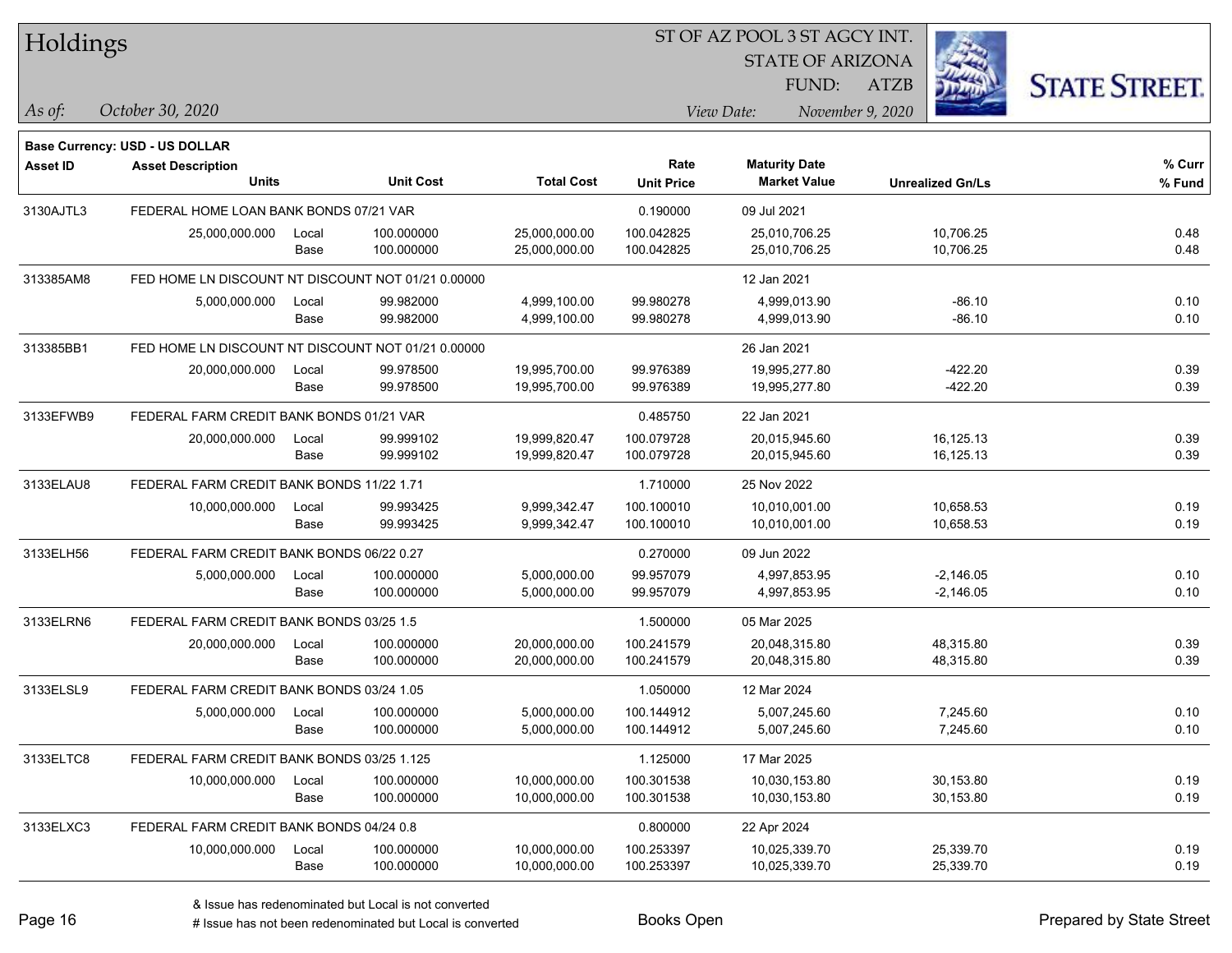| Holdings        |                                           |       |                  |                   |                           | ST OF AZ POOL 3 ST AGCY INT.                |                         |                      |
|-----------------|-------------------------------------------|-------|------------------|-------------------|---------------------------|---------------------------------------------|-------------------------|----------------------|
|                 |                                           |       |                  |                   |                           | <b>STATE OF ARIZONA</b>                     |                         |                      |
|                 |                                           |       |                  |                   |                           | FUND:                                       | <b>ATZB</b>             | <b>STATE STREET.</b> |
| As of:          | October 30, 2020                          |       |                  |                   |                           | View Date:                                  | November 9, 2020        |                      |
|                 |                                           |       |                  |                   |                           |                                             |                         |                      |
|                 | Base Currency: USD - US DOLLAR            |       |                  |                   |                           |                                             |                         |                      |
| <b>Asset ID</b> | <b>Asset Description</b><br><b>Units</b>  |       | <b>Unit Cost</b> | <b>Total Cost</b> | Rate<br><b>Unit Price</b> | <b>Maturity Date</b><br><b>Market Value</b> | <b>Unrealized Gn/Ls</b> | % Curr<br>% Fund     |
| 3133EM7M8       | FEDERAL FARM CREDIT BANK BONDS 02/23 VAR  |       |                  |                   | 0.213380                  | 21 Feb 2023                                 |                         |                      |
|                 | 10,000,000.000                            | Local | 100.000000       | 10,000,000.00     | 99.665827                 | 9,966,582.70                                | $-33.417.30$            | 0.19                 |
|                 |                                           | Base  | 100.000000       | 10,000,000.00     | 99.665827                 | 9,966,582.70                                | $-33,417.30$            | 0.19                 |
| 3133EMBJ0       | FEDERAL FARM CREDIT BANK BONDS 09/25 0.53 |       |                  |                   | 0.530000                  | 29 Sep 2025                                 |                         |                      |
|                 | 15,000,000.000                            | Local | 99.904396        | 14,985,659.34     | 99.434049                 | 14,915,107.35                               | $-70,551.99$            | 0.29                 |
|                 |                                           | Base  | 99.904396        | 14,985,659.34     | 99.434049                 | 14,915,107.35                               | $-70,551.99$            | 0.29                 |
| 3134GU6G0       | FREDDIE MAC NOTES 08/24 1.7               |       |                  |                   | 1.700000                  | 05 Aug 2024                                 |                         |                      |
|                 | 5,000,000.000                             | Local | 100.000000       | 5,000,000.00      | 100.831640                | 5,041,582.00                                | 41,582.00               | 0.10                 |
|                 |                                           | Base  | 100.000000       | 5,000,000.00      | 100.831640                | 5,041,582.00                                | 41,582.00               | 0.10                 |
| 3134GVB31       | FREDDIE MAC NOTES 05/25 0.75              |       |                  |                   | 0.750000                  | 28 May 2025                                 |                         |                      |
|                 | 10,000,000.000                            | Local | 100.000000       | 10,000,000.00     | 100.070590                | 10,007,059.00                               | 7,059.00                | 0.19                 |
|                 |                                           | Base  | 100.000000       | 10,000,000.00     | 100.070590                | 10,007,059.00                               | 7,059.00                | 0.19                 |
| 3134GW3B0       | FREDDIE MAC NOTES 09/25 0.7               |       |                  |                   | 0.700000                  | 02 Sep 2025                                 |                         |                      |
|                 | 7,000,000.000                             | Local | 100.000000       | 7,000,000.00      | 100.033761                | 7,002,363.27                                | 2,363.27                | 0.13                 |
|                 |                                           | Base  | 100.000000       | 7,000,000.00      | 100.033761                | 7,002,363.27                                | 2,363.27                | 0.13                 |
| 3134GWH82       | FREDDIE MAC NOTES 09/25 0.625             |       |                  |                   | 0.625000                  | 08 Sep 2025                                 |                         |                      |
|                 | 5,000,000.000                             | Local | 100.000000       | 5,000,000.00      | 100.016808                | 5,000,840.40                                | 840.40                  | 0.10                 |
|                 |                                           | Base  | 100.000000       | 5,000,000.00      | 100.016808                | 5,000,840.40                                | 840.40                  | 0.10                 |
| 3134GWU79       | FREDDIE MAC NOTES 03/24 0.375             |       |                  |                   | 0.375000                  | 25 Mar 2024                                 |                         |                      |
|                 | 5,000,000.000                             | Local | 100.000000       | 5,000,000.00      | 99.745945                 | 4,987,297.25                                | $-12,702.75$            | 0.10                 |
|                 |                                           | Base  | 100.000000       | 5,000,000.00      | 99.745945                 | 4,987,297.25                                | $-12,702.75$            | 0.10                 |
| 3134GWYX8       | FREDDIE MAC NOTES 10/25 0.5               |       |                  |                   | 0.500000                  | 15 Oct 2025                                 |                         |                      |
|                 | 5,000,000.000                             | Local | 100.000000       | 5,000,000.00      | 99.646605                 | 4,982,330.25                                | $-17,669.75$            | 0.10                 |
|                 |                                           | Base  | 100.000000       | 5,000,000.00      | 99.646605                 | 4,982,330.25                                | $-17,669.75$            | 0.10                 |
| 3135G0T45       | <b>FANNIE MAE NOTES 04/22 1.875</b>       |       |                  |                   | 1.875000                  | 05 Apr 2022                                 |                         |                      |
|                 | 15,243,000.000                            | Local | 100.380394       | 15,300,983.47     | 102.436369                | 15,614,375.73                               | 313,392.26              | 0.30                 |
|                 |                                           | Base  | 100.380394       | 15,300,983.47     | 102.436369                | 15,614,375.73                               | 313,392.26              | 0.30                 |
| 3136A0GS0       | FANNIE MAE FNR 2011 75 HP                 |       |                  |                   | 2.500000                  | 25 Jul 2040                                 |                         |                      |
|                 | 114,143.950                               | Local | 102.725366       | 117,254.79        | 101.676530                | 116,057.61                                  | $-1,197.18$             | 0.00                 |
| Original Face:  | 2,838,688.000                             | Base  | 102.725366       | 117,254.79        | 101.676530                | 116,057.61                                  | $-1,197.18$             | 0.00                 |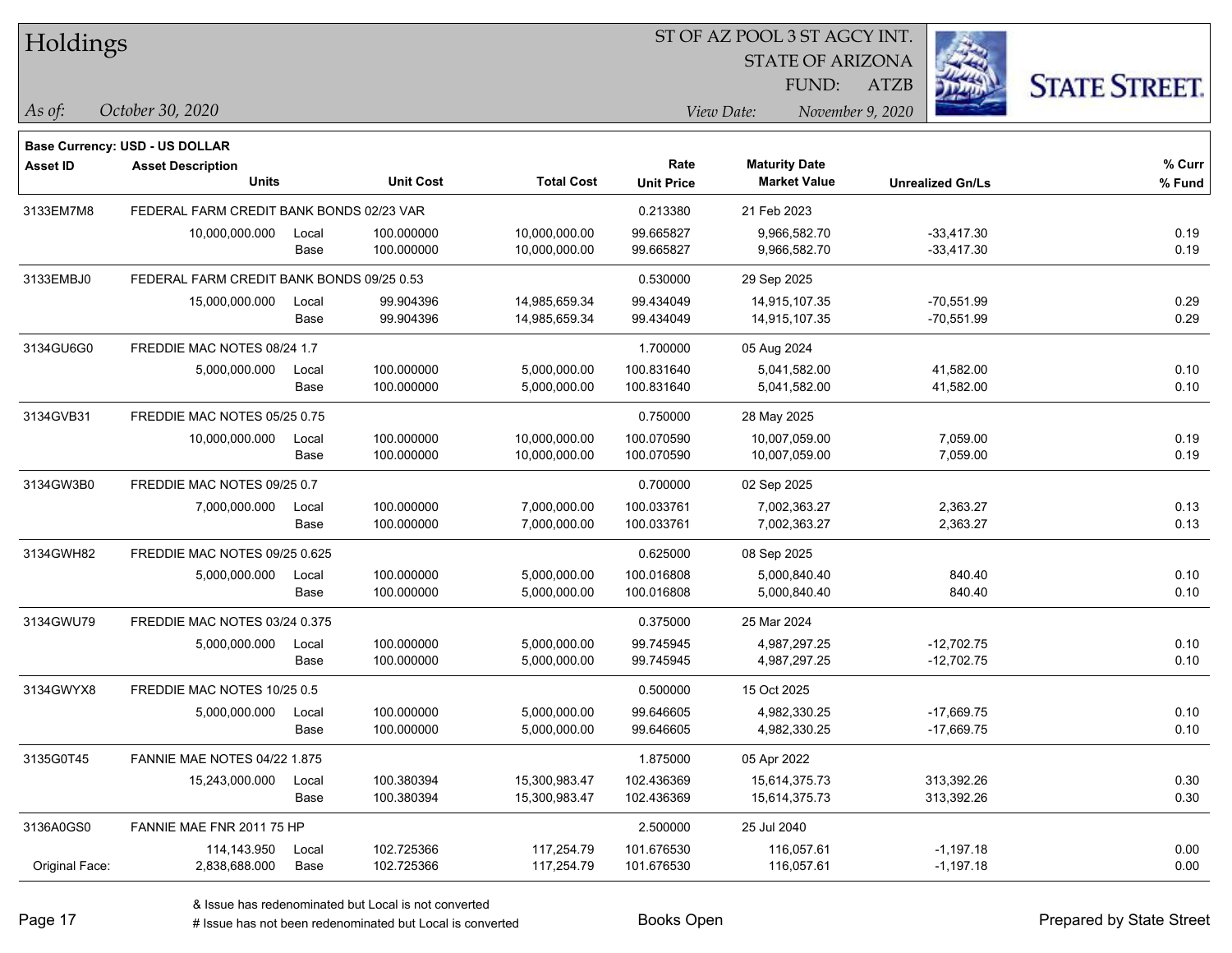| Holdings |
|----------|
|          |

STATE OF ARIZONA FUND:

ATZB



#### *October 30, 2020 As of: View Date: November 9, 2020*

|                 | <b>Base Currency: USD - US DOLLAR</b> |       |                  |                   |                   |                      |                         |        |
|-----------------|---------------------------------------|-------|------------------|-------------------|-------------------|----------------------|-------------------------|--------|
| <b>Asset ID</b> | <b>Asset Description</b>              |       |                  |                   | Rate              | <b>Maturity Date</b> |                         | % Curr |
|                 | <b>Units</b>                          |       | <b>Unit Cost</b> | <b>Total Cost</b> | <b>Unit Price</b> | <b>Market Value</b>  | <b>Unrealized Gn/Ls</b> | % Fund |
| 3136A6JR6       | FANNIE MAE FNR 2012 58 PA             |       |                  |                   | 2.000000          | 25 Apr 2042          |                         |        |
|                 | 961,652.620                           | Local | 101.455446       | 975,648.95        | 103.549130        | 995,782.92           | 20,133.97               | 0.02   |
| Original Face:  | 5,677,376.000                         | Base  | 101.455446       | 975,648.95        | 103.549130        | 995,782.92           | 20,133.97               | 0.02   |
| 3136A76N7       | <b>FANNIE MAE FNR 2012 101 B</b>      |       |                  |                   | 2.000000          | 25 May 2039          |                         |        |
|                 | 851,540.150                           | Local | 101.502130       | 864,331.39        | 100.348600        | 854,508.62           | $-9,822.77$             | 0.02   |
| Original Face:  | 11,275,256.000                        | Base  | 101.502130       | 864,331.39        | 100.348600        | 854,508.62           | $-9,822.77$             | 0.02   |
| 3136AAEK7       | FANNIE MAE FNR 2012 129 TD            |       |                  |                   | 2.000000          | 25 May 2040          |                         |        |
|                 | 970,197.950                           | Local | 101.373732       | 983,525.87        | 103.639640        | 1,005,509.66         | 21,983.79               | 0.02   |
| Original Face:  | 5,677,376.000                         | Base  | 101.373732       | 983,525.87        | 103.639640        | 1,005,509.66         | 21,983.79               | 0.02   |
| 3136ABRK1       | FANNIE MAE FNR 2013 9 PH              |       |                  |                   | 1.750000          | 25 Jul 2041          |                         |        |
|                 | 2,098,551.640                         | Local | 100.780080       | 2,114,922.03      | 101.640750        | 2,132,983.63         | 18,061.60               | 0.04   |
| Original Face:  | 6,713,909.000                         | Base  | 100.780080       | 2,114,922.03      | 101.640750        | 2,132,983.63         | 18,061.60               | 0.04   |
| 3136ABUD3       | FANNIE MAE FNR 2013 7 AC              |       |                  |                   | 1.250000          | 25 Feb 2028          |                         |        |
|                 | 1,349,438.130                         | Local | 99.765363        | 1,346,271.85      | 101.254080        | 1,366,361.16         | 20,089.31               | 0.03   |
| Original Face:  | 5,677,376.000                         | Base  | 99.765363        | 1,346,271.85      | 101.254080        | 1,366,361.16         | 20,089.31               | 0.03   |
| 3136ABUY7       | FANNIE MAE FNR 2013 7 GB              |       |                  |                   | 2.000000          | 25 Mar 2042          |                         |        |
|                 | 2,091,355.630                         | Local | 101.480625       | 2,122,320.77      | 102.270690        | 2,138,843.83         | 16,523.06               | 0.04   |
| Original Face:  | 6,995,663.000                         | Base  | 101.480625       | 2,122,320.77      | 102.270690        | 2,138,843.83         | 16,523.06               | 0.04   |
| 3136ABUZ4       | FANNIE MAE FNR 2013 7 AD              |       |                  |                   | 1.500000          | 25 Feb 2028          |                         |        |
|                 | 1,349,438.130                         | Local | 100.227066       | 1,352,502.25      | 101.961250        | 1,375,903.99         | 23,401.74               | 0.03   |
| Original Face:  | 5,677,376.000                         | Base  | 100.227066       | 1,352,502.25      | 101.961250        | 1,375,903.99         | 23,401.74               | 0.03   |
| 3136ABW74       | FANNIE MAE FNR 2013 6 AB              |       |                  |                   | 2.000000          | 25 Dec 2042          |                         |        |
|                 | 2,359,575.140                         | Local | 100.671613       | 2,375,422.36      | 102.396140        | 2,416,113.86         | 40,691.50               | 0.05   |
| Original Face:  | 11,354,753.000                        | Base  | 100.671613       | 2,375,422.36      | 102.396140        | 2,416,113.86         | 40.691.50               | 0.05   |
| 3136ACJX0       | FANNIE MAE FNR 2013 17 PB             |       |                  |                   | 1.750000          | 25 Mar 2039          |                         |        |
|                 | 512,724.390                           | Local | 100.388363       | 514,715.62        | 100.234920        | 513,928.88           | $-786.74$               | 0.01   |
| Original Face:  | 5,677,376.000                         | Base  | 100.388363       | 514,715.62        | 100.234920        | 513,928.88           | $-786.74$               | 0.01   |
| 3136AD2H1       | FANNIE MAE FNR 2013 43 XP             |       |                  |                   | 1.500000          | 25 Aug 2041          |                         |        |
|                 | 631,734.180                           | Local | 98.633623        | 623,102.31        | 101.646380        | 642,134.93           | 19,032.62               | 0.01   |
| Original Face:  | 2,000,000.000                         | Base  | 98.633623        | 623,102.31        | 101.646380        | 642,134.93           | 19,032.62               | 0.01   |

& Issue has redenominated but Local is not converted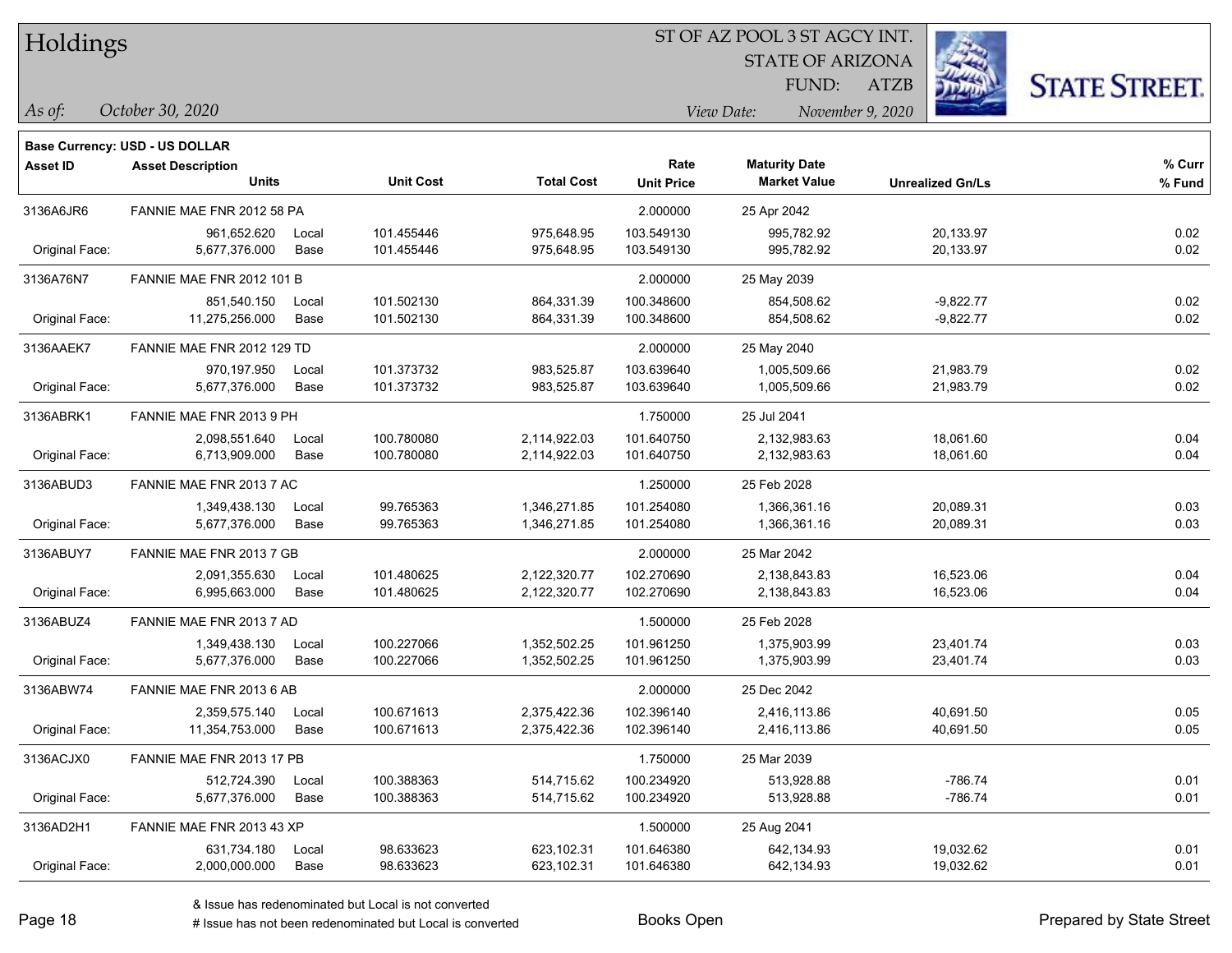| Holdings |
|----------|
|          |

STATE OF ARIZONA FUND:

ATZB



*As of: View Date: November 9, 2020*

| As of: | October 30, 2020 |  |
|--------|------------------|--|
|        |                  |  |

|                 | <b>Base Currency: USD - US DOLLAR</b> |       |                  |                   |                   |                      |                         |        |
|-----------------|---------------------------------------|-------|------------------|-------------------|-------------------|----------------------|-------------------------|--------|
| <b>Asset ID</b> | <b>Asset Description</b>              |       |                  |                   | Rate              | <b>Maturity Date</b> |                         | % Curr |
|                 | <b>Units</b>                          |       | <b>Unit Cost</b> | <b>Total Cost</b> | <b>Unit Price</b> | <b>Market Value</b>  | <b>Unrealized Gn/Ls</b> | % Fund |
| 3136AEBJ5       | FANNIE MAE FNR 2013 47 YA             |       |                  |                   | 2.000000          | 25 May 2040          |                         |        |
|                 | 1,776,630.940                         | Local | 101.558408       | 1,804,318.10      | 103.639640        | 1,841,293.91         | 36,975.81               | 0.04   |
| Original Face:  | 8,516,065.000                         | Base  | 101.558408       | 1,804,318.10      | 103.639640        | 1,841,293.91         | 36,975.81               | 0.04   |
| 3136AELZ8       | FANNIE MAE FNR 2013 62 DB             |       |                  |                   | 1.250000          | 25 Jun 2028          |                         |        |
|                 | 1,166,487.480                         | Local | 99.889056        | 1,165,193.33      | 101.034240        | 1,178,551.76         | 13,358.43               | 0.02   |
| Original Face:  | 5,677,376.000                         | Base  | 99.889056        | 1,165,193.33      | 101.034240        | 1,178,551.76         | 13,358.43               | 0.02   |
| 3136AJ2X3       | FANNIE MAE FNR 2014 25 WA             |       |                  |                   | 1.500000          | 25 May 2029          |                         |        |
|                 | 2,046,051.170                         | Local | 98.542115        | 2,016,222.09      | 102.226620        | 2,091,608.95         | 75,386.86               | 0.04   |
| Original Face:  | 6,060,416.000                         | Base  | 98.542115        | 2,016,222.09      | 102.226620        | 2,091,608.95         | 75,386.86               | 0.04   |
| 3136G4A37       | FANNIE MAE NOTES 07/25 0.67           |       |                  |                   | 0.670000          | 28 Jul 2025          |                         |        |
|                 | 10,000,000.000                        | Local | 100.000000       | 10,000,000.00     | 99.727981         | 9,972,798.10         | -27,201.90              | 0.19   |
|                 |                                       | Base  | 100.000000       | 10,000,000.00     | 99.727981         | 9,972,798.10         | -27,201.90              | 0.19   |
| 3136G4X40       | FANNIE MAE NOTES 08/25 0.6            |       |                  |                   | 0.600000          | 26 Aug 2025          |                         |        |
|                 | 10,000,000.000                        | Local | 99.974888        | 9,997,488.76      | 99.694326         | 9,969,432.60         | $-28,056.16$            | 0.19   |
|                 |                                       | Base  | 99.974888        | 9,997,488.76      | 99.694326         | 9,969,432.60         | $-28,056.16$            | 0.19   |
| 3137A1UN1       | FREDDIE MAC FHR 3725 PC               |       |                  |                   | 2.250000          | 15 Jan 2040          |                         |        |
|                 | 292,632.050                           | Local | 98.302124        | 287,663.52        | 102.943020        | 301,244.27           | 13,580.75               | 0.01   |
| Original Face:  | 2,838,688.000                         | Base  | 98.302124        | 287,663.52        | 102.943020        | 301,244.27           | 13,580.75               | 0.01   |
| 3137A2PF2       | FREDDIE MAC FHR 3766 HE               |       |                  |                   | 3.000000          | 15 Nov 2020          |                         |        |
|                 | 221.430                               | Local | 100.022580       | 221.48            | 99.967350         | 221.36               | $-0.12$                 | 0.00   |
| Original Face:  | 648,587.000                           | Base  | 100.022580       | 221.48            | 99.967350         | 221.36               | $-0.12$                 | 0.00   |
| 3137A62S0       | FREDDIE MAC FHR 3796 PE               |       |                  |                   | 2.000000          | 15 Feb 2040          |                         |        |
|                 | 503,869.320                           | Local | 100.128087       | 504,514.71        | 101.156230        | 509,695.21           | 5,180.50                | 0.01   |
| Original Face:  | 5,946,910.000                         | Base  | 100.128087       | 504,514.71        | 101.156230        | 509,695.21           | 5,180.50                | 0.01   |
| 3137A7HC7       | FREDDIE MAC FHR 3800 KE               |       |                  |                   | 3.500000          | 15 Feb 2026          |                         |        |
|                 | 88,375.460                            | Local | 103.019153       | 91,043.65         | 105.039300        | 92,828.96            | 1,785.31                | 0.00   |
| Original Face:  | 500,000.000                           | Base  | 103.019153       | 91,043.65         | 105.039300        | 92,828.96            | 1,785.31                | 0.00   |
| 3137ADHX8       | FREDDIE MAC FHR 3890 BA               |       |                  |                   | 2.500000          | 15 Nov 2040          |                         |        |
|                 | 595,959.770                           | Local | 101.337736       | 603,932.14        | 101.955880        | 607,616.03           | 3,683.89                | 0.01   |
| Original Face:  | 11,354,753.000                        | Base  | 101.337736       | 603,932.14        | 101.955880        | 607,616.03           | 3,683.89                | 0.01   |
|                 |                                       |       |                  |                   |                   |                      |                         |        |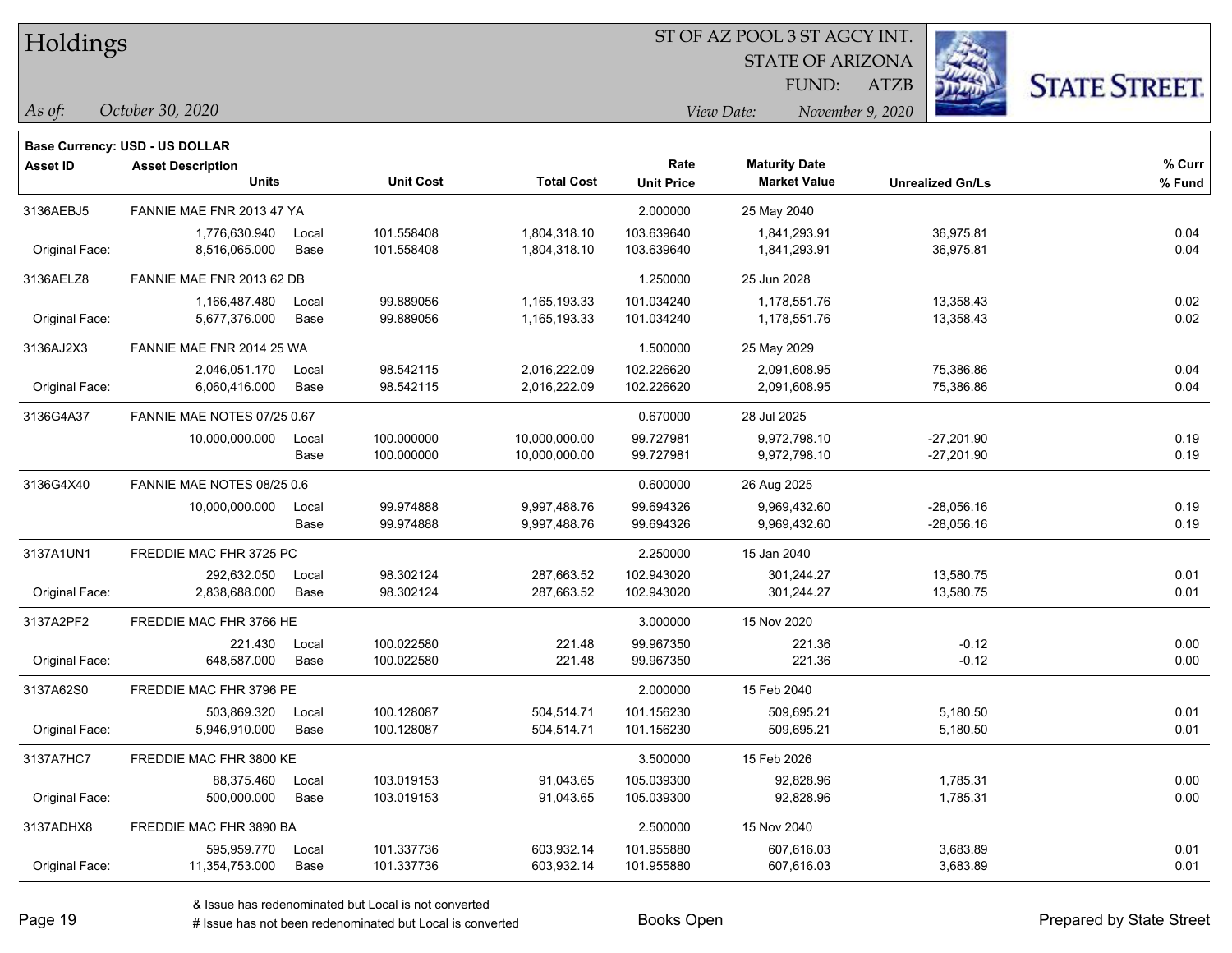Holdings

## ST OF AZ POOL 3 ST AGCY INT.

STATE OF ARIZONA FUND:

ATZB



#### *October 30, 2020 As of: View Date: November 9, 2020*

|                 | Base Currency: USD - US DOLLAR |       |                  |                   |                   |                      |                         |        |
|-----------------|--------------------------------|-------|------------------|-------------------|-------------------|----------------------|-------------------------|--------|
| <b>Asset ID</b> | <b>Asset Description</b>       |       |                  |                   | Rate              | <b>Maturity Date</b> |                         | % Curr |
|                 | <b>Units</b>                   |       | <b>Unit Cost</b> | <b>Total Cost</b> | <b>Unit Price</b> | <b>Market Value</b>  | <b>Unrealized Gn/Ls</b> | % Fund |
| 3137AFPD8       | FREDDIE MAC FHR 3919 CD        |       |                  |                   | 2.500000          | 15 Oct 2040          |                         |        |
|                 | 333,794.170                    | Local | 99.419804        | 331,857.51        | 102.174960        | 341,054.06           | 9,196.55                | 0.01   |
| Original Face:  | 2,838,688.000                  | Base  | 99.419804        | 331,857.51        | 102.174960        | 341,054.06           | 9,196.55                | 0.01   |
| 3137AGAB6       | FREDDIE MAC FHR 3934 PB        |       |                  |                   | 2.000000          | 15 Jul 2041          |                         |        |
|                 | 474,742.060                    | Local | 99.978167        | 474,638.41        | 102.776990        | 487,925.60           | 13,287.19               | 0.01   |
| Original Face:  | 2,838,688.000                  | Base  | 99.978167        | 474,638.41        | 102.776990        | 487,925.60           | 13,287.19               | 0.01   |
| 3137AGRX0       | FREDDIE MAC FHR 3935 JA        |       |                  |                   | 2.000000          | 15 May 2041          |                         |        |
|                 | 313,661.770                    | Local | 99.956447        | 313,525.16        | 102.897640        | 322,750.56           | 9,225.40                | 0.01   |
| Original Face:  | 3,247,459.000                  | Base  | 99.956447        | 313,525.16        | 102.897640        | 322,750.56           | 9,225.40                | 0.01   |
| 3137ANK95       | FREDDIE MAC FHR 4024 C         |       |                  |                   | 3.000000          | 15 Mar 2027          |                         |        |
|                 | 1,038,231.230                  | Local | 100.186404       | 1,040,166.53      | 105.763440        | 1,098,069.06         | 57,902.53               | 0.02   |
| Original Face:  | 5,677,376.000                  | Base  | 100.186404       | 1,040,166.53      | 105.763440        | 1,098,069.06         | 57,902.53               | 0.02   |
| 3137AR5L6       | FREDDIE MAC FHR 4060 JC        |       |                  |                   | 2.000000          | 15 Feb 2041          |                         |        |
|                 | 1,554,191.320                  | Local | 100.354663       | 1,559,703.46      | 102.286400        | 1,589,726.35         | 30,022.89               | 0.03   |
| Original Face:  | 8,516,065.000                  | Base  | 100.354663       | 1,559,703.46      | 102.286400        | 1,589,726.35         | 30,022.89               | 0.03   |
| 3137AXMZ3       | FREDDIE MAC FHR 4152 AG        |       |                  |                   | 1.500000          | 15 Jan 2028          |                         |        |
|                 | 1,647,515.020                  | Local | 100.061233       | 1,648,523.84      | 101.278580        | 1,668,579.82         | 20,055.98               | 0.03   |
| Original Face:  | 7,380,589.000                  | Base  | 100.061233       | 1,648,523.84      | 101.278580        | 1,668,579.82         | 20,055.98               | 0.03   |
| 3137AYLB5       | FREDDIE MAC FHR 4161 CD        |       |                  |                   | 2.000000          | 15 Feb 2043          |                         |        |
|                 | 2,130,823.570                  | Local | 101.239067       | 2,157,225.91      | 102.577900        | 2,185,754.07         | 28,528.16               | 0.04   |
| Original Face:  | 5,677,376.000                  | Base  | 101.239067       | 2, 157, 225.91    | 102.577900        | 2,185,754.07         | 28,528.16               | 0.04   |
| 3137AYSG7       | FREDDIE MAC FHR 4165 TD        |       |                  |                   | 1.500000          | 15 Dec 2042          |                         |        |
|                 | 1,337,287.440                  | Local | 100.023333       | 1,337,599.47      | 100.671580        | 1,346,268.39         | 8,668.92                | 0.03   |
| Original Face:  | 5,677,376.000                  | Base  | 100.023333       | 1,337,599.47      | 100.671580        | 1,346,268.39         | 8,668.92                | 0.03   |
| 3137AYSH5       | FREDDIE MAC FHR 4165 TE        |       |                  |                   | 1.750000          | 15 Dec 2042          |                         |        |
|                 | 3,343,218.880                  | Local | 100.723407       | 3,367,403.95      | 101.484470        | 3,392,847.96         | 25,444.01               | 0.07   |
| Original Face:  | 14, 193, 441.000               | Base  | 100.723407       | 3,367,403.95      | 101.484470        | 3,392,847.96         | 25,444.01               | 0.07   |
| 3137B0GK4       | FREDDIE MAC FHR 4173 AG        |       |                  |                   | 2.000000          | 15 Mar 2043          |                         |        |
|                 | 2,570,305.270                  | Local | 100.460942       | 2,582,152.88      | 101.997690        | 2,621,652.00         | 39,499.12               | 0.05   |
| Original Face:  | 14,193,441.000                 | Base  | 100.460942       | 2,582,152.88      | 101.997690        | 2,621,652.00         | 39,499.12               | 0.05   |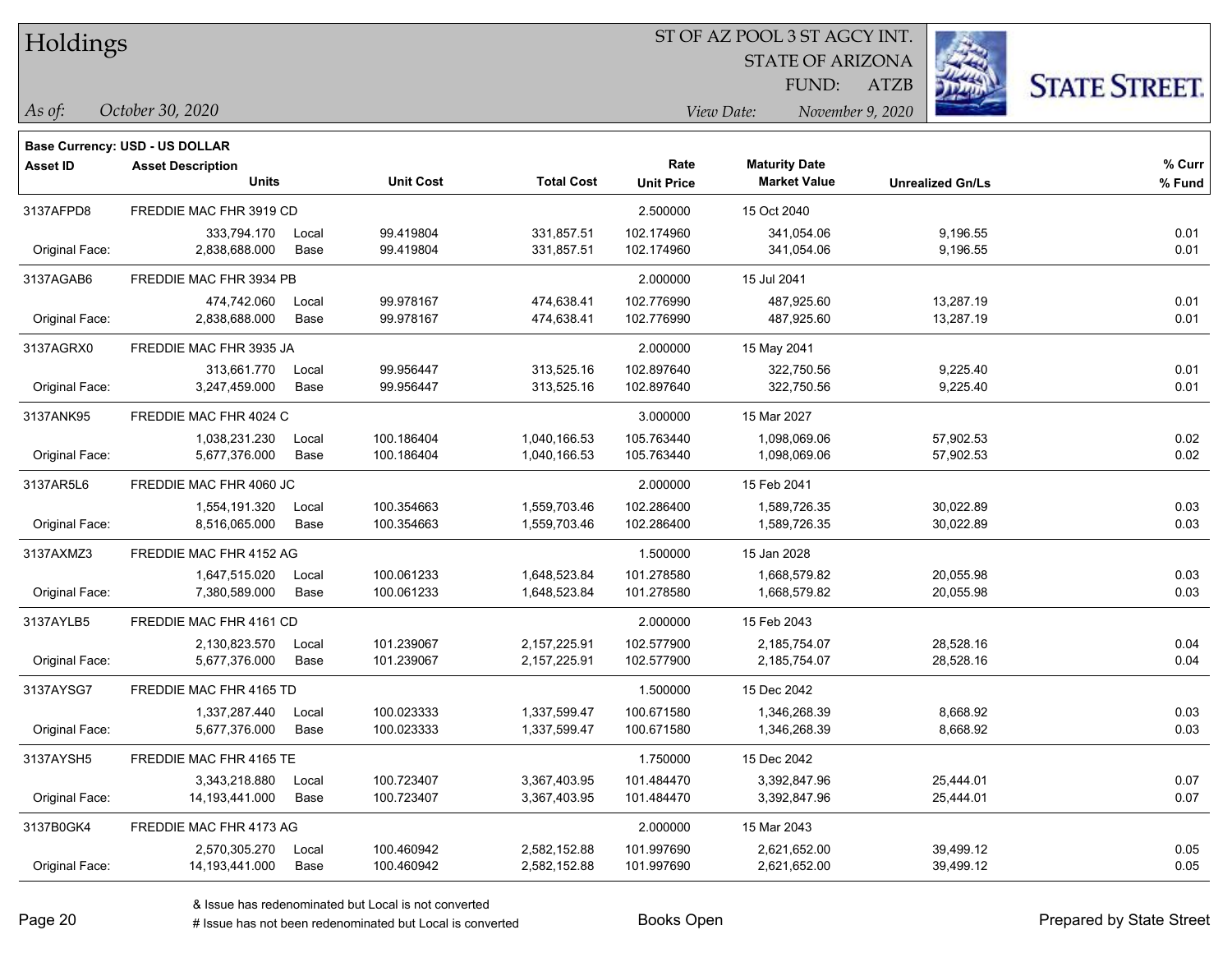| Holdings |
|----------|
|          |

STATE OF ARIZONA FUND:

ATZB



*As of: View Date: November 9, 2020*

| As of: | October 30, 2020 |  |
|--------|------------------|--|
|        |                  |  |

|                 | <b>Base Currency: USD - US DOLLAR</b> |       |                  |                   |                   |                      |                         |        |
|-----------------|---------------------------------------|-------|------------------|-------------------|-------------------|----------------------|-------------------------|--------|
| <b>Asset ID</b> | <b>Asset Description</b>              |       |                  |                   | Rate              | <b>Maturity Date</b> |                         | % Curr |
|                 | <b>Units</b>                          |       | <b>Unit Cost</b> | <b>Total Cost</b> | <b>Unit Price</b> | <b>Market Value</b>  | <b>Unrealized Gn/Ls</b> | % Fund |
| 3137B1EM0       | FREDDIE MAC FHR 4191 AP               |       |                  |                   | 2.000000          | 15 Mar 2043          |                         |        |
|                 | 786,983.610                           | Local | 99.896519        | 786,169.23        | 103.061430        | 811,076.56           | 24,907.33               | 0.02   |
| Original Face:  | 3,250,000.000                         | Base  | 99.896519        | 786,169.23        | 103.061430        | 811,076.56           | 24,907.33               | 0.02   |
| 3137B1VH2       | FREDDIE MAC FHR 4210 AC               |       |                  |                   | 2.000000          | 15 Mar 2040          |                         |        |
|                 | 1,343,474.440                         | Local | 100.508164       | 1,350,301.49      | 101.057260        | 1,357,678.46         | 7,376.97                | 0.03   |
| Original Face:  | 5,677,376.000                         | Base  | 100.508164       | 1,350,301.49      | 101.057260        | 1,357,678.46         | 7,376.97                | 0.03   |
| 3137B1ZD7       | FREDDIE MAC FHR 4204 QA               |       |                  |                   | 1.500000          | 15 Jul 2042          |                         |        |
|                 | 2,262,478.490                         | Local | 99.906884        | 2,260,371.76      | 102.039730        | 2,308,626.94         | 48,255.18               | 0.04   |
| Original Face:  | 8,516,065.000                         | Base  | 99.906884        | 2,260,371.76      | 102.039730        | 2,308,626.94         | 48,255.18               | 0.04   |
| 3137B2CF5       | FREDDIE MAC FHR 4203 DC               |       |                  |                   | 1.750000          | 15 Apr 2033          |                         |        |
|                 | 558.192.740                           | Local | 97.968549        | 546,853.33        | 102.300920        | 571,036.31           | 24,182.98               | 0.01   |
| Original Face:  | 2,500,000.000                         | Base  | 97.968549        | 546,853.33        | 102.300920        | 571,036.31           | 24,182.98               | 0.01   |
| 3137BUFZ6       | FREDDIE MAC FHR 4646 TB               |       |                  | 3.500000          | 15 Apr 2028       |                      |                         |        |
|                 | 3,029,048.400                         | Local | 102.556865       | 3,106,497.07      | 103.712000        | 3,141,486.68         | 34,989.61               | 0.06   |
| Original Face:  | 10,000,000.000                        | Base  | 102.556865       | 3,106,497.07      | 103.712000        | 3,141,486.68         | 34,989.61               | 0.06   |
| 3137BVEP7       | FREDDIE MAC FHR 4655 JA               |       |                  |                   | 3.000000          | 15 Oct 2040          |                         |        |
|                 | 1,192,041.000                         | Local | 101.715383       | 1,212,489.07      | 100.653650        | 1,199,832.78         | $-12,656.29$            | 0.02   |
| Original Face:  | 5,000,000.000                         | Base  | 101.715383       | 1,212,489.07      | 100.653650        | 1,199,832.78         | $-12,656.29$            | 0.02   |
| 3137F4VC3       | FREDDIE MAC FHR 4774 G                |       |                  |                   | 4.000000          | 15 Aug 2042          |                         |        |
|                 | 1,106,332.800                         | Local | 102.401397       | 1,132,900.24      | 100.384050        | 1,110,581.67         | $-22,318.57$            | 0.02   |
| Original Face:  | 10,000,000.000                        | Base  | 102.401397       | 1,132,900.24      | 100.384050        | 1,110,581.67         | $-22,318.57$            | 0.02   |
| 3137FEVG2       | FREDDIE MAC FHR 4800 TA               |       |                  |                   | 4.000000          | 15 Apr 2042          |                         |        |
|                 | 19,672.870                            | Local | 101.740875       | 20,015.35         | 99.945770         | 19,662.20            | $-353.15$               | 0.00   |
| Original Face:  | 5,000,000.000                         | Base  | 101.740875       | 20,015.35         | 99.945770         | 19,662.20            | $-353.15$               | 0.00   |
| 31393DDG3       | FANNIE MAE FNR 2003 58 M              |       |                  |                   | 3.500000          | 25 Jul 2033          |                         |        |
|                 | 541,109.800                           | Local | 101.128078       | 547,213.94        | 108.735090        | 588,376.23           | 41,162.29               | 0.01   |
| Original Face:  | 44,567,405.000                        | Base  | 101.128078       | 547,213.94        | 108.735090        | 588,376.23           | 41,162.29               | 0.01   |
| 31396WBV7       | FANNIE MAE FNR 2007 56 EP             |       |                  |                   | 5.500000          | 25 Jun 2027          |                         |        |
|                 | 21,340.630                            | Local | 106.825431       | 22,797.22         | 110.364910        | 23,552.57            | 755.35                  | 0.00   |
| Original Face:  | 1,000,000.000                         | Base  | 106.825431       | 22,797.22         | 110.364910        | 23,552.57            | 755.35                  | 0.00   |
|                 |                                       |       |                  |                   |                   |                      |                         |        |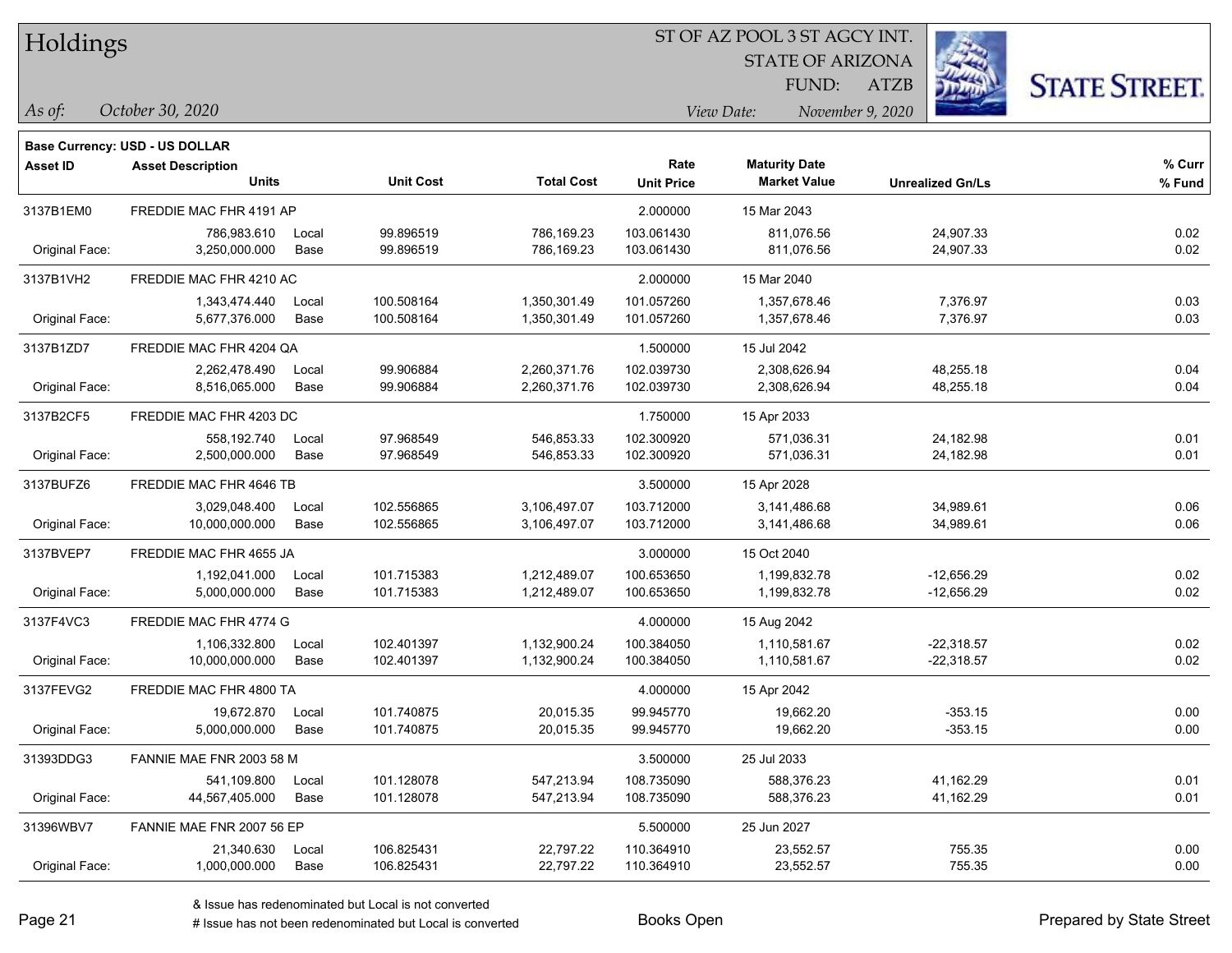| Holdings |
|----------|
|          |

STATE OF ARIZONA FUND:

ATZB



*As of: View Date: November 9, 2020*

| As of: | October 30, 2020 |  |
|--------|------------------|--|
|        |                  |  |

|                | <b>Base Currency: USD - US DOLLAR</b>           |               |                          |                                |                           |                                             |                                |                  |
|----------------|-------------------------------------------------|---------------|--------------------------|--------------------------------|---------------------------|---------------------------------------------|--------------------------------|------------------|
| Asset ID       | <b>Asset Description</b><br><b>Units</b>        |               | <b>Unit Cost</b>         | <b>Total Cost</b>              | Rate<br><b>Unit Price</b> | <b>Maturity Date</b><br><b>Market Value</b> | <b>Unrealized Gn/Ls</b>        | % Curr<br>% Fund |
| 31397NJ30      | FANNIE MAE FNR 2009 29 PA                       |               |                          | 5.000000                       | 25 May 2049               |                                             |                                |                  |
| Original Face: | 759,039.530<br>24,898,134.000                   | Local<br>Base | 105.719149<br>105.719149 | 802,450.13<br>802,450.13       | 117.426740<br>117.426740  | 891,315.38<br>891,315.38                    | 88,865.25<br>88,865.25         | 0.02<br>0.02     |
| 31398SP80      | FANNIE MAE FNR 2010 135 EA                      |               |                          |                                | 3.000000                  | 25 Jan 2040                                 |                                |                  |
| Original Face: | 304,384.170<br>5,677,376.000                    | Local<br>Base | 99.246400<br>99.246400   | 302,090.33<br>302,090.33       | 102.278210<br>102.278210  | 311,318.68<br>311,318.68                    | 9,228.35<br>9,228.35           | 0.01<br>0.01     |
| 31398WC36      | FREDDIE MAC FHR 3620 PA                         |               |                          |                                | 4.500000                  | 15 Dec 2039                                 |                                |                  |
| Original Face: | 310,084.660<br>8,516,065.000                    | Local<br>Base | 104.893686<br>104.893686 | 325,259.23<br>325,259.23       | 108.793540<br>108.793540  | 337,352.08<br>337,352.08                    | 12,092.85<br>12,092.85         | 0.01<br>0.01     |
| 31422BTG5      | FARMER MAC NOTES 01/24 1.82                     |               |                          |                                | 1.820000                  | 29 Jan 2024                                 |                                |                  |
|                | 5,000,000.000                                   | Local<br>Base | 100.000000<br>100.000000 | 5,000,000.00<br>5,000,000.00   | 100.800439<br>100.800439  | 5,040,021.95<br>5,040,021.95                | 40,021.95<br>40,021.95         | 0.10<br>0.10     |
| 31677QBP3      | FIFTH THIRD BANK SR UNSECURED 07/21 VAR         |               |                          | 0.654750                       | 26 Jul 2021               |                                             |                                |                  |
|                | 2,000,000.000                                   | Local<br>Base | 100.000000<br>100.000000 | 2,000,000.00<br>2,000,000.00   | 100.241870<br>100.241870  | 2,004,837.40<br>2,004,837.40                | 4,837.40<br>4,837.40           | 0.04<br>0.04     |
| 345397YP2      | FORD MOTOR CREDIT CO LLC SR UNSECURED 08/22 VAR |               |                          |                                | 1.331000                  | 03 Aug 2022                                 |                                |                  |
|                | 20,000,000.000                                  | Local<br>Base | 100.000000<br>100.000000 | 20,000,000.00<br>20,000,000.00 | 95.937000<br>95.937000    | 19,187,400.00<br>19,187,400.00              | $-812,600.00$<br>$-812,600.00$ | 0.37<br>0.37     |
| 36241KJZ2      | GNMA POOL 782080 GN 02/21 FIXED 4.5             |               |                          |                                | 4.500000                  | 15 Feb 2021                                 |                                |                  |
| Original Face: | 33.820<br>1,675,000.000                         | Local<br>Base | 100.325251<br>100.325251 | 33.93<br>33.93                 | 100.092632<br>100.092632  | 33.85<br>33.85                              | $-0.08$<br>$-0.08$             | 0.00<br>0.00     |
| 369550AW8      | GENERAL DYNAMICS CORP COMPANY GUAR 08/23 1.875  |               |                          |                                | 1.875000                  | 15 Aug 2023                                 |                                |                  |
|                | 1,250,000.000                                   | Local<br>Base | 103.843711<br>103.843711 | 1,298,046.39<br>1,298,046.39   | 103.781420<br>103.781420  | 1,297,267.75<br>1,297,267.75                | $-778.64$<br>$-778.64$         | 0.02<br>0.02     |
| 369550BF4      | GENERAL DYNAMICS CORP COMPANY GUAR 05/21 VAR    |               |                          |                                | 0.632500                  | 11 May 2021                                 |                                |                  |
|                | 5,000,000.000                                   | Local<br>Base | 100.000000<br>100.000000 | 5,000,000.00<br>5,000,000.00   | 100.190996<br>100.190996  | 5,009,549.80<br>5,009,549.80                | 9,549.80<br>9,549.80           | 0.10<br>0.10     |
| 370334CB8      | GENERAL MILLS INC SR UNSECURED 04/21 VAR        |               |                          |                                | 0.770130                  | 16 Apr 2021                                 |                                |                  |
|                | 6,375,000.000                                   | Local<br>Base | 100.101655<br>100.101655 | 6,381,480.50<br>6,381,480.50   | 100.163034<br>100.163034  | 6,385,393.42<br>6,385,393.42                | 3,912.92<br>3,912.92           | 0.12<br>0.12     |
|                |                                                 |               |                          |                                |                           |                                             |                                |                  |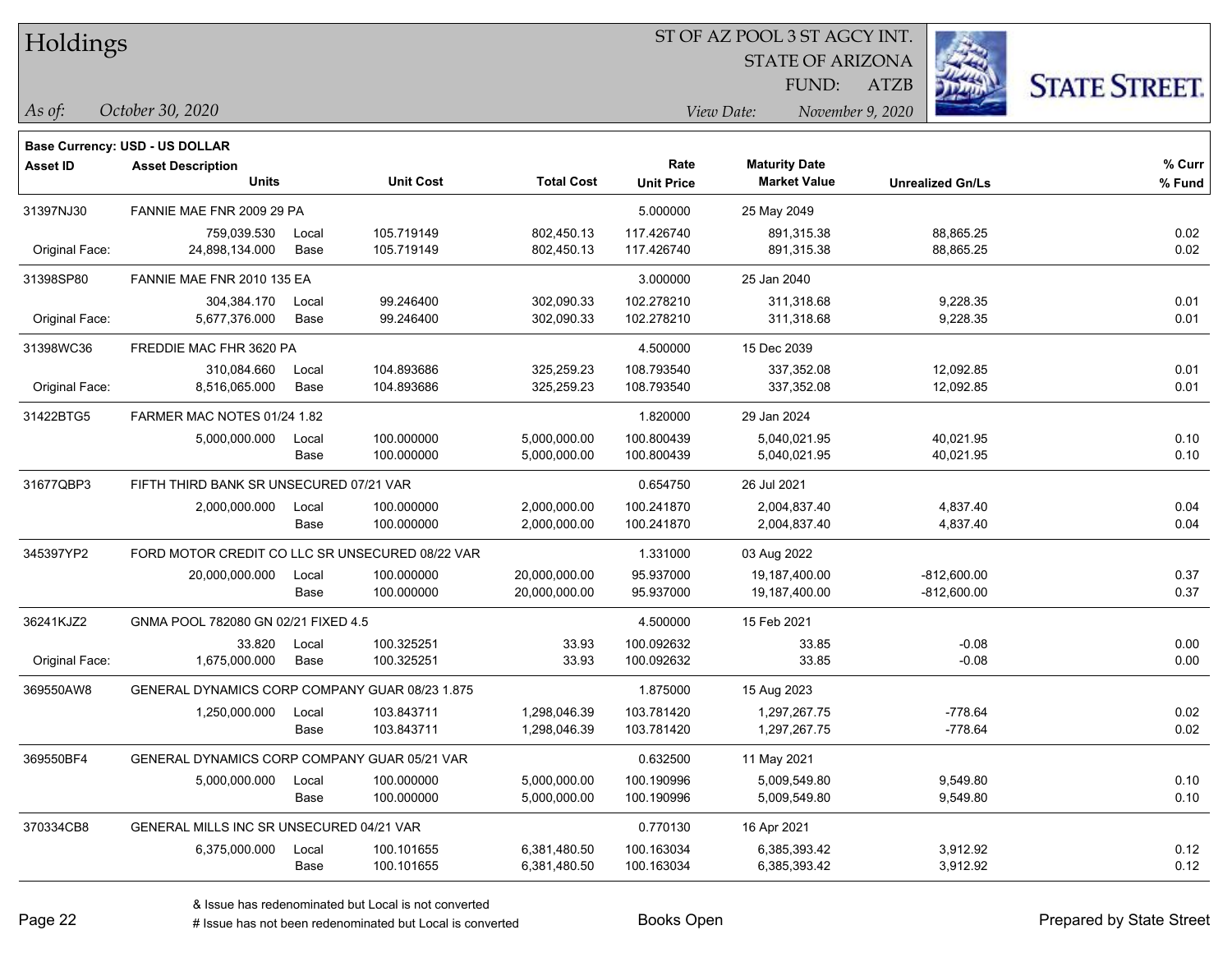| Holdings |
|----------|
|----------|

STATE OF ARIZONA

ATZB



**Base Currency: USD - US DOLLAR**

| Asset ID       | <b>Asset Description</b>                         |       |                  |                   | Rate              | <b>Maturity Date</b> |                         | % Curr |
|----------------|--------------------------------------------------|-------|------------------|-------------------|-------------------|----------------------|-------------------------|--------|
|                | <b>Units</b>                                     |       | <b>Unit Cost</b> | <b>Total Cost</b> | <b>Unit Price</b> | <b>Market Value</b>  | <b>Unrealized Gn/Ls</b> | % Fund |
| 370334CE2      | GENERAL MILLS INC SR UNSECURED 10/23 3.7         |       |                  |                   | 3.700000          | 17 Oct 2023          |                         |        |
|                | 2,610,000.000                                    | Local | 109.112915       | 2,847,847.08      | 108.971031        | 2,844,143.91         | $-3,703.17$             | 0.05   |
|                |                                                  | Base  | 109.112915       | 2,847,847.08      | 108.971031        | 2,844,143.91         | $-3,703.17$             | 0.05   |
| 375558BW2      | GILEAD SCIENCES INC SR UNSECURED 09/23 0.75      |       |                  |                   | 0.750000          | 29 Sep 2023          |                         |        |
|                | 10,000,000.000                                   | Local | 99.968069        | 9,996,806.85      | 100.235622        | 10,023,562.20        | 26,755.35               | 0.19   |
|                |                                                  | Base  | 99.968069        | 9,996,806.85      | 100.235622        | 10,023,562.20        | 26,755.35               | 0.19   |
| 377373AL9      | GLAXOSMITHKLINE CAPITAL COMPANY GUAR 10/23 0.534 |       |                  |                   | 0.534000          | 01 Oct 2023          |                         |        |
|                | 5,000,000.000                                    | Local | 100.000000       | 5,000,000.00      | 99.914079         | 4,995,703.95         | $-4,296.05$             | 0.10   |
|                |                                                  | Base  | 100.000000       | 5,000,000.00      | 99.914079         | 4,995,703.95         | $-4,296.05$             | 0.10   |
| 38376JFP4      | GOVERNMENT NATIONAL MORTGAGE A GNR 2009 106 HA   |       |                  |                   | 4.000000          | 16 Nov 2039          |                         |        |
|                | 55,441.430                                       | Local | 105.223909       | 58,337.64         | 111.241060        | 61,673.63            | 3,335.99                | 0.00   |
| Original Face: | 877,500.000                                      | Base  | 105.223909       | 58,337.64         | 111.241060        | 61,673.63            | 3,335.99                | 0.00   |
| 38378BWR6      | GOVERNMENT NATIONAL MORTGAGE A GNR 2012 83 AC    |       |                  |                   | 1.718500          | 16 May 2045          |                         |        |
|                | 1,729,350.870                                    | Local | 98.892930        | 1,710,205.74      | 101.271730        | 1,751,343.54         | 41,137.80               | 0.03   |
| Original Face: | 3,000,000.000                                    | Base  | 98.892930        | 1,710,205.74      | 101.271730        | 1,751,343.54         | 41,137.80               | 0.03   |
| 38378BX38      | GOVERNMENT NATIONAL MORTGAGE A GNR 2012 132 AC   |       |                  |                   | 1.619870          | 16 Jun 2053          |                         |        |
|                | 2,808,182.000                                    | Local | 95.533027        | 2,682,741.28      | 100.635310        | 2,826,022.66         | 143,281.38              | 0.05   |
| Original Face: | 10,000,000.000                                   | Base  | 95.533027        | 2,682,741.28      | 100.635310        | 2,826,022.66         | 143,281.38              | 0.05   |
| 38378EQC0      | GOVERNMENT NATIONAL MORTGAGE A GNR 2012 69 QC    |       |                  |                   | 2.000000          | 16 Mar 2041          |                         |        |
|                | 2,693,715.210                                    | Local | 102.035942       | 2,748,557.69      | 103.470120        | 2,787,190.36         | 38,632.67               | 0.05   |
| Original Face: | 10,493,495.000                                   | Base  | 102.035942       | 2,748,557.69      | 103.470120        | 2,787,190.36         | 38,632.67               | 0.05   |
| 38379UW28      | GOVERNMENT NATIONAL MORTGAGE A GNR 2016 158 AE   |       |                  |                   | 2.050000          | 16 Aug 2057          |                         |        |
|                | 4,077,121.500                                    | Local | 96.454280        | 3,932,558.17      | 102.252940        | 4,168,976.60         | 236,418.43              | 0.08   |
| Original Face: | 5,000,000.000                                    | Base  | 96.454280        | 3,932,558.17      | 102.252940        | 4,168,976.60         | 236,418.43              | 0.08   |
| 38380GPY4      | GOVERNMENT NATIONAL MORTGAGE A GNR 2017 118 KH   |       |                  |                   | 2.250000          | 20 Oct 2046          |                         |        |
|                | 1,650,638.300                                    | Local | 99.902407        | 1,649,027.39      | 102.427420        | 1,690,706.22         | 41,678.83               | 0.03   |
| Original Face: | 5,000,000.000                                    | Base  | 99.902407        | 1,649,027.39      | 102.427420        | 1,690,706.22         | 41,678.83               | 0.03   |
| 38381YQU1      | GOVERNMENT NATIONAL MORTGAGE A GNR 2019 111 BG   |       |                  |                   | 2.500000          | 20 Apr 2049          |                         |        |
|                | 2,083,048.030                                    | Local | 100.679467       | 2,097,201.66      | 100.868040        | 2,101,129.72         | 3,928.06                | 0.04   |
| Original Face: | 5,000,000.000                                    | Base  | 100.679467       | 2,097,201.66      | 100.868040        | 2,101,129.72         | 3,928.06                | 0.04   |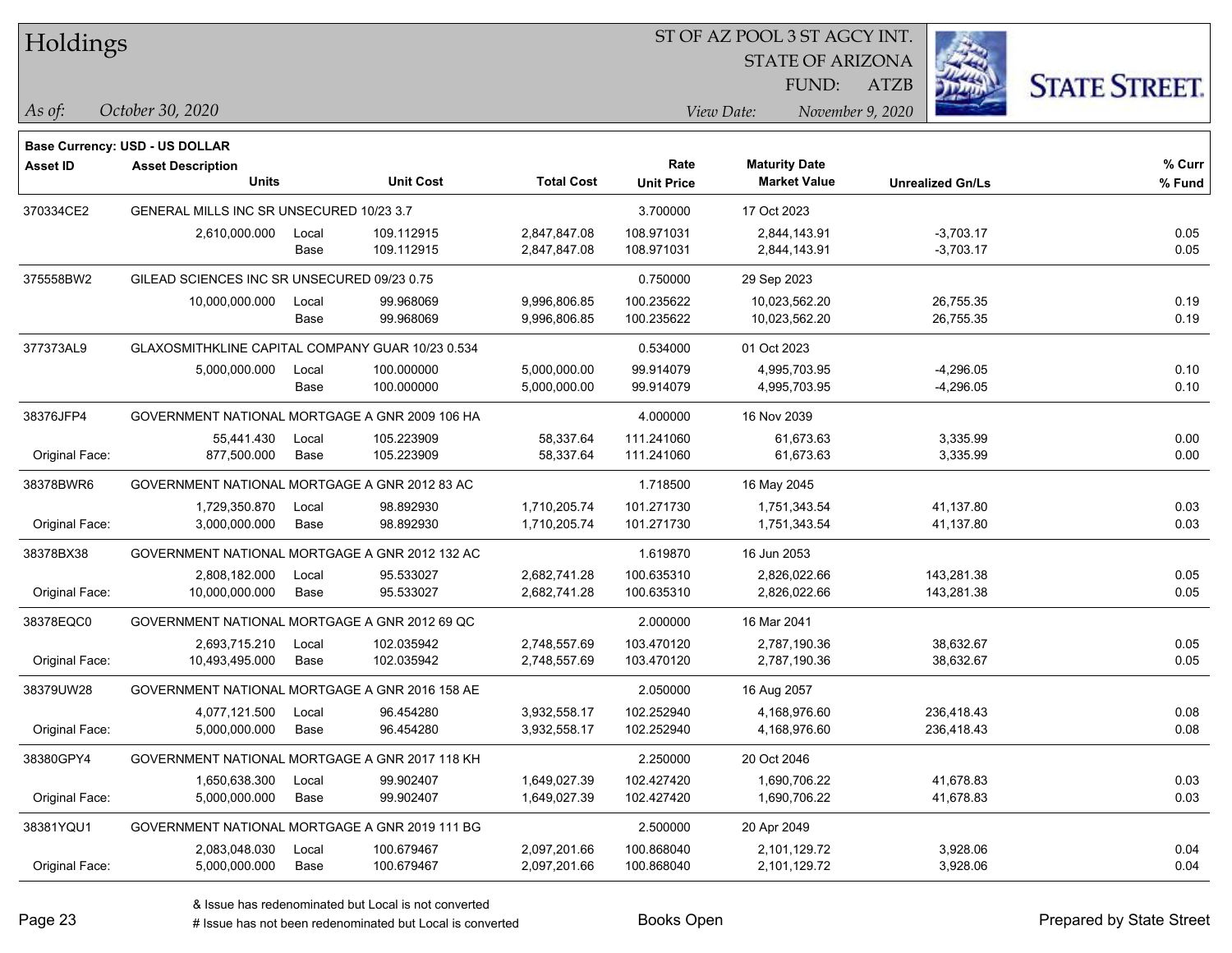| Holdings |
|----------|
|----------|

STATE OF ARIZONA FUND:

ATZB



*October 30, 2020 As of: View Date: November 9, 2020*

|                 | Base Currency: USD - US DOLLAR                      |       |            |                   |                   |                      |                         |        |
|-----------------|-----------------------------------------------------|-------|------------|-------------------|-------------------|----------------------|-------------------------|--------|
| <b>Asset ID</b> | <b>Asset Description</b>                            |       |            |                   | Rate              | <b>Maturity Date</b> |                         | % Curr |
|                 | <b>Units</b><br><b>Unit Cost</b>                    |       |            | <b>Total Cost</b> | <b>Unit Price</b> | <b>Market Value</b>  | <b>Unrealized Gn/Ls</b> | % Fund |
| 427866BC1       | HERSHEY COMPANY SR UNSECURED 11/24 2.05             |       |            |                   | 2.050000          | 15 Nov 2024          |                         |        |
|                 | 1,000,000.000                                       | Local | 99.931428  | 999,314.28        | 105.546073        | 1,055,460.73         | 56,146.45               | 0.02   |
|                 |                                                     | Base  | 99.931428  | 999,314.28        | 105.546073        | 1,055,460.73         | 56,146.45               | 0.02   |
| 427866BF4       | HERSHEY COMPANY SR UNSECURED 06/25 0.9              |       |            |                   | 0.900000          | 01 Jun 2025          |                         |        |
|                 | 2,000,000.000                                       | Local | 99.830769  | 1,996,615.38      | 101.034485        | 2,020,689.70         | 24,074.32               | 0.04   |
|                 |                                                     | Base  | 99.830769  | 1,996,615.38      | 101.034485        | 2,020,689.70         | 24,074.32               | 0.04   |
| 43813KAA0       | HONDA AUTO RECEIVABLES OWNER T HAROT 2020 3 A1      |       |            |                   | 0.188770          | 18 Oct 2021          |                         |        |
|                 | 8,456,159.430                                       | Local | 100.000000 | 8,456,159.43      | 99.998770         | 8,456,055.42         | $-104.01$               | 0.16   |
| Original Face:  | 10,000,000.000                                      | Base  | 100.000000 | 8,456,159.43      | 99.998770         | 8,456,055.42         | $-104.01$               | 0.16   |
| 438516BT2       | HONEYWELL INTERNATIONAL SR UNSECURED 08/22 2.15     |       |            |                   | 2.150000          | 08 Aug 2022          |                         |        |
|                 | 15,680,000.000                                      | Local | 100.970536 | 15,832,180.03     | 102.976366        | 16,146,694.19        | 314,514.16              | 0.31   |
|                 |                                                     | Base  | 100.970536 | 15,832,180.03     | 102.976366        | 16,146,694.19        | 314,514.16              | 0.31   |
| 438516CB0       | HONEYWELL INTERNATIONAL SR UNSECURED 06/25 1.35     |       |            |                   | 1.350000          | 01 Jun 2025          |                         |        |
|                 | 3,000,000.000                                       | Local | 99.990923  | 2,999,727.69      | 102.666777        | 3,080,003.31         | 80,275.62               | 0.06   |
|                 |                                                     | Base  | 99.990923  | 2,999,727.69      | 102.666777        | 3,080,003.31         | 80,275.62               | 0.06   |
| 438516CD6       | HONEYWELL INTERNATIONAL SR UNSECURED 08/22 VAR      |       |            |                   | 0.497750          | 19 Aug 2022          |                         |        |
|                 | 2,000,000.000                                       | Local | 100.000000 | 2,000,000.00      | 100.128844        | 2,002,576.88         | 2,576.88                | 0.04   |
|                 |                                                     | Base  | 100.000000 | 2,000,000.00      | 100.128844        | 2,002,576.88         | 2,576.88                | 0.04   |
| 44891PAA2       | HYUNDAI AUTO LEASE SECURITIZAT HALST 2020 B A1 144A |       |            |                   | 0.200760          | 15 Oct 2021          |                         |        |
|                 | 3,703,892.250                                       | Local | 100.000000 | 3,703,892.25      | 99.999190         | 3,703,862.25         | $-30.00$                | 0.07   |
| Original Face:  | 5,000,000.000                                       | Base  | 100.000000 | 3,703,892.25      | 99.999190         | 3,703,862.25         | $-30.00$                | 0.07   |
| 44891RAA8       | HYUNDAI AUTO RECEIVABLES TRUST HART 2020 C A1       |       |            | 0.185750          | 15 Nov 2021       |                      |                         |        |
|                 | 12,500,000.000                                      | Local | 100.000000 | 12,500,000.00     | 100.000350        | 12,500,043.75        | 43.75                   | 0.24   |
| Original Face:  | 12,500,000.000                                      | Base  | 100.000000 | 12,500,000.00     | 100.000350        | 12,500,043.75        | 43.75                   | 0.24   |
| 44932HAK9       | IBM CREDIT LLC SR UNSECURED 11/20 3.45              |       |            |                   | 3.450000          | 30 Nov 2020          |                         |        |
|                 | 10,000,000.000                                      | Local | 99.996866  | 9,999,686.59      | 100.246750        | 10,024,675.00        | 24,988.41               | 0.19   |
|                 |                                                     | Base  | 99.996866  | 9,999,686.59      | 100.246750        | 10,024,675.00        | 24,988.41               | 0.19   |
| 45905U5U4       | INTL BK RECON + DEVELOP SR UNSECURED 01/23 1.75     |       |            |                   | 1.750000          | 27 Jan 2023          |                         |        |
|                 | 10,000,000.000                                      | Local | 100.000000 | 10,000,000.00     | 100.298562        | 10,029,856.20        | 29,856.20               | 0.19   |
|                 |                                                     | Base  | 100.000000 | 10,000,000.00     | 100.298562        | 10,029,856.20        | 29,856.20               | 0.19   |
|                 |                                                     |       |            |                   |                   |                      |                         |        |

A ISSUE ISSUE ISSUE ISSUE ISSUE ISSUE ISSUE ISSUE ISSUE ISSUE ISSUE ISSUE ISSUE ISSUE ISSUE ISSUE ISSUE ISSUE I<br>
A ISSUE has not been redenominated but Local is converted **Books Open Books ISSUE ISSUE ISSUE ISSUE ISSUE I**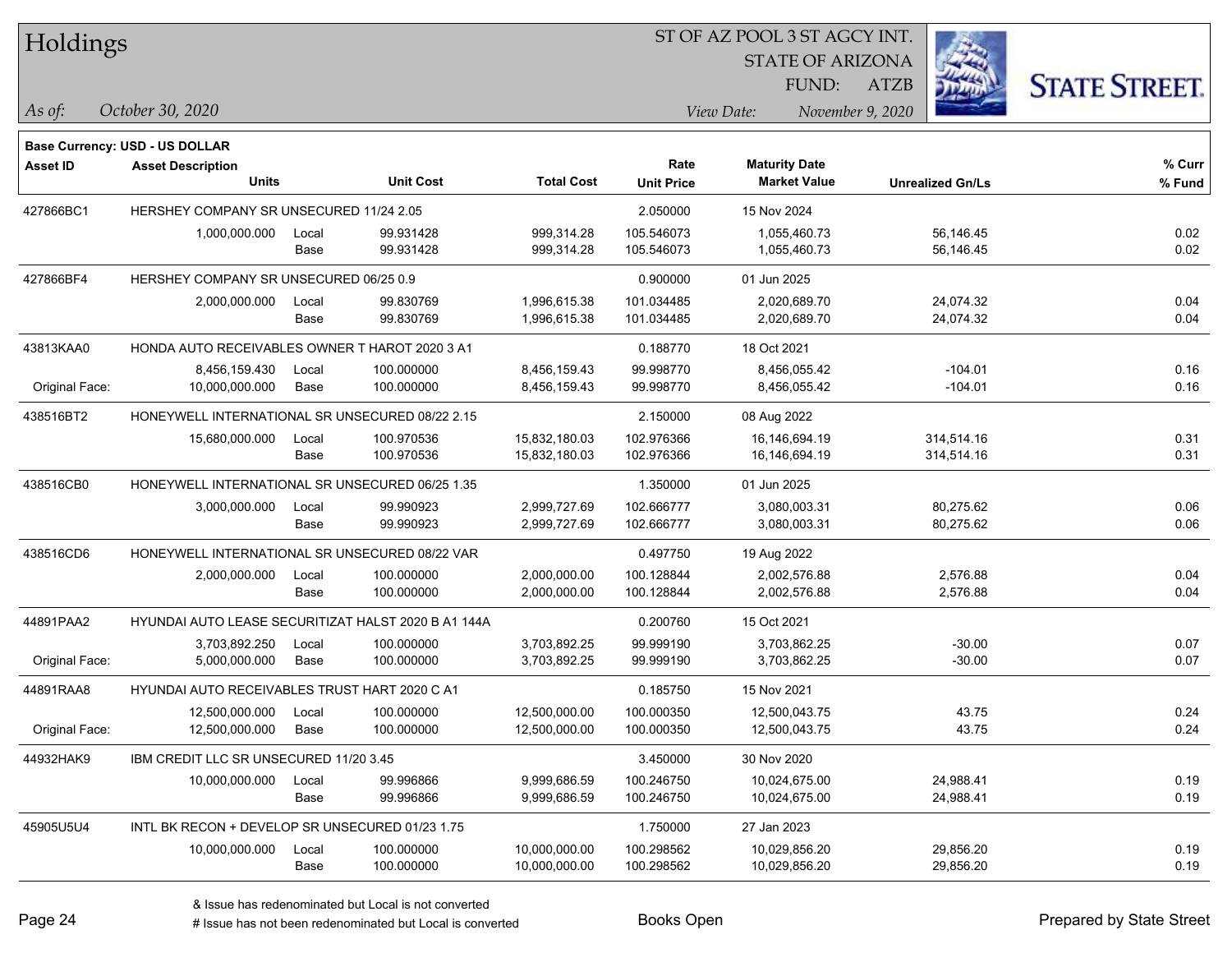| Holdings |
|----------|
|          |

STATE OF ARIZONA

ATZB



**Base Currency: USD - US DOLLAR**

| <b>Asset ID</b> | <b>Asset Description</b>                       |       |                  |                   | Rate              | <b>Maturity Date</b> |                         | % Curr |
|-----------------|------------------------------------------------|-------|------------------|-------------------|-------------------|----------------------|-------------------------|--------|
|                 | <b>Units</b>                                   |       | <b>Unit Cost</b> | <b>Total Cost</b> | <b>Unit Price</b> | <b>Market Value</b>  | <b>Unrealized Gn/Ls</b> | % Fund |
| 459200JQ5       | IBM CORP SR UNSECURED 01/22 2.5                |       |                  |                   | 2.500000          | 27 Jan 2022          |                         |        |
|                 | 4,000,000.000                                  | Local | 102.720189       | 4,108,807.54      | 102.674418        | 4,106,976.72         | $-1,830.82$             | 0.08   |
|                 |                                                | Base  | 102.720189       | 4,108,807.54      | 102.674418        | 4,106,976.72         | $-1,830.82$             | 0.08   |
| 46513JCE9       | <b>ISRAEL ST 03/23 1.75</b>                    |       |                  |                   | 1.750000          | 01 Mar 2023          |                         |        |
|                 | 3,800,000.000                                  | Local | 100.000000       | 3,800,000.00      | 99.973760         | 3,799,002.88         | $-997.12$               | 0.07   |
|                 |                                                | Base  | 100.000000       | 3,800,000.00      | 99.973760         | 3,799,002.88         | $-997.12$               | 0.07   |
| 46513JQC8       | ISRAEL ST 03/23 2.02                           |       |                  |                   | 2.020000          | 01 Mar 2023          |                         |        |
|                 | 1,200,000.000                                  | Local | 100.000000       | 1,200,000.00      | 99.973382         | 1,199,680.58         | $-319.42$               | 0.02   |
|                 |                                                | Base  | 100.000000       | 1,200,000.00      | 99.973382         | 1,199,680.58         | $-319.42$               | 0.02   |
| 46513JQG9       | <b>ISRAEL ST 05/23 1.79</b>                    |       |                  |                   | 1.790000          | 01 May 2023          |                         |        |
|                 | 5,000,000.000                                  | Local | 100.000000       | 5,000,000.00      | 99.979513         | 4,998,975.65         | $-1,024.35$             | 0.10   |
|                 |                                                | Base  | 100.000000       | 5,000,000.00      | 99.979513         | 4,998,975.65         | $-1,024.35$             | 0.10   |
| 46649CAQ6       | JP MORGAN MORTGAGE TRUST JPMMT 2018 4 A15 144A |       |                  |                   | 3.500000          | 25 Oct 2048          |                         |        |
|                 | 504,154.370                                    | Local | 99.629786        | 502,287.92        | 100.044450        | 504,378.47           | 2,090.55                | 0.01   |
| Original Face:  | 5,000,000.000                                  | Base  | 99.629786        | 502,287.92        | 100.044450        | 504,378.47           | 2,090.55                | 0.01   |
| 478160CN2       | JOHNSON + JOHNSON SR UNSECURED 09/25 0.55      |       |                  |                   | 0.550000          | 01 Sep 2025          |                         |        |
|                 | 5,000,000.000                                  | Local | 99.895113        | 4,994,755.66      | 100.653493        | 5,032,674.65         | 37,918.99               | 0.10   |
|                 |                                                | Base  | 99.895113        | 4,994,755.66      | 100.653493        | 5,032,674.65         | 37,918.99               | 0.10   |
| 48128GG79       | JPMORGAN CHASE + CO SR UNSECURED 08/24 2.25    |       |                  |                   | 2.250000          | 30 Aug 2024          |                         |        |
|                 | 5,000,000.000                                  | Local | 100.000000       | 5,000,000.00      | 100.828577        | 5,041,428.85         | 41,428.85               | 0.10   |
|                 |                                                | Base  | 100.000000       | 5,000,000.00      | 100.828577        | 5,041,428.85         | 41,428.85               | 0.10   |
| 48128GL73       | JPMORGAN CHASE + CO SR UNSECURED 10/24 VAR     |       |                  |                   | 2.250000          | 31 Oct 2024          |                         |        |
|                 | 15,000,000.000                                 | Local | 100.000000       | 15,000,000.00     | 98.636042         | 14,795,406.30        | $-204,593.70$           | 0.28   |
|                 |                                                | Base  | 100.000000       | 15,000,000.00     | 98.636042         | 14,795,406.30        | $-204,593.70$           | 0.28   |
| 48128GM49       | JPMORGAN CHASE + CO SR UNSECURED 11/24 VAR     |       |                  |                   | 2.300000          | 27 Nov 2024          |                         |        |
|                 | 5,000,000.000                                  | Local | 100.000000       | 5,000,000.00      | 100.494613        | 5,024,730.65         | 24,730.65               | 0.10   |
|                 |                                                | Base  | 100.000000       | 5,000,000.00      | 100.494613        | 5,024,730.65         | 24,730.65               | 0.10   |
| 48128GN97       | JPMORGAN CHASE + CO SR UNSECURED 12/24 VAR     |       |                  |                   | 2.300000          | 23 Dec 2024          |                         |        |
|                 | 10,000,000.000                                 | Local | 100.000000       | 10,000,000.00     | 100.844922        | 10,084,492.20        | 84,492.20               | 0.19   |
|                 |                                                | Base  | 100.000000       | 10,000,000.00     | 100.844922        | 10,084,492.20        | 84,492.20               | 0.19   |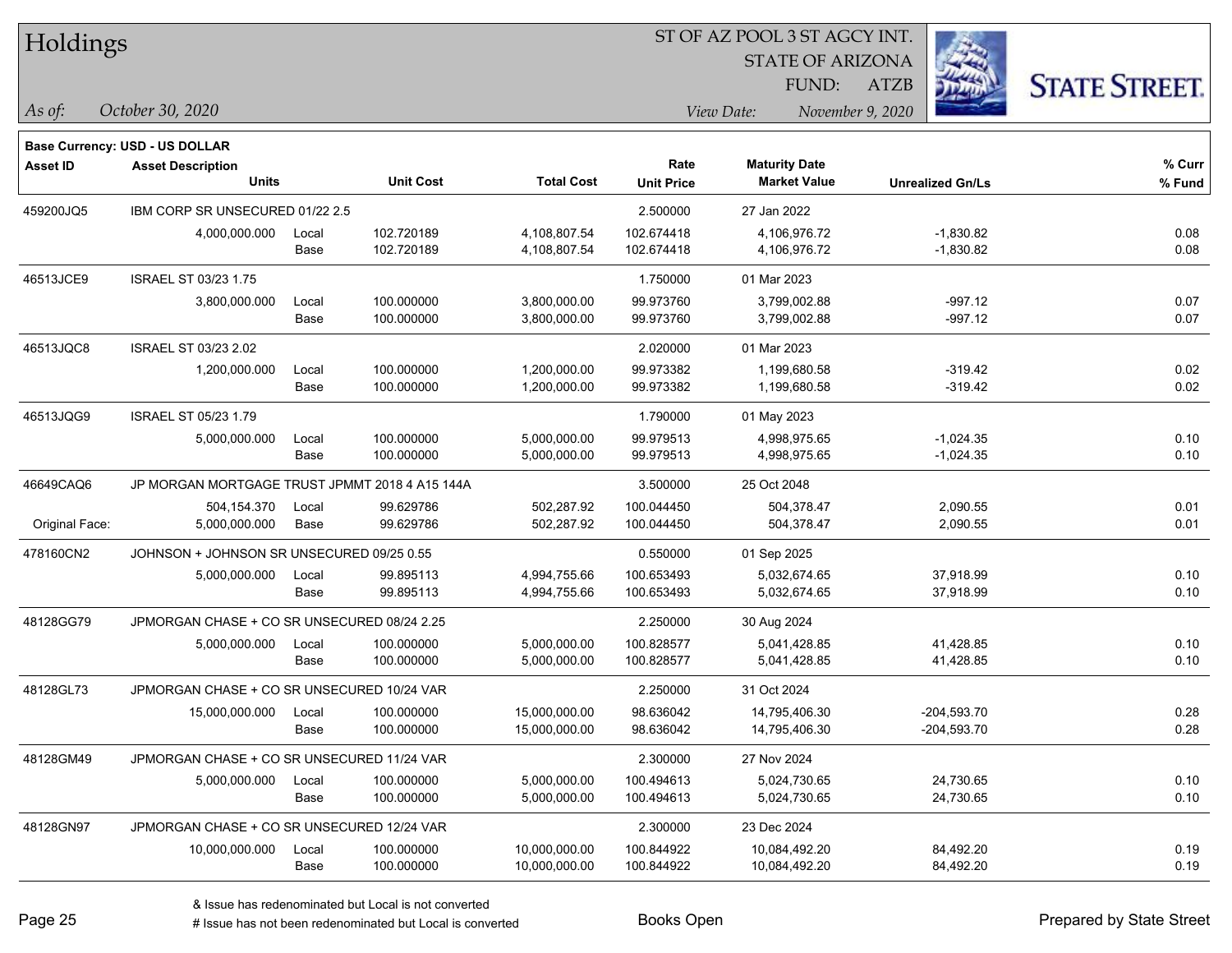| Holdings |
|----------|
|          |

STATE OF ARIZONA

ATZB



**Base Currency: USD - US DOLLAR**

| <b>Asset ID</b> | <b>Asset Description</b>                        |       |                  |                   | Rate              | <b>Maturity Date</b> |                         | % Curr |
|-----------------|-------------------------------------------------|-------|------------------|-------------------|-------------------|----------------------|-------------------------|--------|
|                 | <b>Units</b>                                    |       | <b>Unit Cost</b> | <b>Total Cost</b> | <b>Unit Price</b> | <b>Market Value</b>  | <b>Unrealized Gn/Ls</b> | % Fund |
| 48128GV56       | JPMORGAN CHASE + CO SR UNSECURED 08/25 0.8      |       |                  |                   | 0.800000          | 18 Aug 2025          |                         |        |
|                 | 5,000,000.000                                   | Local | 100.000000       | 5,000,000.00      | 98.875594         | 4,943,779.70         | $-56,220.30$            | 0.10   |
|                 |                                                 | Base  | 100.000000       | 5,000,000.00      | 98.875594         | 4,943,779.70         | $-56,220.30$            | 0.10   |
| 49327M2Z6       | KEY BANK NA SR UNSECURED 03/23 1.25             |       |                  |                   | 1.250000          | 10 Mar 2023          |                         |        |
|                 | 3,000,000.000                                   | Local | 99.963130        | 2,998,893.89      | 102.044881        | 3,061,346.43         | 62,452.54               | 0.06   |
|                 |                                                 | Base  | 99.963130        | 2,998,893.89      | 102.044881        | 3,061,346.43         | 62,452.54               | 0.06   |
| 50117PAC3       | KUBOTA CREDIT OWNER TRUST KCOT 2018 1A A3 144A  |       |                  |                   | 3.100000          | 15 Aug 2022          |                         |        |
|                 | 7,476,200.950                                   | Local | 99.872656        | 7,466,680.46      | 101.330600        | 7,575,679.28         | 108,998.82              | 0.15   |
| Original Face:  | 12,640,000.000                                  | Base  | 99.872656        | 7,466,680.46      | 101.330600        | 7,575,679.28         | 108,998.82              | 0.15   |
| 571900BB4       | MARRIOTT INTERNATIONAL SR UNSECURED 04/24 3.6   |       |                  |                   | 3.600000          | 15 Apr 2024          |                         |        |
|                 | 3,000,000.000                                   | Local | 99.675398        | 2,990,261.94      | 103.105041        | 3,093,151.23         | 102,889.29              | 0.06   |
|                 |                                                 | Base  | 99.675398        | 2,990,261.94      | 103.105041        | 3,093,151.23         | 102,889.29              | 0.06   |
| 571903AM5       | MARRIOTT INTERNATIONAL SR UNSECURED 10/21 3.125 |       |                  |                   | 3.125000          | 15 Oct 2021          |                         |        |
|                 | 3,493,000.000                                   | Local | 100.774995       | 3,520,070.56      | 101.381310        | 3,541,249.16         | 21,178.60               | 0.07   |
|                 |                                                 | Base  | 100.774995       | 3,520,070.56      | 101.381310        | 3,541,249.16         | 21,178.60               | 0.07   |
| 58013MEX8       | MCDONALD S CORP SR UNSECURED 12/20 2.75         |       |                  |                   | 2.750000          | 09 Dec 2020          |                         |        |
|                 | 10,841,000.000                                  | Local | 100.019748       | 10,843,140.83     | 100.178840        | 10,860,388.04        | 17,247.21               | 0.21   |
|                 |                                                 | Base  | 100.019748       | 10,843,140.83     | 100.178840        | 10,860,388.04        | 17,247.21               | 0.21   |
| 58013MFE9       | MCDONALD S CORP SR UNSECURED 04/23 3.35         |       |                  |                   | 3.350000          | 01 Apr 2023          |                         |        |
|                 | 3,250,000.000                                   | Local | 106.489781       | 3,460,917.88      | 106.469590        | 3,460,261.68         | $-656.20$               | 0.07   |
|                 |                                                 | Base  | 106.489781       | 3,460,917.88      | 106.469590        | 3,460,261.68         | $-656.20$               | 0.07   |
| 58769QAB7       | MERCEDES BENZ AUTO LEASE TRUST MBALT 2019 B A2  |       |                  |                   | 2.010000          | 15 Dec 2021          |                         |        |
|                 | 1,346,496.740                                   | Local | 99.996800        | 1,346,453.65      | 100.311030        | 1,350,684.75         | 4,231.10                | 0.03   |
| Original Face:  | 2,750,000.000                                   | Base  | 99.996800        | 1,346,453.65      | 100.311030        | 1,350,684.75         | 4,231.10                | 0.03   |
| 594918BP8       | MICROSOFT CORP SR UNSECURED 08/21 1.55          |       |                  |                   | 1.550000          | 08 Aug 2021          |                         |        |
|                 | 50,000,000.000                                  | Local | 99.985706        | 49,992,853.04     | 100.871902        | 50,435,951.00        | 443,097.96              | 0.97   |
|                 |                                                 | Base  | 99.985706        | 49,992,853.04     | 100.871902        | 50,435,951.00        | 443,097.96              | 0.97   |
| 594918BW3       | MICROSOFT CORP SR UNSECURED 02/22 2.4           |       |                  |                   | 2.400000          | 06 Feb 2022          |                         |        |
|                 | 10,354,000.000                                  | Local | 100.713736       | 10,427,900.23     | 102.512178        | 10,614,110.91        | 186,210.68              | 0.20   |
|                 |                                                 | Base  | 100.713736       | 10,427,900.23     | 102.512178        | 10,614,110.91        | 186,210.68              | 0.20   |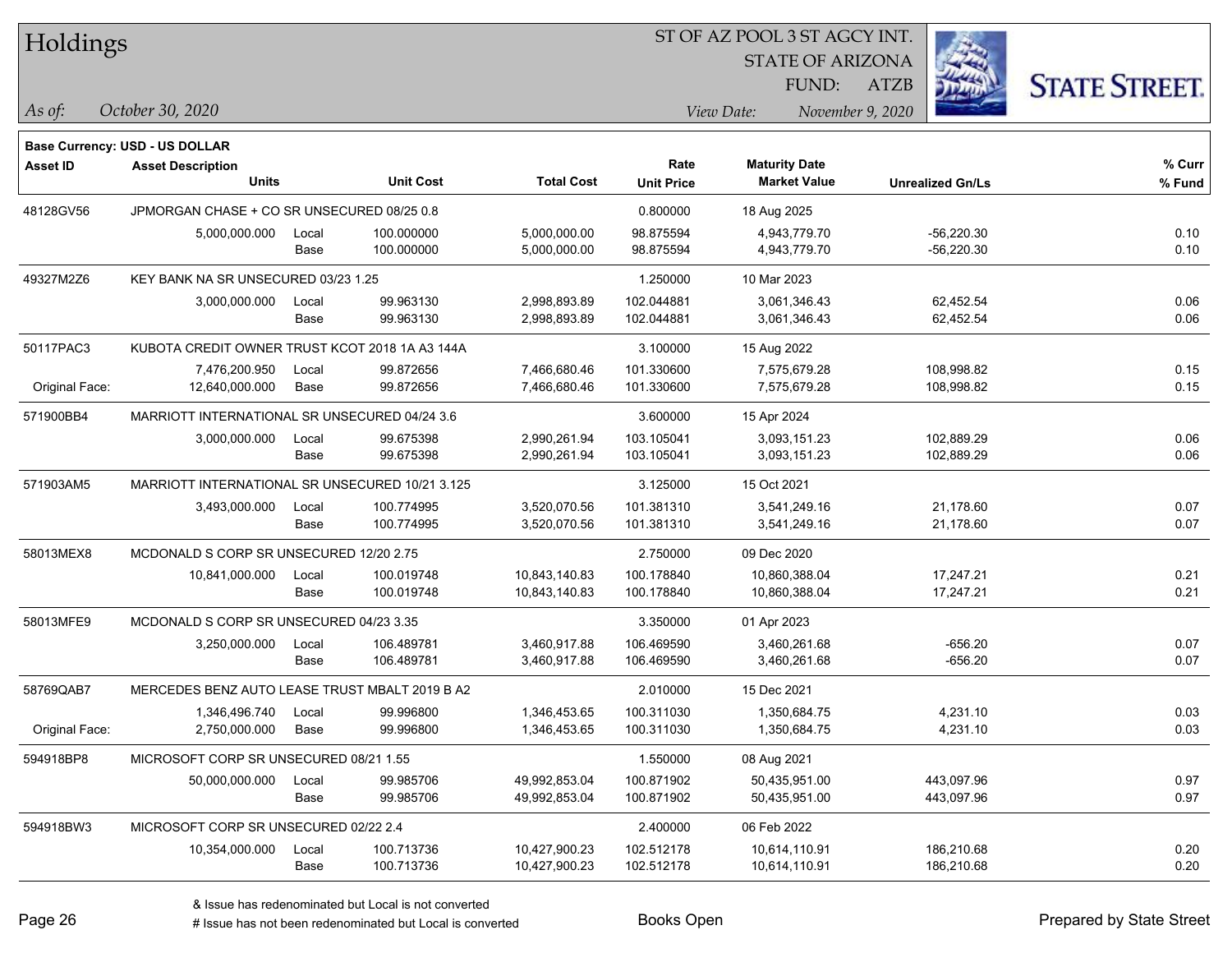| Holdings  |                                                      |       |                  |                   |                   |                      | ST OF AZ POOL 3 ST AGCY INT. |             |                         |                      |
|-----------|------------------------------------------------------|-------|------------------|-------------------|-------------------|----------------------|------------------------------|-------------|-------------------------|----------------------|
|           |                                                      |       |                  |                   |                   |                      | <b>STATE OF ARIZONA</b>      |             |                         |                      |
|           |                                                      |       |                  |                   |                   |                      | FUND:                        | <b>ATZB</b> |                         | <b>STATE STREET.</b> |
| As of:    | October 30, 2020                                     |       |                  |                   |                   | View Date:           | November 9, 2020             |             |                         |                      |
|           | <b>Base Currency: USD - US DOLLAR</b>                |       |                  |                   |                   |                      |                              |             |                         |                      |
| Asset ID  | <b>Asset Description</b>                             |       |                  |                   | Rate              | <b>Maturity Date</b> |                              |             |                         | % Curr               |
|           | <b>Units</b>                                         |       | <b>Unit Cost</b> | <b>Total Cost</b> | <b>Unit Price</b> |                      | <b>Market Value</b>          |             | <b>Unrealized Gn/Ls</b> | % Fund               |
| 637432NM3 | NATIONAL RURAL UTIL COOP COLLATERAL T 04/22 2.4      |       |                  |                   | 2.400000          | 25 Apr 2022          |                              |             |                         |                      |
|           | 8,867,000.000                                        | Local | 102.512853       | 9,089,814.64      | 102.789571        |                      | 9,114,351.26                 |             | 24,536.62               | 0.18                 |
|           |                                                      | Base  | 102.512853       | 9,089,814.64      | 102.789571        |                      | 9,114,351.26                 |             | 24,536.62               | 0.18                 |
| 63743HEQ1 | NATIONAL RURAL UTIL COOP SR UNSECURED 09/22 2.3      |       |                  |                   | 2.300000          | 15 Sep 2022          |                              |             |                         |                      |
|           | 1,000,000.000                                        | Local | 103.397083       | 1,033,970.83      | 103.386467        |                      | 1,033,864.67                 |             | $-106.16$               | 0.02                 |
|           |                                                      | Base  | 103.397083       | 1,033,970.83      | 103.386467        |                      | 1,033,864.67                 |             | $-106.16$               | 0.02                 |
| 63743HET5 | NATIONAL RURAL UTIL COOP SR UNSECURED 01/22 1.75     |       |                  |                   | 1.750000          | 21 Jan 2022          |                              |             |                         |                      |
|           | 4,533,000.000                                        | Local | 101.866773       | 4,617,620.82      | 101.788957        |                      | 4,614,093.42                 |             | $-3,527.40$             | 0.09                 |
|           |                                                      | Base  | 101.866773       | 4,617,620.82      | 101.788957        |                      | 4,614,093.42                 |             | $-3,527.40$             | 0.09                 |
| 641062AQ7 | NESTLE HOLDINGS INC COMPANY GUAR 144A 01/24 0.375    |       |                  |                   | 0.375000          | 15 Jan 2024          |                              |             |                         |                      |
|           | 15,000,000.000                                       | Local | 99.768307        | 14,965,246.10     | 99.528201         |                      | 14,929,230.15                |             | $-36,015.95$            | 0.29                 |
|           |                                                      | Base  | 99.768307        | 14,965,246.10     | 99.528201         |                      | 14,929,230.15                |             | $-36,015.95$            | 0.29                 |
| 64952WCE1 | NEW YORK LIFE GLOBAL FDG SR SECURED 144A 04/21 2     |       |                  |                   | 2.000000          | 13 Apr 2021          |                              |             |                         |                      |
|           | 3,000,000.000                                        | Local | 99.986878        | 2,999,606.33      | 100.782782        |                      | 3,023,483.46                 |             | 23,877.13               | 0.06                 |
|           |                                                      | Base  | 99.986878        | 2,999,606.33      | 100.782782        |                      | 3,023,483.46                 |             | 23,877.13               | 0.06                 |
| 654740AN9 | NISSAN MOTOR ACCEPTANCE SR UNSECURED 144A 03/21 2.55 |       |                  |                   | 2.550000          | 08 Mar 2021          |                              |             |                         |                      |
|           | 10,000,000.000                                       | Local | 99.991580        | 9,999,157.96      | 100.415000        |                      | 10,041,500.00                |             | 42,342.04               | 0.19                 |
|           |                                                      | Base  | 99.991580        | 9,999,157.96      | 100.415000        |                      | 10,041,500.00                |             | 42,342.04               | 0.19                 |
| 655844BJ6 | NORFOLK SOUTHERN CORP SR UNSECURED 04/22 3           |       |                  |                   | 3.000000          | 01 Apr 2022          |                              |             |                         |                      |
|           | 3,140,000.000                                        | Local | 101.346938       | 3,182,293.85      | 103.069057        |                      | 3,236,368.39                 |             | 54,074.54               | 0.06                 |
|           |                                                      | Base  | 101.346938       | 3, 182, 293. 85   | 103.069057        |                      | 3,236,368.39                 |             | 54,074.54               | 0.06                 |
| 713448EY0 | PEPSICO INC SR UNSECURED 05/23 0.75                  |       |                  |                   | 0.750000          | 01 May 2023          |                              |             |                         |                      |
|           | 4,888,000.000                                        | Local | 101.063644       | 4,939,990.90      | 101.002407        |                      | 4,936,997.65                 |             | $-2,993.25$             | 0.10                 |
|           |                                                      | Base  | 101.063644       | 4,939,990.90      | 101.002407        |                      | 4,936,997.65                 |             | $-2,993.25$             | 0.10                 |
| 713448FB9 | PEPSICO INC SR UNSECURED 10/23 0.4                   |       |                  |                   | 0.400000          | 07 Oct 2023          |                              |             |                         |                      |
|           | 5,000,000.000                                        | Local | 99.944301        | 4,997,215.07      | 100.243757        |                      | 5,012,187.85                 |             | 14,972.78               | 0.10                 |
|           |                                                      | Base  | 99.944301        | 4,997,215.07      | 100.243757        |                      | 5,012,187.85                 |             | 14,972.78               | 0.10                 |
| 717081DM2 | PFIZER INC SR UNSECURED 05/24 3.4                    |       |                  |                   | 3.400000          | 15 May 2024          |                              |             |                         |                      |
|           | 4,753,000.000                                        | Local | 110.100005       | 5,233,053.22      | 109.893359        |                      | 5,223,231.35                 |             | $-9,821.87$             | 0.10                 |
|           |                                                      | Base  | 110.100005       | 5,233,053.22      | 109.893359        |                      | 5,223,231.35                 |             | $-9,821.87$             | 0.10                 |

 $\overline{\phantom{0}}$ 

 $\overline{\phantom{a}}$ 

 $\overline{\phantom{0}}$ 

 $\overline{\phantom{0}}$ 

 $\overline{\phantom{0}}$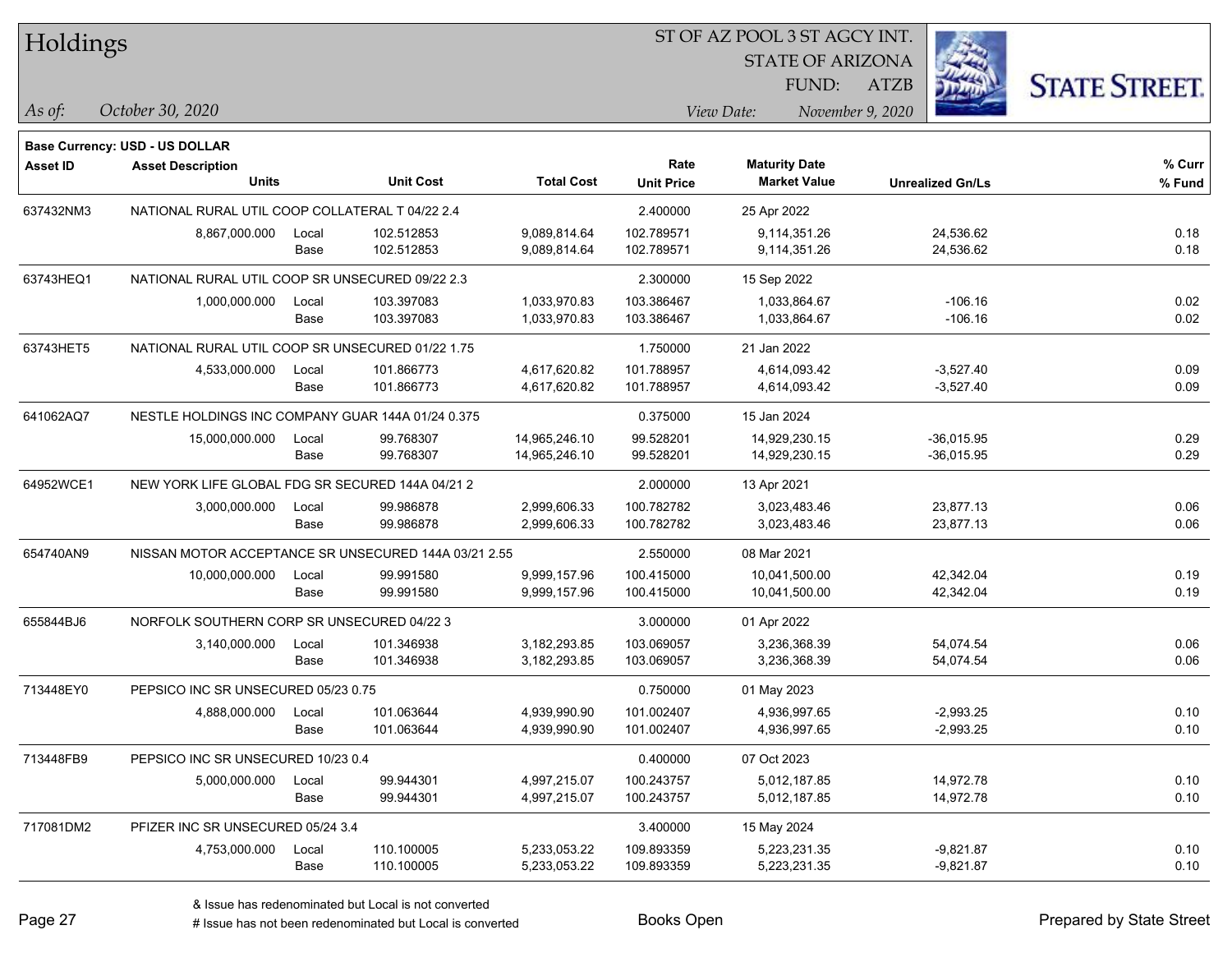| Holdings        |                                                 |       |                  |                   |                   |                                |                         |                      |
|-----------------|-------------------------------------------------|-------|------------------|-------------------|-------------------|--------------------------------|-------------------------|----------------------|
|                 |                                                 |       |                  |                   |                   | <b>STATE OF ARIZONA</b>        |                         |                      |
|                 |                                                 |       |                  |                   |                   | FUND:                          | <b>ATZB</b>             | <b>STATE STREET.</b> |
| As of:          | October 30, 2020                                |       |                  |                   |                   | View Date:<br>November 9, 2020 |                         |                      |
|                 | Base Currency: USD - US DOLLAR                  |       |                  |                   |                   |                                |                         |                      |
| <b>Asset ID</b> | <b>Asset Description</b>                        |       |                  |                   | Rate              | <b>Maturity Date</b>           |                         | % Curr               |
|                 | Units                                           |       | <b>Unit Cost</b> | <b>Total Cost</b> | <b>Unit Price</b> | <b>Market Value</b>            | <b>Unrealized Gn/Ls</b> | % Fund               |
| 717081ER0       | PFIZER INC SR UNSECURED 03/22 2.8               |       |                  |                   | 2.800000          | 11 Mar 2022                    |                         |                      |
|                 | 3,000,000.000                                   | Local | 99.997290        | 2,999,918.70      | 103.357780        | 3,100,733.40                   | 100,814.70              | 0.06                 |
|                 |                                                 | Base  | 99.997290        | 2,999,918.70      | 103.357780        | 3,100,733.40                   | 100,814.70              | 0.06                 |
| 723484AH4       | PINNACLE WEST CAPITAL SR UNSECURED 06/25 1.3    |       |                  |                   | 1.300000          | 15 Jun 2025                    |                         |                      |
|                 | 12,000,000.000                                  | Local | 99.990764        | 11,998,891.69     | 101.562941        | 12,187,552.92                  | 188,661.23              | 0.23                 |
|                 |                                                 | Base  | 99.990764        | 11,998,891.69     | 101.562941        | 12,187,552.92                  | 188,661.23              | 0.23                 |
| 74005PBA1       | LINDE INC/CT COMPANY GUAR 02/22 2.45            |       |                  |                   | 2.450000          | 15 Feb 2022                    |                         |                      |
|                 | 3,000,000.000                                   | Local | 100.905854       | 3,027,175.63      | 102.072326        | 3,062,169.78                   | 34,994.15               | 0.06                 |
|                 |                                                 | Base  | 100.905854       | 3,027,175.63      | 102.072326        | 3,062,169.78                   | 34,994.15               | 0.06                 |
| 742718FL8       | PROCTER + GAMBLE CO/THE SR UNSECURED 10/25 0.55 |       |                  |                   | 0.550000          | 29 Oct 2025                    |                         |                      |
|                 | 15,000,000.000                                  | Local | 99.838266        | 14,975,739.92     | 99.598105         | 14,939,715.75                  | $-36,024.17$            | 0.29                 |
|                 |                                                 | Base  | 99.838266        | 14,975,739.92     | 99.598105         | 14,939,715.75                  | $-36,024.17$            | 0.29                 |
| 78014RAP5       | ROYAL BANK OF CANADA SR UNSECURED 09/21 VAR     |       |                  |                   | 0.577380          | 21 Sep 2021                    |                         |                      |
|                 | 10,000,000.000                                  | Local | 99.942621        | 9,994,262.10      | 100.230480        | 10,023,048.00                  | 28,785.90               | 0.19                 |
|                 |                                                 | Base  | 99.942621        | 9,994,262.10      | 100.230480        | 10,023,048.00                  | 28,785.90               | 0.19                 |
| 78014RAQ3       | ROYAL BANK OF CANADA SR UNSECURED 10/21 VAR     |       |                  |                   | 3.000000          | 22 Oct 2021                    |                         |                      |
|                 | 10,000,000.000                                  | Local | 100.000000       | 10,000,000.00     | 102.398284        | 10,239,828.40                  | 239,828.40              | 0.20                 |
|                 |                                                 | Base  | 100.000000       | 10,000,000.00     | 102.398284        | 10,239,828.40                  | 239,828.40              | 0.20                 |
| 78014RBX7       | ROYAL BANK OF CANADA SR UNSECURED 01/25 VAR     |       |                  |                   | 2.300000          | 30 Jan 2025                    |                         |                      |
|                 | 10,000,000.000                                  | Local | 100.000000       | 10,000,000.00     | 100.742543        | 10,074,254.30                  | 74,254.30               | 0.19                 |
|                 |                                                 | Base  | 100.000000       | 10,000,000.00     | 100.742543        | 10,074,254.30                  | 74,254.30               | 0.19                 |
| 78014RCM0       | ROYAL BANK OF CANADA SR UNSECURED 03/25 VAR     |       |                  |                   | 1.500000          | 27 Mar 2025                    |                         |                      |
|                 | 10,000,000.000                                  | Local | 100.000000       | 10,000,000.00     | 104.026000        | 10,402,600.00                  | 402,600.00              | 0.20                 |
|                 |                                                 | Base  | 100.000000       | 10,000,000.00     | 104.026000        | 10,402,600.00                  | 402,600.00              | 0.20                 |
| 78014RDC1       | ROYAL BANK OF CANADA SR UNSECURED 10/25 VAR     |       |                  |                   | 0.625000          | 09 Oct 2025                    |                         |                      |
|                 | 5,000,000.000                                   | Local | 100.000000       | 5,000,000.00      | 100.000000        | 5,000,000.00                   | 0.00                    | 0.10                 |
|                 |                                                 | Base  | 100.000000       | 5,000,000.00      | 100.000000        | 5,000,000.00                   | 0.00                    | 0.10                 |
| 78446YAA1       | SLM STUDENT LOAN TRUST SLMA 2012 2 A            |       |                  |                   | 0.849250          | 25 Jan 2029                    |                         |                      |
|                 | 870,326.930                                     | Local | 100.000000       | 870,326.93        | 94.276020         | 820,509.59                     | -49,817.34              | 0.02                 |

Original Face: 2,838,688.000 Base 100.000000 870,326.93 94.276020 820,509.59 -49,817.34 0.02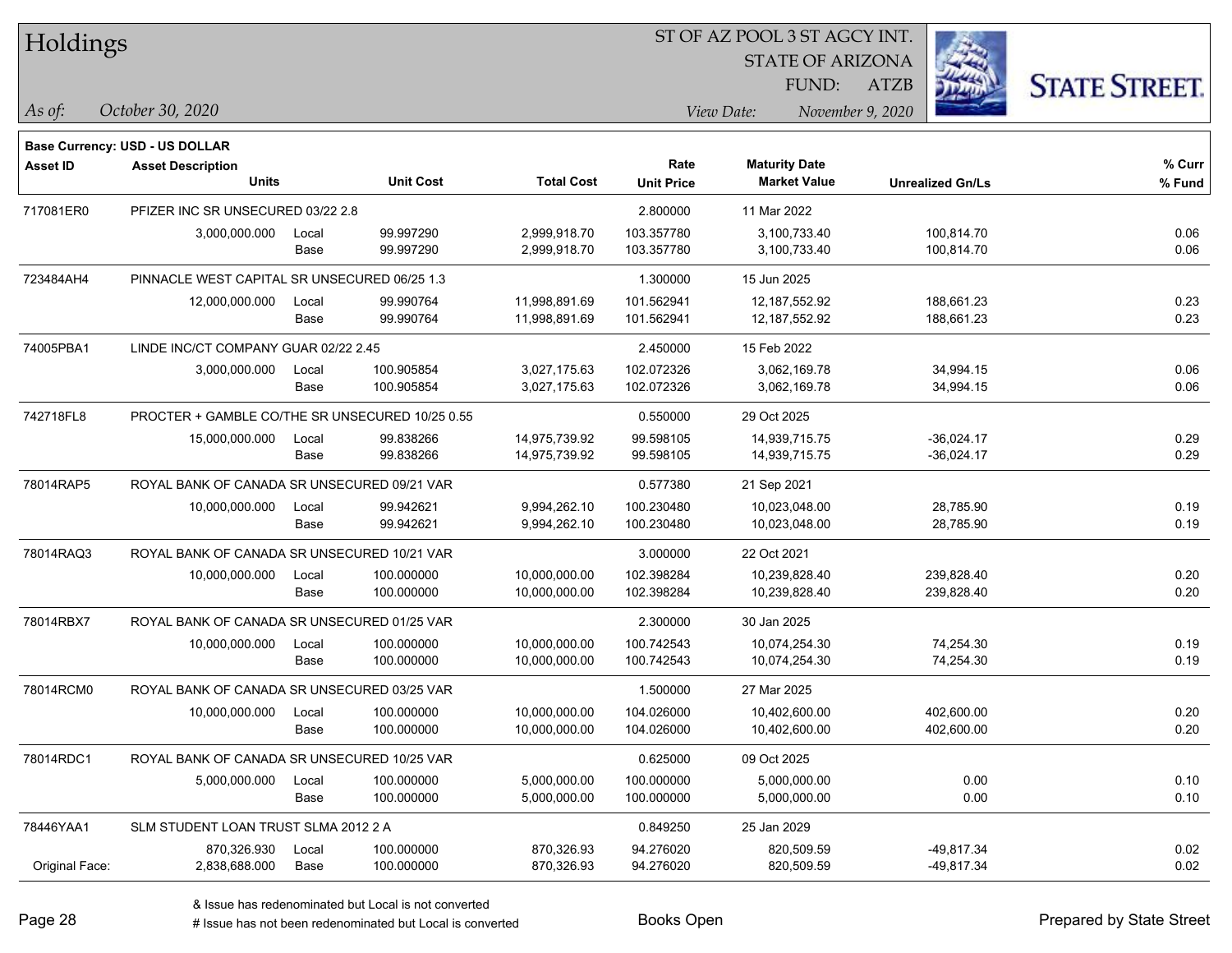| Holdings |
|----------|
|----------|

STATE OF ARIZONA

ATZB



**Base Currency: USD - US DOLLAR**

*October 30, 2020 As of: View Date: November 9, 2020* FUND:

| <b>Asset ID</b> | <b>Asset Description</b><br><b>Units</b>         |               | <b>Unit Cost</b>         | <b>Total Cost</b>              | Rate<br><b>Unit Price</b> | <b>Maturity Date</b><br><b>Market Value</b> | <b>Unrealized Gn/Ls</b>    | % Curr<br>% Fund |
|-----------------|--------------------------------------------------|---------------|--------------------------|--------------------------------|---------------------------|---------------------------------------------|----------------------------|------------------|
| 863667BA8       | STRYKER CORP SR UNSECURED 06/25 1.15             |               |                          |                                | 1.150000                  | 15 Jun 2025                                 |                            |                  |
|                 | 5,000,000.000                                    | Local<br>Base | 99.785435<br>99.785435   | 4,989,271.76<br>4,989,271.76   | 101.059000<br>101.059000  | 5.052.950.00<br>5,052,950.00                | 63,678.24<br>63,678.24     | 0.10<br>0.10     |
| 86787EBE6       | TRUIST BANK SR UNSECURED 05/22 2.8               |               |                          |                                | 2.800000                  | 17 May 2022                                 |                            |                  |
|                 | 10,000,000.000                                   | Local<br>Base | 99.973849<br>99.973849   | 9,997,384.85<br>9,997,384.85   | 103.634846<br>103.634846  | 10,363,484.60<br>10,363,484.60              | 366,099.75<br>366,099.75   | 0.20<br>0.20     |
| 87612EBD7       | TARGET CORP SR UNSECURED 07/24 3.5               |               |                          |                                | 3.500000                  | 01 Jul 2024                                 |                            |                  |
|                 | 3,678,000.000                                    | Local<br>Base | 111.143877<br>111.143877 | 4,087,871.80<br>4,087,871.80   | 110.821709<br>110.821709  | 4,076,022.46<br>4,076,022.46                | -11,849.34<br>$-11,849.34$ | 0.08<br>0.08     |
| 88579YAX9       | 3M COMPANY SR UNSECURED 03/23 2.25               |               |                          |                                | 2.250000                  | 15 Mar 2023                                 |                            |                  |
|                 | 1,500,000.000                                    | Local<br>Base | 104.166730<br>104.166730 | 1,562,500.95<br>1,562,500.95   | 104.418443<br>104.418443  | 1.566.276.65<br>1,566,276.65                | 3,775.70<br>3,775.70       | 0.03<br>0.03     |
| 89114Q3J5       | TORONTO DOMINION BANK SR UNSECURED 07/22 VAR     |               |                          |                                | 0.565750                  | 22 Jul 2022                                 |                            |                  |
|                 | 5,000,000.000                                    | Local<br>Base | 100.000000<br>100.000000 | 5,000,000.00<br>5,000,000.00   | 100.287151<br>100.287151  | 5,014,357.55<br>5,014,357.55                | 14,357.55<br>14,357.55     | 0.10<br>0.10     |
| 89114Q5A2       | TORONTO DOMINION BANK SR UNSECURED 08/24 VAR     |               |                          |                                | 2.450000                  | 14 Aug 2024                                 |                            |                  |
|                 | 10,000,000.000                                   | Local<br>Base | 100.000000<br>100.000000 | 10,000,000.00<br>10,000,000.00 | 102.964275<br>102.964275  | 10,296,427.50<br>10,296,427.50              | 296,427.50<br>296,427.50   | 0.20<br>0.20     |
| 89233MAB9       | TOYOTA AUTO RECEIVABLES OWNER TAOT 2019 D A2     |               |                          |                                | 1.920000                  | 15 Jul 2022                                 |                            |                  |
| Original Face:  | 5,327,394.430<br>8,000,000.000                   | Local<br>Base | 99.994560<br>99.994560   | 5,327,104.63<br>5,327,104.63   | 100.539220<br>100.539220  | 5,356,120.81<br>5,356,120.81                | 29,016.18<br>29,016.18     | 0.10<br>0.10     |
| 89236TEX9       | TOYOTA MOTOR CREDIT CORP SR UNSECURED 04/21 VAR  |               |                          |                                | 0.414750                  | 26 Apr 2021                                 |                            |                  |
|                 | 5,000,000.000                                    | Local<br>Base | 99.956479<br>99.956479   | 4,997,823.93<br>4,997,823.93   | 99.939031<br>99.939031    | 4,996,951.55<br>4,996,951.55                | $-872.38$<br>$-872.38$     | 0.10<br>0.10     |
| 89236TFX8       | TOYOTA MOTOR CREDIT CORP SR UNSECURED 04/22 2.65 |               |                          |                                | 2.650000                  | 12 Apr 2022                                 |                            |                  |
|                 | 13,000,000.000                                   | Local<br>Base | 99.969707<br>99.969707   | 12,996,061.92<br>12,996,061.92 | 103.326987<br>103.326987  | 13,432,508.31<br>13,432,508.31              | 436,446.39<br>436,446.39   | 0.26<br>0.26     |
| 89236TGS8       | TOYOTA MOTOR CREDIT CORP SR UNSECURED 08/21 VAR  |               |                          |                                | 0.378500                  | 13 Aug 2021                                 |                            |                  |
|                 | 2,000,000.000                                    | Local<br>Base | 100.000000<br>100.000000 | 2,000,000.00<br>2,000,000.00   | 100.072963<br>100.072963  | 2,001,459.26<br>2,001,459.26                | 1,459.26<br>1,459.26       | 0.04<br>0.04     |

A ISSUE ISSUE ISSUE ISSUE ISSUE ISSUE ISSUE ISSUE ISSUE ISSUE ISSUE ISSUE ISSUE ISSUE ISSUE ISSUE ISSUE ISSUE I<br>
A ISSUE has not been redenominated but Local is converted **Books Open Books ISSUE ISSUE ISSUE ISSUE ISSUE I**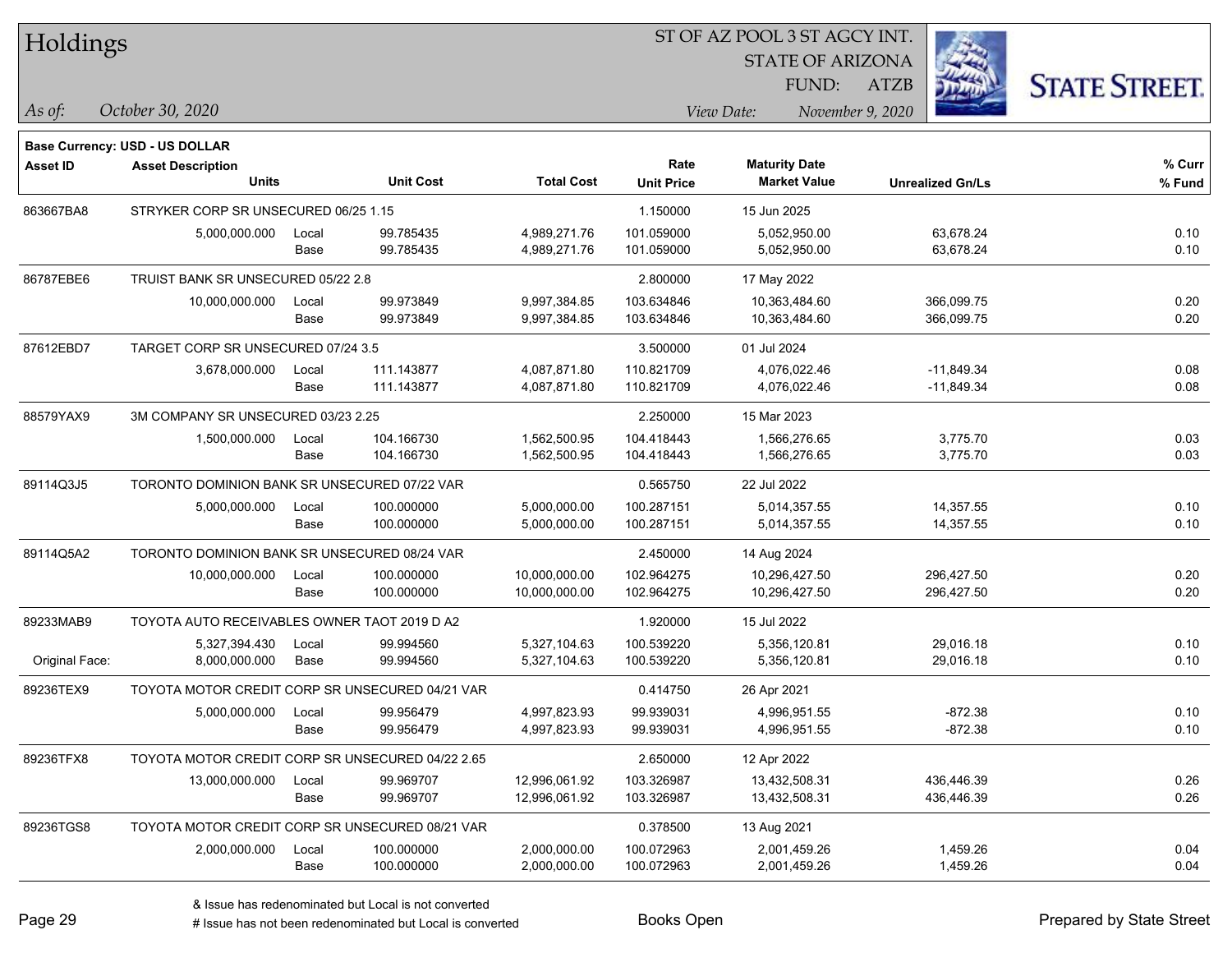| Holdings |
|----------|
|          |

STATE OF ARIZONA

ATZB



**Base Currency: USD - US DOLLAR**

| <b>Asset ID</b> | <b>Asset Description</b><br><b>Units</b>         |       | <b>Unit Cost</b> | <b>Total Cost</b> | Rate<br><b>Unit Price</b> | <b>Maturity Date</b><br><b>Market Value</b> |                         | % Curr<br>% Fund |
|-----------------|--------------------------------------------------|-------|------------------|-------------------|---------------------------|---------------------------------------------|-------------------------|------------------|
|                 |                                                  |       |                  |                   |                           |                                             | <b>Unrealized Gn/Ls</b> |                  |
| 89236TGT6       | TOYOTA MOTOR CREDIT CORP SR UNSECURED 02/25 1.8  |       |                  |                   | 1.800000                  | 13 Feb 2025                                 |                         |                  |
|                 | 10,000,000.000                                   | Local | 99.942608        | 9,994,260.81      | 104.134740                | 10,413,474.00                               | 419,213.19              | 0.20             |
|                 |                                                  | Base  | 99.942608        | 9,994,260.81      | 104.134740                | 10,413,474.00                               | 419,213.19              | 0.20             |
| 89236THH1       | TOYOTA MOTOR CREDIT CORP SR UNSECURED 09/25 0.62 |       |                  |                   | 0.620000                  | 16 Sep 2025                                 |                         |                  |
|                 | 5,000,000.000                                    | Local | 100.000000       | 5,000,000.00      | 99.467498                 | 4,973,374.90                                | $-26,625.10$            | 0.10             |
|                 |                                                  | Base  | 100.000000       | 5,000,000.00      | 99.467498                 | 4,973,374.90                                | $-26,625.10$            | 0.10             |
| 89236THM0       | TOYOTA MOTOR CREDIT CORP SR UNSECURED 10/22 0.35 |       |                  |                   | 0.350000                  | 14 Oct 2022                                 |                         |                  |
|                 | 10,000,000.000                                   | Local | 99.912956        | 9,991,295.60      | 100.016000                | 10,001,600.00                               | 10,304.40               | 0.19             |
|                 |                                                  | Base  | 99.912956        | 9,991,295.60      | 100.016000                | 10,001,600.00                               | 10,304.40               | 0.19             |
| 89236THQ1       | TOYOTA MOTOR CREDIT CORP SR UNSECURED 10/25 0.65 |       |                  |                   | 0.650000                  | 09 Oct 2025                                 |                         |                  |
|                 | 5,000,000.000                                    | Local | 100.000000       | 5,000,000.00      | 99.329806                 | 4,966,490.30                                | $-33,509.70$            | 0.10             |
|                 |                                                  | Base  | 100.000000       | 5,000,000.00      | 99.329806                 | 4,966,490.30                                | $-33,509.70$            | 0.10             |
| 89236XAA4       | TOYOTA AUTO RECEIVABLES OWNER TAOT 2020 D A1     |       |                  | 0.163750          | 15 Oct 2021               |                                             |                         |                  |
|                 | 15,000,000.000                                   | Local | 100.000000       | 15,000,000.00     | 99.996620                 | 14,999,493.00                               | $-507.00$               | 0.29             |
| Original Face:  | 15,000,000.000                                   | Base  | 100.000000       | 15,000,000.00     | 99.996620                 | 14,999,493.00                               | $-507.00$               | 0.29             |
| 89237VAE9       | TOYOTA AUTO RECEIVABLES OWNER TAOT 2020 C A1     |       |                  |                   | 0.201590                  | 16 Aug 2021                                 |                         |                  |
|                 | 5,555,063.450                                    | Local | 100.000000       | 5,555,063.45      | 100.000000                | 5,555,063.45                                | 0.00                    | 0.11             |
| Original Face:  | 17,000,000.000                                   | Base  | 100.000000       | 5,555,063.45      | 100.000000                | 5,555,063.45                                | 0.00                    | 0.11             |
| 89788JAA7       | TRUIST BANK SR UNSECURED 03/25 1.5               |       |                  |                   | 1.500000                  | 10 Mar 2025                                 |                         |                  |
|                 | 2,000,000.000                                    | Local | 99.821139        | 1,996,422.77      | 102.826000                | 2,056,520.00                                | 60,097.23               | 0.04             |
|                 |                                                  | Base  | 99.821139        | 1,996,422.77      | 102.826000                | 2,056,520.00                                | 60,097.23               | 0.04             |
| 90327QD30       | USAA CAPITAL CORP SR UNSECURED 144A 06/21 2.625  |       |                  |                   | 2.625000                  | 01 Jun 2021                                 |                         |                  |
|                 | 13,810,000.000                                   | Local | 100.569455       | 13,888,641.70     | 101.357765                | 13,997,507.35                               | 108,865.65              | 0.27             |
|                 |                                                  | Base  | 100.569455       | 13,888,641.70     | 101.357765                | 13,997,507.35                               | 108,865.65              | 0.27             |
| 90331HNV1       | US BANK NA CINCINNATI SR UNSECURED 07/23 3.4     |       |                  |                   | 3.400000                  | 24 Jul 2023                                 |                         |                  |
|                 | 2,775,000.000                                    | Local | 107.712898       | 2,989,032.91      | 107.866913                | 2,993,306.84                                | 4,273.93                | 0.06             |
|                 |                                                  | Base  | 107.712898       | 2,989,032.91      | 107.866913                | 2,993,306.84                                | 4,273.93                | 0.06             |
| 904764BF3       | UNILEVER CAPITAL CORP COMPANY GUAR 03/22 3       |       |                  |                   | 3.000000                  | 07 Mar 2022                                 |                         |                  |
|                 | 10,000,000.000                                   | Local | 101.797150       | 10,179,714.99     | 103.584181                | 10,358,418.10                               | 178,703.11              | 0.20             |
|                 |                                                  | Base  | 101.797150       | 10,179,714.99     | 103.584181                | 10,358,418.10                               | 178,703.11              | 0.20             |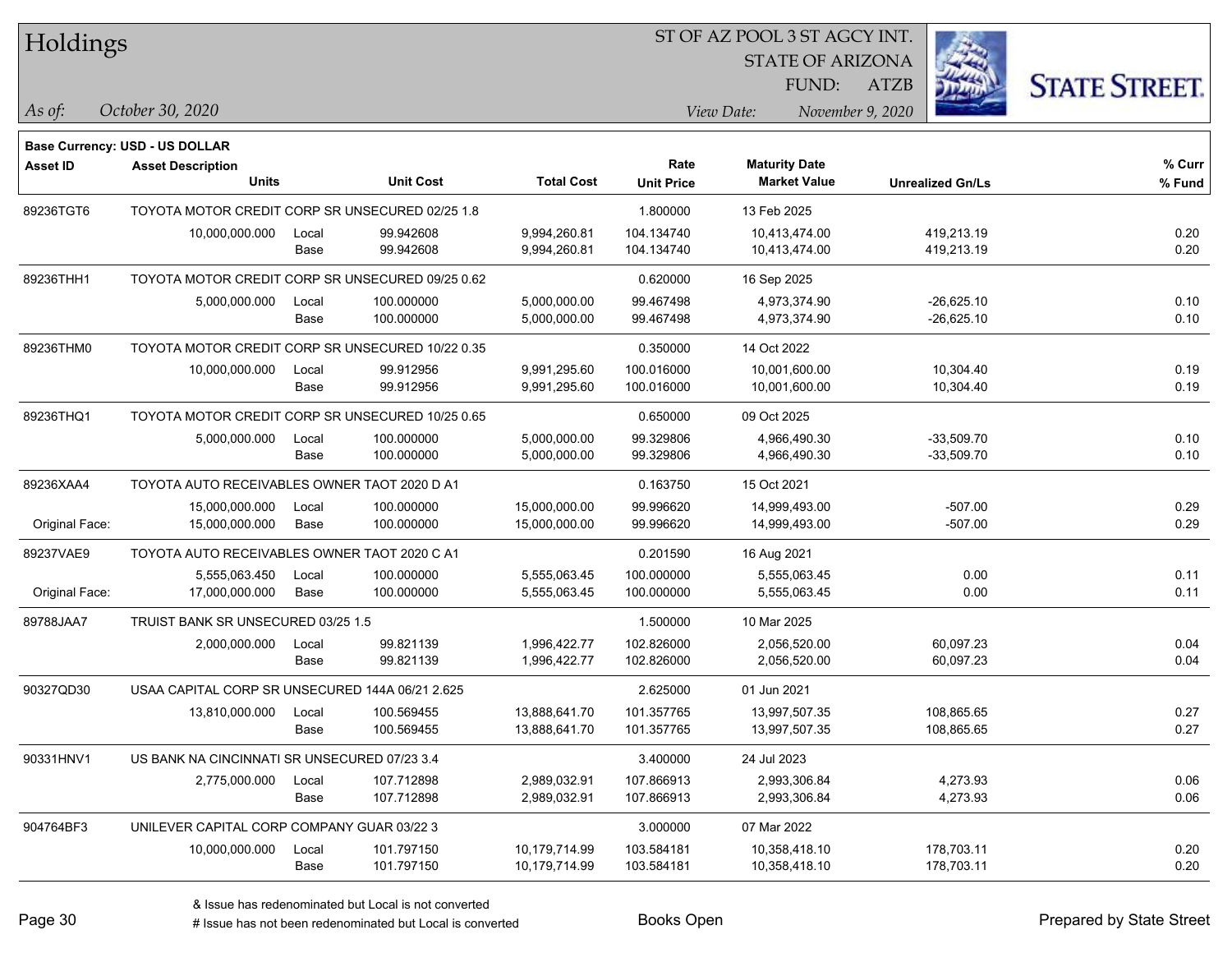| Holdings        |                                                |               |                          |                                | ST OF AZ POOL 3 ST AGCY INT. |                                             |                          |                     |
|-----------------|------------------------------------------------|---------------|--------------------------|--------------------------------|------------------------------|---------------------------------------------|--------------------------|---------------------|
|                 |                                                |               |                          |                                |                              | <b>STATE OF ARIZONA</b><br>FUND:            | <b>ATZB</b>              | <b>STATE STREET</b> |
| $\vert$ As of:  | October 30, 2020                               |               |                          |                                |                              | View Date:                                  | November 9, 2020         |                     |
|                 | <b>Base Currency: USD - US DOLLAR</b>          |               |                          |                                |                              |                                             |                          |                     |
| <b>Asset ID</b> | <b>Asset Description</b><br><b>Units</b>       |               | <b>Unit Cost</b>         | <b>Total Cost</b>              | Rate<br><b>Unit Price</b>    | <b>Maturity Date</b><br><b>Market Value</b> | <b>Unrealized Gn/Ls</b>  | % Cur<br>% Fun      |
| 904764BJ5       | UNILEVER CAPITAL CORP COMPANY GUAR 09/23 0.375 |               |                          |                                | 0.375000                     | 14 Sep 2023                                 |                          |                     |
|                 | 3,000,000.000                                  | Local<br>Base | 99.877611<br>99.877611   | 2,996,328.33<br>2,996,328.33   | 100.365599<br>100.365599     | 3.010.967.97<br>3,010,967.97                | 14,639.64<br>14,639.64   | 0.06<br>0.06        |
| 91159HHX1       | US BANCORP SR UNSECURED 07/24 2.4              |               |                          |                                | 2.400000                     | 30 Jul 2024                                 |                          |                     |
|                 | 2,000,000.000                                  | Local<br>Base | 99.926715<br>99.926715   | 1,998,534.29<br>1,998,534.29   | 106.167049<br>106.167049     | 2,123,340.98<br>2,123,340.98                | 124,806.69<br>124,806.69 | 0.04<br>0.04        |
| 912796C23       | CASH MGMT BILL 03/21 0.00000                   |               |                          |                                |                              | 02 Mar 2021                                 |                          |                     |
|                 | 40,000,000.000                                 | Local<br>Base | 99.963734<br>99.963734   | 39,985,493.44<br>39,985,493.44 | 99.966667<br>99.966667       | 39,986,666.80<br>39,986,666.80              | 1,173.36<br>1,173.36     | 0.77<br>0.77        |
| 9128285B2       | US TREASURY N/B 09/20 2.75                     |               |                          |                                | 2.750000                     | 30 Sep 2020                                 |                          |                     |
|                 | 0.000                                          | Local<br>Base | 0.000000<br>0.000000     | $-0.07$<br>$-0.07$             | 0.000000<br>0.000000         | 0.00<br>0.00                                | 0.07<br>0.07             | 0.00<br>0.00        |
| 912828P87       | US TREASURY N/B 02/21 1.125                    |               |                          |                                | 1.125000                     | 28 Feb 2021                                 |                          |                     |
|                 | 5,000,000.000                                  | Local<br>Base | 99.940620<br>99.940620   | 4,997,031.00<br>4,997,031.00   | 100.335938<br>100.335938     | 5,016,796.90<br>5,016,796.90                | 19,765.90<br>19,765.90   | 0.10<br>0.10        |
| 912828XV7       | US TREASURY N/B 06/19 1.25                     |               |                          |                                | 1.250000                     | 30 Jun 2019                                 |                          |                     |
|                 | 0.000                                          | Local<br>Base | 0.000000<br>0.000000     | $-0.03$<br>$-0.03$             | 0.000000<br>0.000000         | 0.00<br>0.00                                | 0.03<br>0.03             | 0.00<br>0.00        |
| 91324PDG4       | UNITEDHEALTH GROUP INC SR UNSECURED 06/21 VAR  |               |                          |                                | 0.510380                     | 15 Jun 2021                                 |                          |                     |
|                 | 3,000,000.000                                  | Local<br>Base | 100.000000<br>100.000000 | 3,000,000.00<br>3,000,000.00   | 100.159500<br>100.159500     | 3,004,785.00<br>3,004,785.00                | 4,785.00<br>4,785.00     | 0.06<br>0.06        |
| 91324PDH2       | UNITEDHEALTH GROUP INC SR UNSECURED 06/21 3.15 |               |                          |                                | 3.150000                     | 15 Jun 2021                                 |                          |                     |
|                 | 3,000,000.000                                  | Local<br>Base | 99.988824<br>99.988824   | 2,999,664.72<br>2,999,664.72   | 101.759125<br>101.759125     | 3,052,773.75<br>3,052,773.75                | 53,109.03<br>53,109.03   | 0.06<br>0.06        |
| 91324PDM1       | UNITEDHEALTH GROUP INC SR UNSECURED 02/24 3.5  |               |                          |                                | 3.500000                     | 15 Feb 2024                                 |                          |                     |

10,000,000.000 Local 109.414557 10,941,455.65 109.246868 10,924,686.80 -16,768.85 0.21 Base 109.414557 10,941,455.65 109.246868 10,924,686.80 -16,768.85 0.21 92347YAA2 VERIZON OWNER TRUST VZOT 2019 A A1A 2.93000 2.930000 20 Sep 2023 8,000,000.000 Local 99.987252 7,998,980.14 102.314250 8,185,140.00 186,159.86 0.16 Original Face: 8,000,000.000 Base 99.987252 7,998,980.14 102.314250 8,185,140.00 186,159.86 0.16





**% Fund**

**% Curr**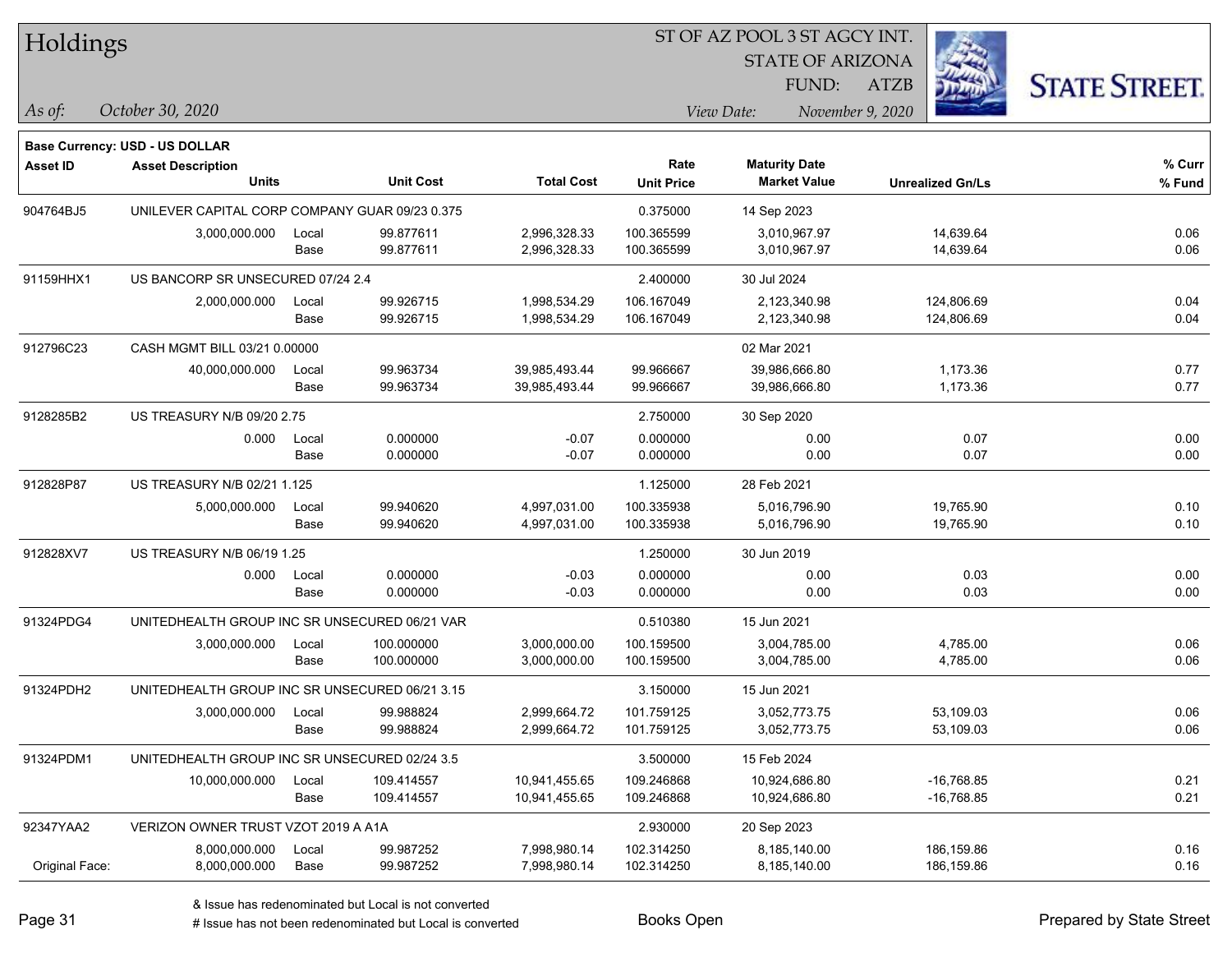| Holdings |
|----------|
|          |

STATE OF ARIZONA

ATZB



**Base Currency: USD - US DOLLAR**

| <b>Asset ID</b> | <b>Asset Description</b><br><b>Units</b>     |       | <b>Unit Cost</b> | <b>Total Cost</b> | Rate<br><b>Unit Price</b> | <b>Maturity Date</b><br><b>Market Value</b> | <b>Unrealized Gn/Ls</b> | % Curr<br>% Fund |  |  |
|-----------------|----------------------------------------------|-------|------------------|-------------------|---------------------------|---------------------------------------------|-------------------------|------------------|--|--|
| 92348CAA9       | VERIZON OWNER TRUST VZOT 2020 C A            |       |                  |                   | 0.010000                  | 21 Apr 2025                                 |                         |                  |  |  |
|                 | 20,000,000.000                               | Local | 99.983770        | 19,996,754.00     | 99.965390                 | 19,993,078.00                               | $-3,676.00$             | 0.38             |  |  |
| Original Face:  | 20,000,000.000                               | Base  | 99.983770        | 19,996,754.00     | 99.965390                 | 19,993,078.00                               | $-3,676.00$             | 0.38             |  |  |
| 92348TAA2       | VERIZON OWNER TRUST VZOT 2020 A A1A          |       |                  |                   | 1.850000                  | 22 Jul 2024                                 |                         |                  |  |  |
|                 | 5,500,000.000                                | Local | 99.990273        | 5,499,465.00      | 102.466480                | 5,635,656.40                                | 136,191.40              | 0.11             |  |  |
| Original Face:  | 5,500,000.000                                | Base  | 99.990273        | 5,499,465.00      | 102.466480                | 5,635,656.40                                | 136,191.40              | 0.11             |  |  |
| 92348XAA3       | VERIZON OWNER TRUST VZOT 2018 A A1A          |       |                  |                   | 3.230000                  | 20 Apr 2023                                 |                         |                  |  |  |
|                 | 5,000,000.000                                | Local | 99.999151        | 4,999,957.53      | 101.439650                | 5,071,982.50                                | 72,024.97               | 0.10             |  |  |
| Original Face:  | 5,000,000.000                                | Base  | 99.999151        | 4,999,957.53      | 101.439650                | 5,071,982.50                                | 72,024.97               | 0.10             |  |  |
| 931142DP5       | WALMART INC SR UNSECURED 04/24 3.3           |       |                  |                   | 3.300000                  | 22 Apr 2024                                 |                         |                  |  |  |
|                 | 1,000,000.000                                | Local | 109.135114       | 1,091,351.14      | 108.746954                | 1,087,469.54                                | $-3,881.60$             | 0.02             |  |  |
|                 |                                              | Base  | 109.135114       | 1,091,351.14      | 108.746954                | 1,087,469.54                                | $-3,881.60$             | 0.02             |  |  |
| 931142EL3       | WALMART INC SR UNSECURED 07/24 2.85          |       |                  |                   | 2.850000                  | 08 Jul 2024                                 |                         |                  |  |  |
|                 | 3,000,000.000                                | Local | 99.913773        | 2,997,413.18      | 108.208889                | 3,246,266.67                                | 248,853.49              | 0.06             |  |  |
|                 |                                              | Base  | 99.913773        | 2,997,413.18      | 108.208889                | 3,246,266.67                                | 248,853.49              | 0.06             |  |  |
| 931422AH2       | WALGREEN CO COMPANY GUAR 09/22 3.1           |       |                  |                   | 3.100000                  | 15 Sep 2022                                 |                         |                  |  |  |
|                 | 2,032,000.000                                | Local | 104.139886       | 2,116,122.49      | 104.917983                | 2,131,933.41                                | 15,810.92               | 0.04             |  |  |
|                 |                                              | Base  | 104.139886       | 2,116,122.49      | 104.917983                | 2,131,933.41                                | 15,810.92               | 0.04             |  |  |
| 94106LAY5       | WASTE MANAGEMENT INC COMPANY GUAR 09/22 2.9  |       |                  |                   | 2.900000                  | 15 Sep 2022                                 |                         |                  |  |  |
|                 | 1,625,000.000                                | Local | 103.590187       | 1,683,340.54      | 103.896271                | 1,688,314.40                                | 4,973.86                | 0.03             |  |  |
|                 |                                              | Base  | 103.590187       | 1,683,340.54      | 103.896271                | 1,688,314.40                                | 4,973.86                | 0.03             |  |  |
| 949746SP7       | WELLS FARGO + COMPANY SR UNSECURED 02/22 VAR |       |                  |                   | 1.182500                  | 11 Feb 2022                                 |                         |                  |  |  |
|                 | 4,000,000.000                                | Local | 100.000000       | 4,000,000.00      | 100.206239                | 4,008,249.56                                | 8,249.56                | 0.08             |  |  |
|                 |                                              | Base  | 100.000000       | 4,000,000.00      | 100.206239                | 4,008,249.56                                | 8,249.56                | 0.08             |  |  |
| 94988J5T0       | WELLS FARGO BANK NA SR UNSECURED 10/21 3.625 |       |                  |                   | 3.625000                  | 22 Oct 2021                                 |                         |                  |  |  |
|                 | 18,291,000.000                               | Local | 102.161096       | 18,686,286.12     | 102.934397                | 18,827,730.56                               | 141,444.44              | 0.36             |  |  |
|                 |                                              | Base  | 102.161096       | 18,686,286.12     | 102.934397                | 18,827,730.56                               | 141,444.44              | 0.36             |  |  |
| 94988J6A0       | WELLS FARGO BANK NA SR UNSECURED 09/22 VAR   |       |                  |                   | 2.082000                  | 09 Sep 2022                                 |                         |                  |  |  |
|                 | 10,000,000.000                               | Local | 101.293349       | 10,129,334.88     | 101.399719                | 10,139,971.90                               | 10,637.02               | 0.20             |  |  |
|                 |                                              | Base  | 101.293349       | 10,129,334.88     | 101.399719                | 10,139,971.90                               | 10,637.02               | 0.20             |  |  |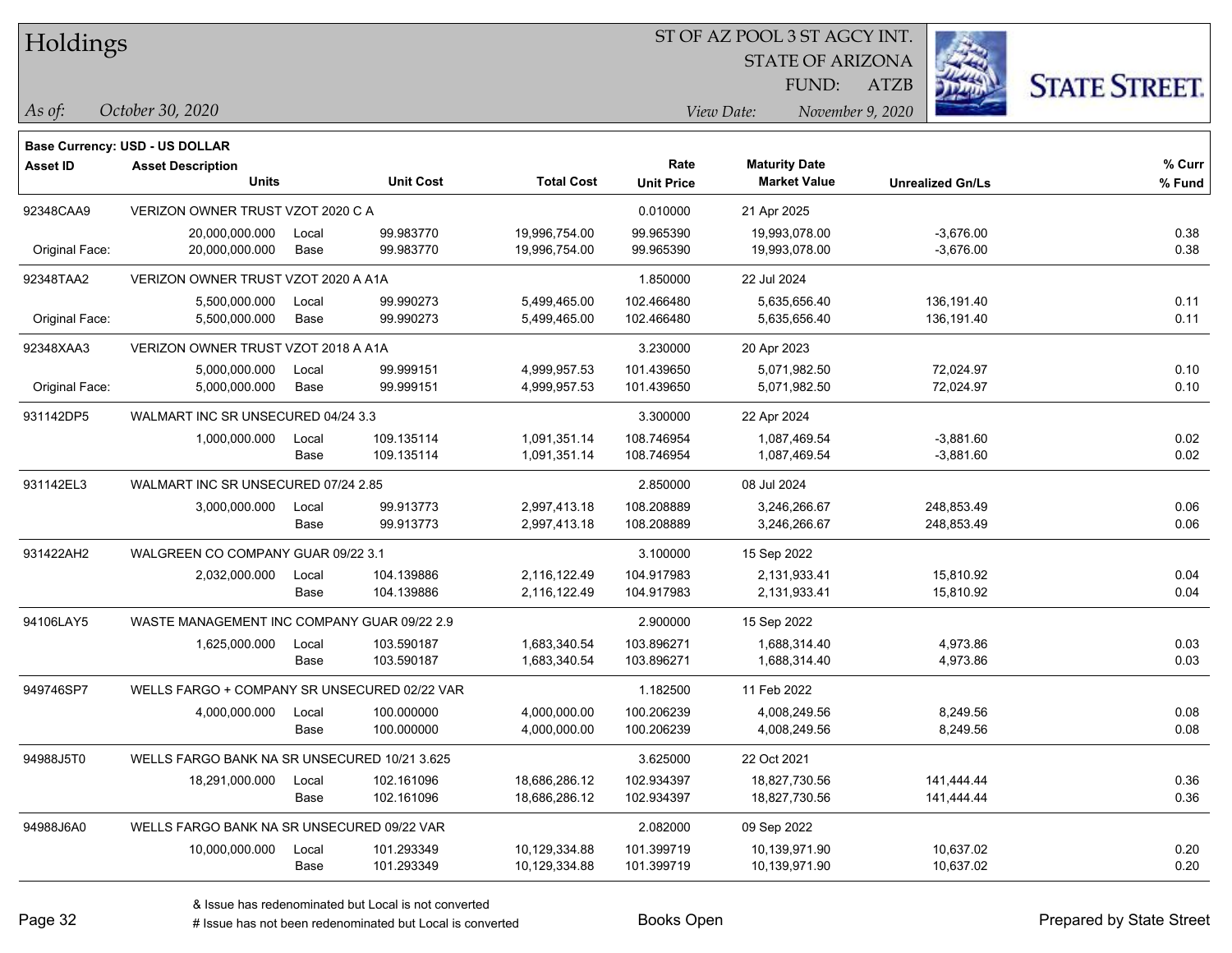| Holdings               |                                               |       |                  | ST OF AZ POOL 3 ST AGCY INT. |                   |                                             |                  |                         |                      |  |
|------------------------|-----------------------------------------------|-------|------------------|------------------------------|-------------------|---------------------------------------------|------------------|-------------------------|----------------------|--|
|                        |                                               |       |                  |                              |                   | <b>STATE OF ARIZONA</b>                     |                  |                         |                      |  |
|                        |                                               |       |                  |                              |                   | FUND:                                       | ATZB             |                         | <b>STATE STREET.</b> |  |
| As of:                 | October 30, 2020                              |       |                  |                              |                   | View Date:                                  | November 9, 2020 |                         |                      |  |
|                        | Base Currency: USD - US DOLLAR                |       |                  |                              |                   |                                             |                  |                         |                      |  |
| <b>Asset ID</b>        | <b>Asset Description</b><br><b>Units</b>      |       | <b>Unit Cost</b> | <b>Total Cost</b>            | Rate              | <b>Maturity Date</b><br><b>Market Value</b> |                  |                         | % Curr               |  |
|                        |                                               |       |                  |                              | <b>Unit Price</b> |                                             |                  | <b>Unrealized Gn/Ls</b> | % Fund               |  |
| 95000U2C6              | WELLS FARGO + COMPANY SR UNSECURED 01/24 3.75 |       |                  |                              | 3.750000          | 24 Jan 2024                                 |                  |                         |                      |  |
|                        | 5,000,000.000                                 | Local | 99.883133        | 4,994,156.65                 | 108.556466        | 5,427,823.30                                |                  | 433,666.65              | 0.10                 |  |
|                        |                                               | Base  | 99.883133        | 4,994,156.65                 | 108.556466        | 5,427,823.30                                |                  | 433,666.65              | 0.10                 |  |
| 95001DA75              | WELLS FARGO + COMPANY SR UNSECURED 06/22 1    |       |                  |                              | 1.000000          | 17 Jun 2022                                 |                  |                         |                      |  |
|                        | 3,000,000.000                                 | Local | 100.000000       | 3,000,000.00                 | 99.427120         | 2,982,813.60                                |                  | $-17,186.40$            | 0.06                 |  |
|                        |                                               | Base  | 100.000000       | 3,000,000.00                 | 99.427120         | 2,982,813.60                                |                  | $-17,186.40$            | 0.06                 |  |
| <b>US DOLLAR Total</b> |                                               |       |                  |                              |                   |                                             |                  |                         |                      |  |
|                        | 1,514,600,826.770                             | Local |                  | 1,521,878,123.94             |                   | 1,535,062,692.70                            |                  | 13,184,568.76           | 29.56                |  |
| Original Face:         | 560,225,547.000                               | Base  |                  | 1,521,878,123.94             |                   | 1,535,062,692.70                            |                  | 13,184,568.76           | 29.56                |  |
|                        | <b>FIXED INCOME Total</b>                     |       |                  |                              |                   |                                             |                  |                         |                      |  |
|                        | 1,514,600,826.770                             | Base  |                  | 1,521,878,123.94             |                   | 1,535,062,692.70                            |                  | 13,184,568.76           | 29.56                |  |
| Original Face:         | 560,225,547.000                               |       |                  |                              |                   |                                             |                  |                         |                      |  |

Page 33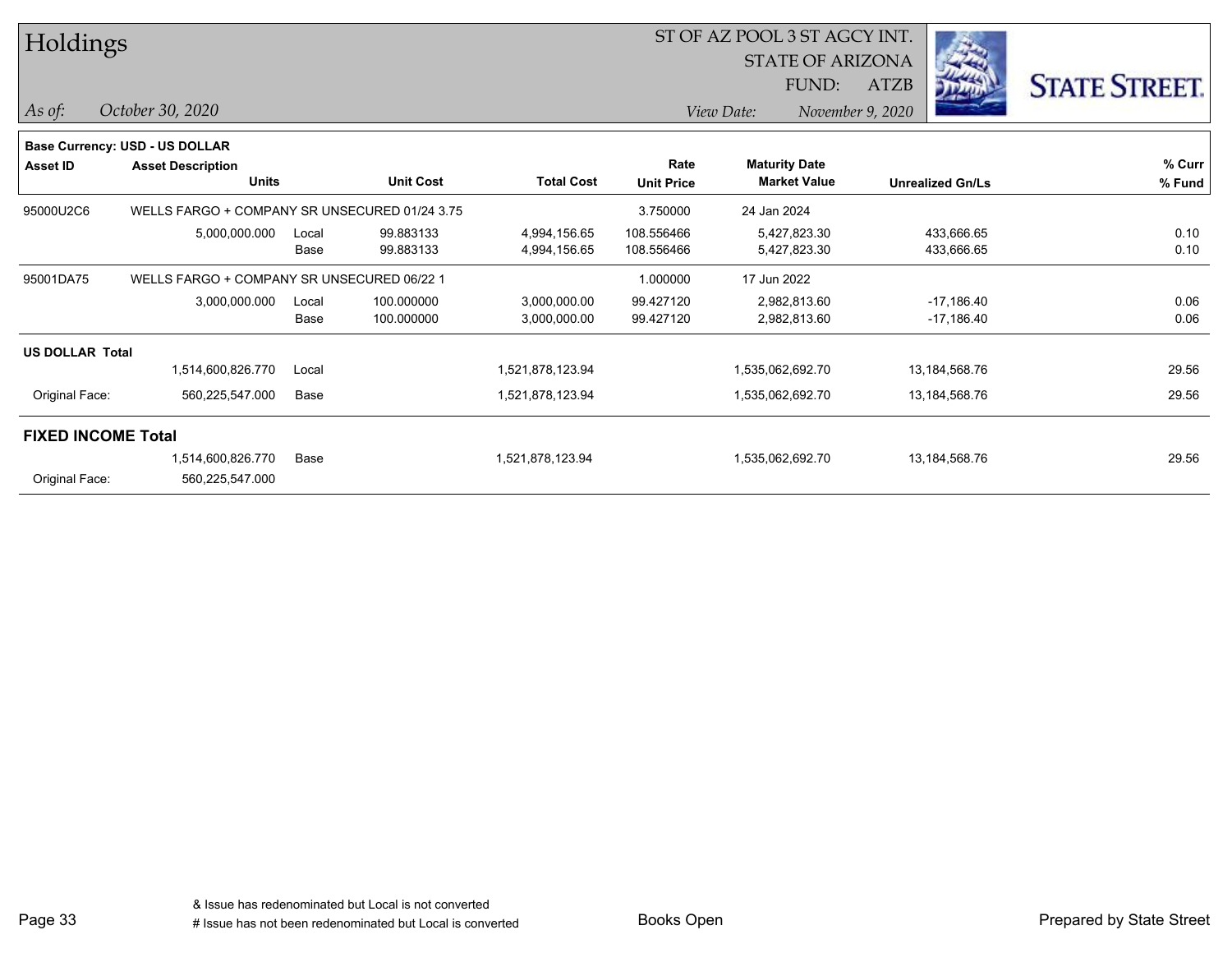| ST OF AZ POOL 3 ST AGCY INT.<br>Holdings<br><b>STATE OF ARIZONA</b><br><b>ATZB</b><br>FUND:<br>$\vert$ As of:<br>October 30, 2020<br>November 9, 2020<br>View Date: |                                                                                   |      |                  |                   |                           |                                             | <b>STATE STREET.</b> |                         |                  |
|---------------------------------------------------------------------------------------------------------------------------------------------------------------------|-----------------------------------------------------------------------------------|------|------------------|-------------------|---------------------------|---------------------------------------------|----------------------|-------------------------|------------------|
| Asset ID                                                                                                                                                            | <b>Base Currency: USD - US DOLLAR</b><br><b>Asset Description</b><br><b>Units</b> |      | <b>Unit Cost</b> | <b>Total Cost</b> | Rate<br><b>Unit Price</b> | <b>Maturity Date</b><br><b>Market Value</b> |                      | <b>Unrealized Gn/Ls</b> | % Curr<br>% Fund |
| <b>FUND Total</b><br>Original Face:                                                                                                                                 | 5,173,476,478.070<br>560,225,547.000                                              | Base |                  | 5,179,997,923.60  |                           | 5,193,182,492.36                            |                      | 13,184,568.76           | 100.00           |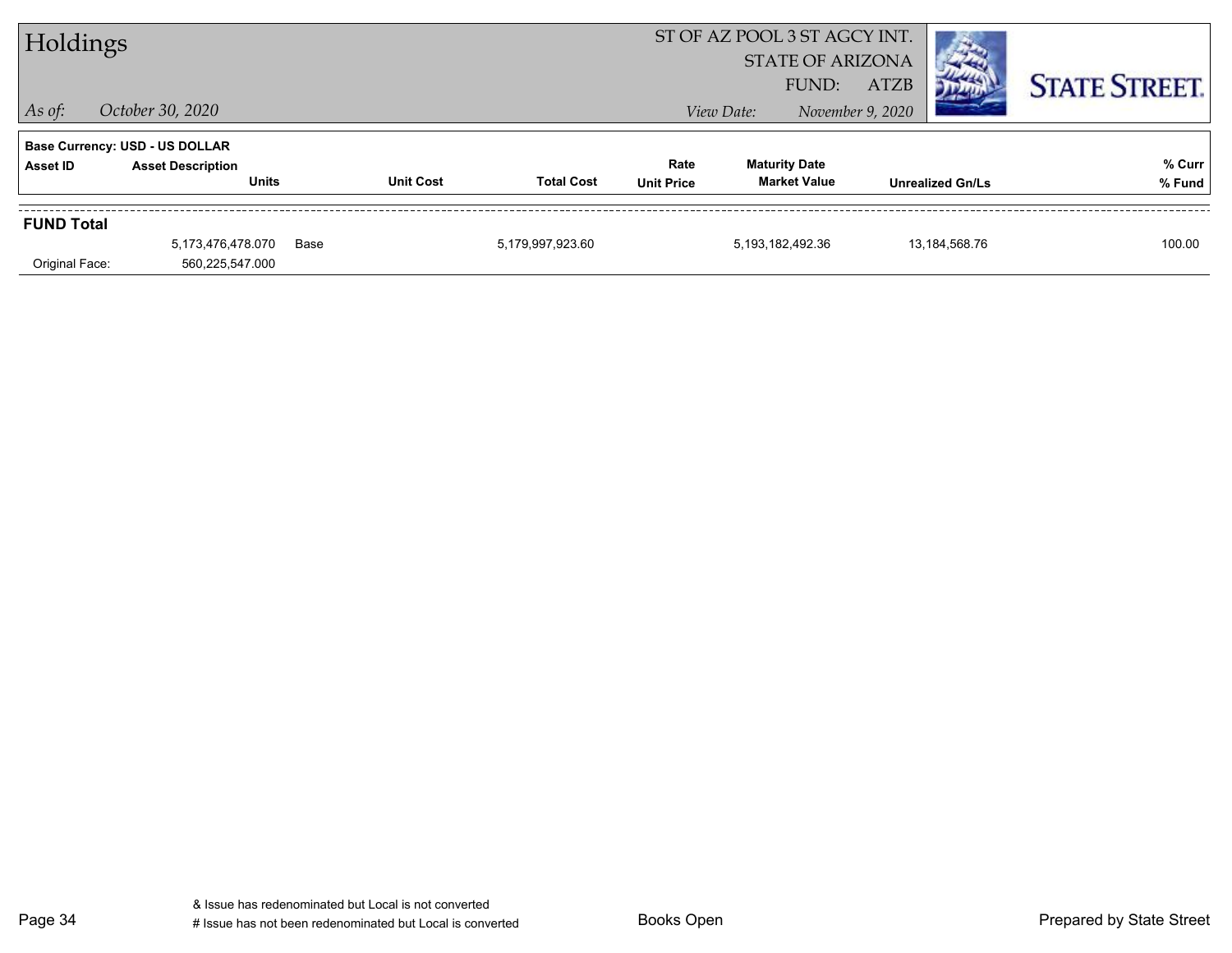# Holdings

## Currency Summary

*As of: October 30, 2020*

## ST OF AZ POOL 3 ST AGCY INT.

 STATE OF ARIZONAFUND:

ATZB



*View Date:November 9, 2020*

| Base Currency: USD - US DOLLAR |  |
|--------------------------------|--|
|                                |  |

| base currency.cop - oo bollenn |                   |       |                   |                      | % Currency |                         |                          |                           |
|--------------------------------|-------------------|-------|-------------------|----------------------|------------|-------------------------|--------------------------|---------------------------|
|                                | <b>Units</b>      |       | <b>Total Cost</b> | <b>Market Value</b>  | % Fund     | <b>Unreal Sec Gn/Ls</b> | <b>Unreal Curr Gn/Ls</b> | <b>Total Unreal Gn/Ls</b> |
| <b>US DOLLAR</b>               |                   |       |                   |                      |            |                         | Exchange Rate:           | 1.000000                  |
| <b>CASH</b>                    |                   |       |                   |                      |            |                         |                          |                           |
|                                | 287,886.100       | Local | 287,886.10        | 287,886.10           | 0.01       | 0.00                    |                          | 0.00                      |
|                                |                   | Base  | 287,886.10        | 287,886.10           | 0.01       | 0.00                    | 0.00                     | 0.00                      |
| <b>CASH EQUIVALENT</b>         |                   |       |                   |                      |            |                         |                          |                           |
|                                | 3,658,587,765.200 | Local | 3,657,831,913.56  | 3,657,831,913.56     | 70.44      | 0.00                    |                          | 0.00                      |
|                                |                   | Base  | 3,657,831,913.56  | 3,657,831,913.56     | 70.44      | 0.00                    | 0.00                     | 0.00                      |
| <b>FIXED INCOME</b>            |                   |       |                   |                      |            |                         |                          |                           |
|                                | 1,514,600,826.770 | Local | 1,521,878,123.94  | 1,535,062,692.70     | 29.56      | 13,184,568.76           |                          | 13,184,568.76             |
| Original Face:                 | 560,225,547.000   | Base  | 1,521,878,123.94  | 1,535,062,692.70     | 29.56      | 13,184,568.76           | 0.00                     | 13,184,568.76             |
| <b>US DOLLAR Total</b>         |                   |       |                   |                      |            |                         |                          |                           |
|                                | 5,173,476,478.070 | Local | 5,179,997,923.60  | 5, 193, 182, 492. 36 | 100.00     | 13,184,568.76           |                          | 13,184,568.76             |
| Original Face:                 | 560,225,547.000   | Base  | 5,179,997,923.60  | 5,193,182,492.36     | 100.00     | 13,184,568.76           | 0.00                     | 13,184,568.76             |
| <b>FUND Total</b>              |                   |       |                   |                      |            |                         |                          |                           |
|                                | 5,173,476,478.070 | Base  | 5,179,997,923.60  | 5,193,182,492.36     | 100.00     | 13,184,568.76           | 0.00                     | 13,184,568.76             |
| Original Face:                 | 560,225,547.000   |       |                   |                      |            |                         |                          |                           |
|                                |                   |       |                   |                      |            |                         |                          |                           |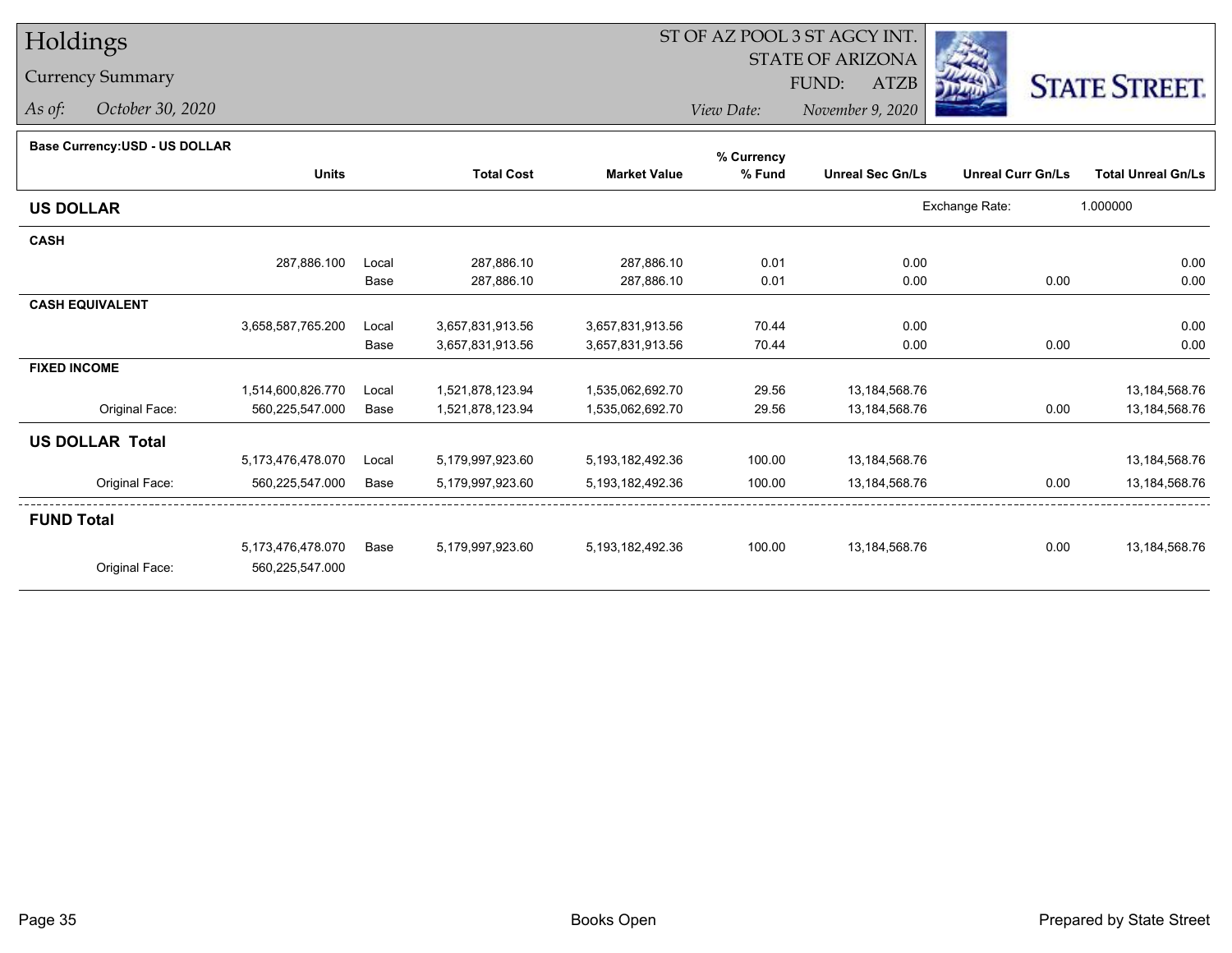| Holdings             |                                       |                                                    |            |                         | ST OF AZ POOL 3 ST AGCY INT. |                           |                      |
|----------------------|---------------------------------------|----------------------------------------------------|------------|-------------------------|------------------------------|---------------------------|----------------------|
| <b>Asset Summary</b> |                                       |                                                    |            |                         | <b>STATE OF ARIZONA</b>      |                           |                      |
|                      |                                       |                                                    |            |                         | <b>ATZB</b><br>FUND:         |                           | <b>STATE STREET.</b> |
| As of:               | October 30, 2020                      |                                                    |            | View Date:              | November 9, 2020             |                           |                      |
|                      | <b>Base Currency: USD - US DOLLAR</b> |                                                    |            |                         |                              |                           |                      |
|                      | <b>Units</b>                          | % Fund<br><b>Total Cost</b><br><b>Market Value</b> |            | <b>Unreal Sec Gn/Ls</b> | <b>Unreal Curr Gn/Ls</b>     | <b>Total Unreal Gn/Ls</b> |                      |
| <b>CASH</b>          |                                       |                                                    |            |                         |                              |                           |                      |
| <b>US DOLLAR</b>     |                                       |                                                    |            |                         |                              |                           |                      |
|                      | 287,886.100                           | 287,886.10                                         | 287,886.10 | 0.01                    | 0.00                         | 0.00                      | 0.00                 |
| <b>CASH Total</b>    |                                       |                                                    |            |                         |                              |                           |                      |
|                      | 287,886.100                           | 287,886.10                                         | 287,886.10 | 0.01                    | 0.00                         | 0.00                      | 0.00                 |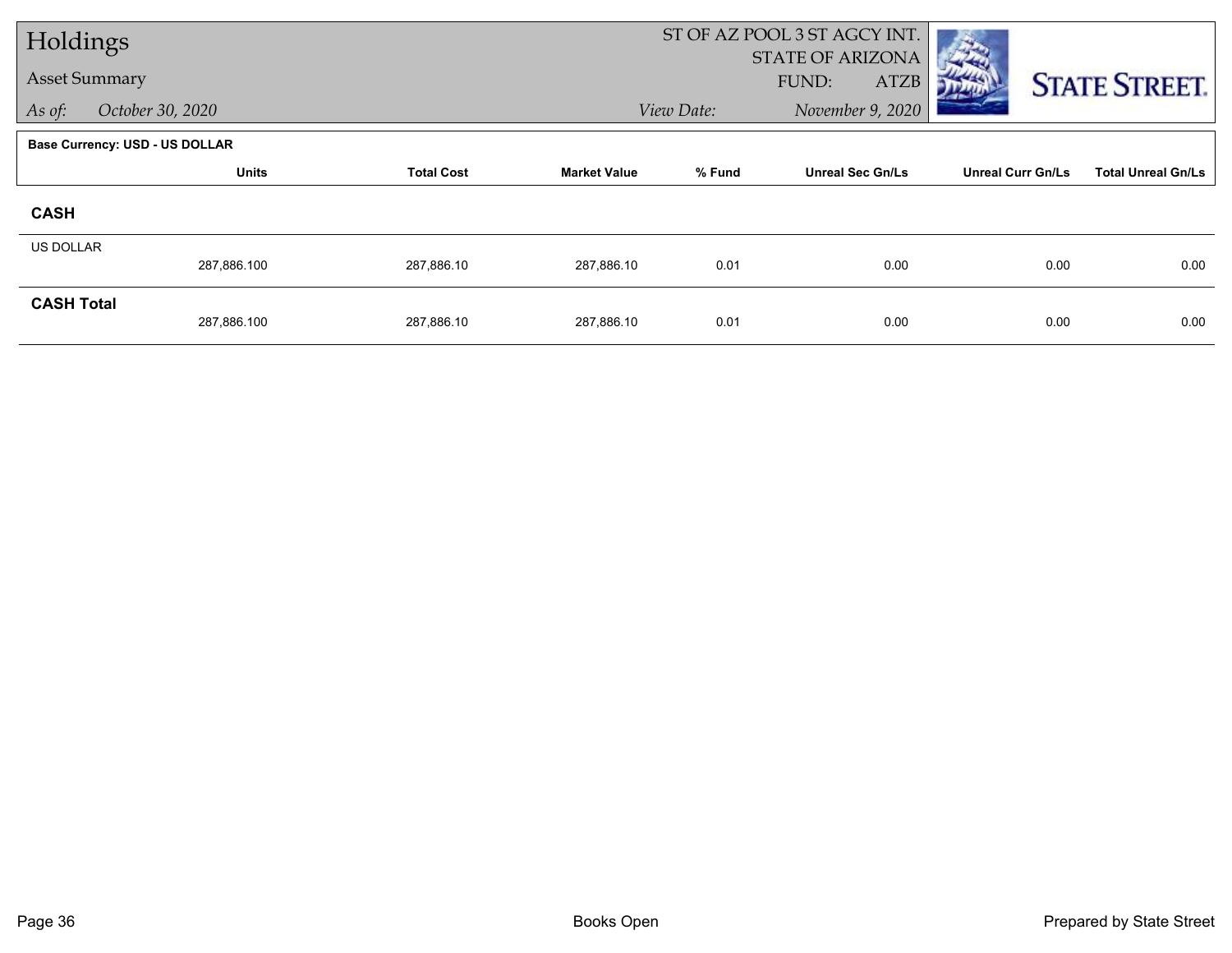|                      | Holdings                                          |                   |                     |            | ST OF AZ POOL 3 ST AGCY INT. |                          |                           |  |
|----------------------|---------------------------------------------------|-------------------|---------------------|------------|------------------------------|--------------------------|---------------------------|--|
|                      |                                                   |                   |                     |            | <b>STATE OF ARIZONA</b>      |                          |                           |  |
| <b>Asset Summary</b> |                                                   |                   |                     |            | FUND:<br><b>ATZB</b>         |                          | <b>STATE STREET.</b>      |  |
| As of:               | October 30, 2020                                  |                   |                     | View Date: | November 9, 2020             |                          |                           |  |
|                      | <b>Base Currency: USD - US DOLLAR</b>             |                   |                     |            |                              |                          |                           |  |
|                      | <b>Units</b>                                      | <b>Total Cost</b> | <b>Market Value</b> | % Fund     | <b>Unreal Sec Gn/Ls</b>      | <b>Unreal Curr Gn/Ls</b> | <b>Total Unreal Gn/Ls</b> |  |
|                      | <b>CASH EQUIVALENT</b>                            |                   |                     |            |                              |                          |                           |  |
| <b>US DOLLAR</b>     |                                                   |                   |                     |            |                              |                          |                           |  |
|                      | 3,658,587,765.200                                 | 3,657,831,913.56  | 3,657,831,913.56    | 70.44      | 0.00                         | 0.00                     | 0.00                      |  |
|                      | <b>CASH EQUIVALENT Total</b><br>3,658,587,765.200 | 3,657,831,913.56  | 3,657,831,913.56    | 70.44      | 0.00                         | 0.00                     | 0.00                      |  |
|                      |                                                   |                   |                     |            |                              |                          |                           |  |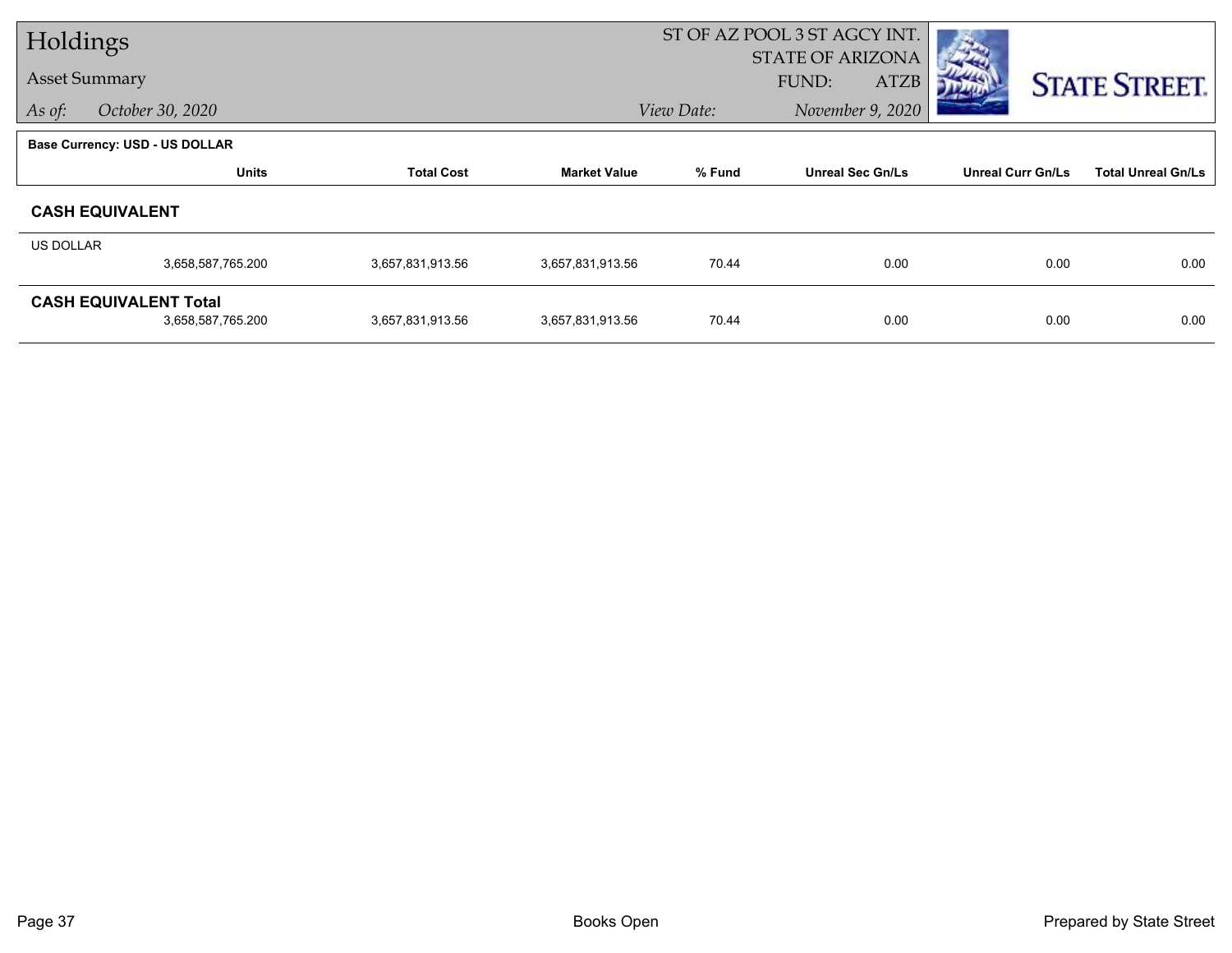|           | Holdings                              |                   |                     | ST OF AZ POOL 3 ST AGCY INT. |                         |                          |                           |
|-----------|---------------------------------------|-------------------|---------------------|------------------------------|-------------------------|--------------------------|---------------------------|
|           |                                       |                   |                     |                              | <b>STATE OF ARIZONA</b> |                          |                           |
|           | <b>Asset Summary</b>                  |                   |                     |                              | FUND:<br><b>ATZB</b>    |                          | <b>STATE STREET.</b>      |
| As of:    | October 30, 2020                      |                   |                     | View Date:                   | November 9, 2020        |                          |                           |
|           | <b>Base Currency: USD - US DOLLAR</b> |                   |                     |                              |                         |                          |                           |
|           | <b>Units</b>                          | <b>Total Cost</b> | <b>Market Value</b> | % Fund                       | <b>Unreal Sec Gn/Ls</b> | <b>Unreal Curr Gn/Ls</b> | <b>Total Unreal Gn/Ls</b> |
|           | <b>FIXED INCOME</b>                   |                   |                     |                              |                         |                          |                           |
| US DOLLAR |                                       |                   |                     |                              |                         |                          |                           |
|           | 1,514,600,826.770                     | 1,521,878,123.94  | 1,535,062,692.70    | 29.56                        | 13,184,568.76           | 0.00                     | 13,184,568.76             |
|           | <b>FIXED INCOME Total</b>             |                   |                     |                              |                         |                          |                           |
|           | 1,514,600,826.770                     | 1,521,878,123.94  | 1,535,062,692.70    | 29.56                        | 13,184,568.76           | 0.00                     | 13,184,568.76             |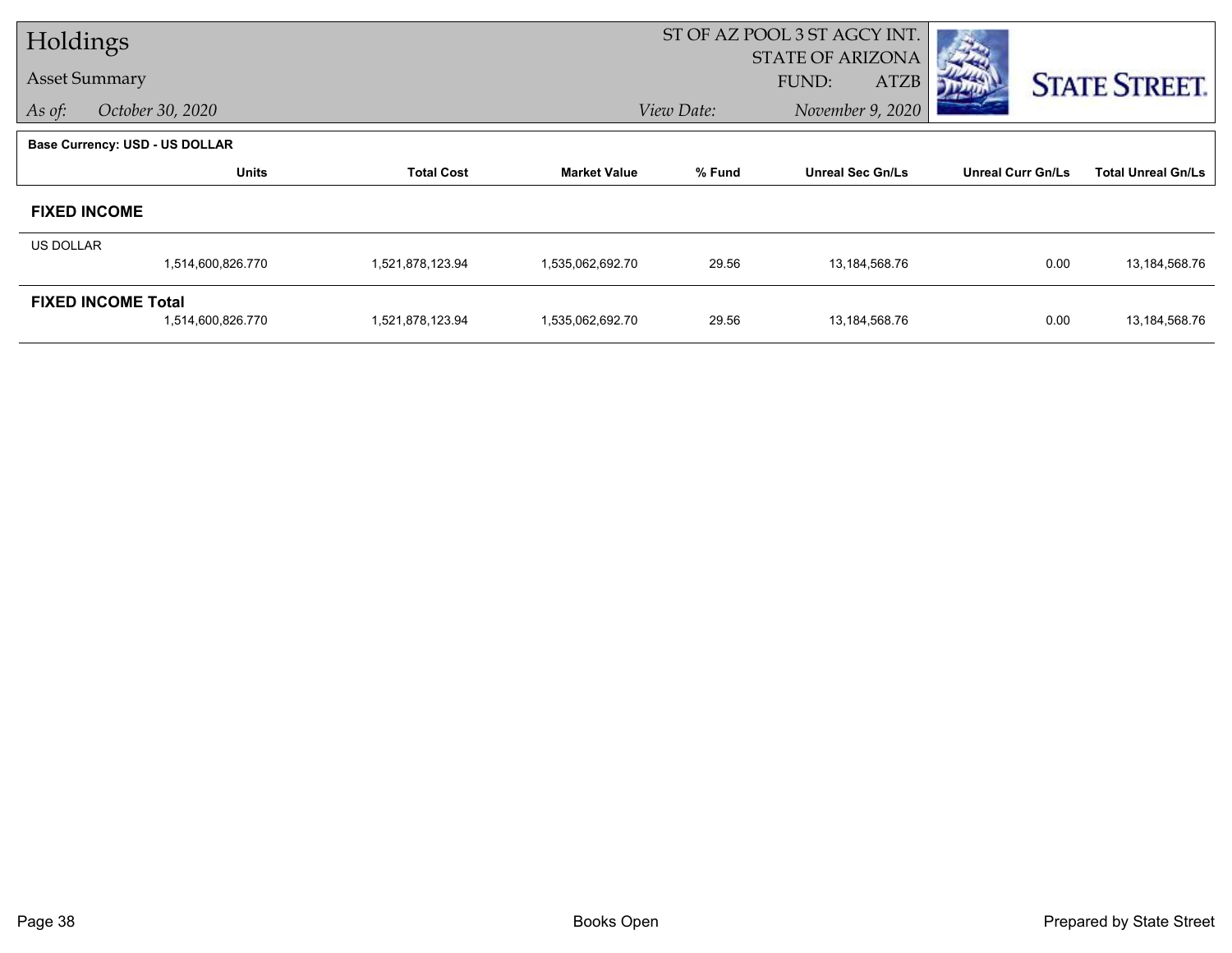| Holdings          |                                       |                   | ST OF AZ POOL 3 ST AGCY INT.   |        |                         |                          |                           |
|-------------------|---------------------------------------|-------------------|--------------------------------|--------|-------------------------|--------------------------|---------------------------|
|                   |                                       |                   | <b>STATE OF ARIZONA</b>        |        |                         |                          |                           |
|                   | <b>Asset Summary</b>                  |                   |                                |        | <b>ATZB</b><br>FUND:    |                          | <b>STATE STREET.</b>      |
| As of:            | October 30, 2020                      |                   | November 9, 2020<br>View Date: |        |                         |                          |                           |
|                   | <b>Base Currency: USD - US DOLLAR</b> |                   |                                |        |                         |                          |                           |
|                   | <b>Units</b>                          | <b>Total Cost</b> | <b>Market Value</b>            | % Fund | <b>Unreal Sec Gn/Ls</b> | <b>Unreal Curr Gn/Ls</b> | <b>Total Unreal Gn/Ls</b> |
| <b>FUND Total</b> |                                       |                   |                                |        |                         |                          |                           |
|                   | 5,173,476,478.070                     | 5,179,997,923.60  | 5.193.182.492.36               | 100.00 | 13.184.568.76           | 0.00                     | 13,184,568.76             |